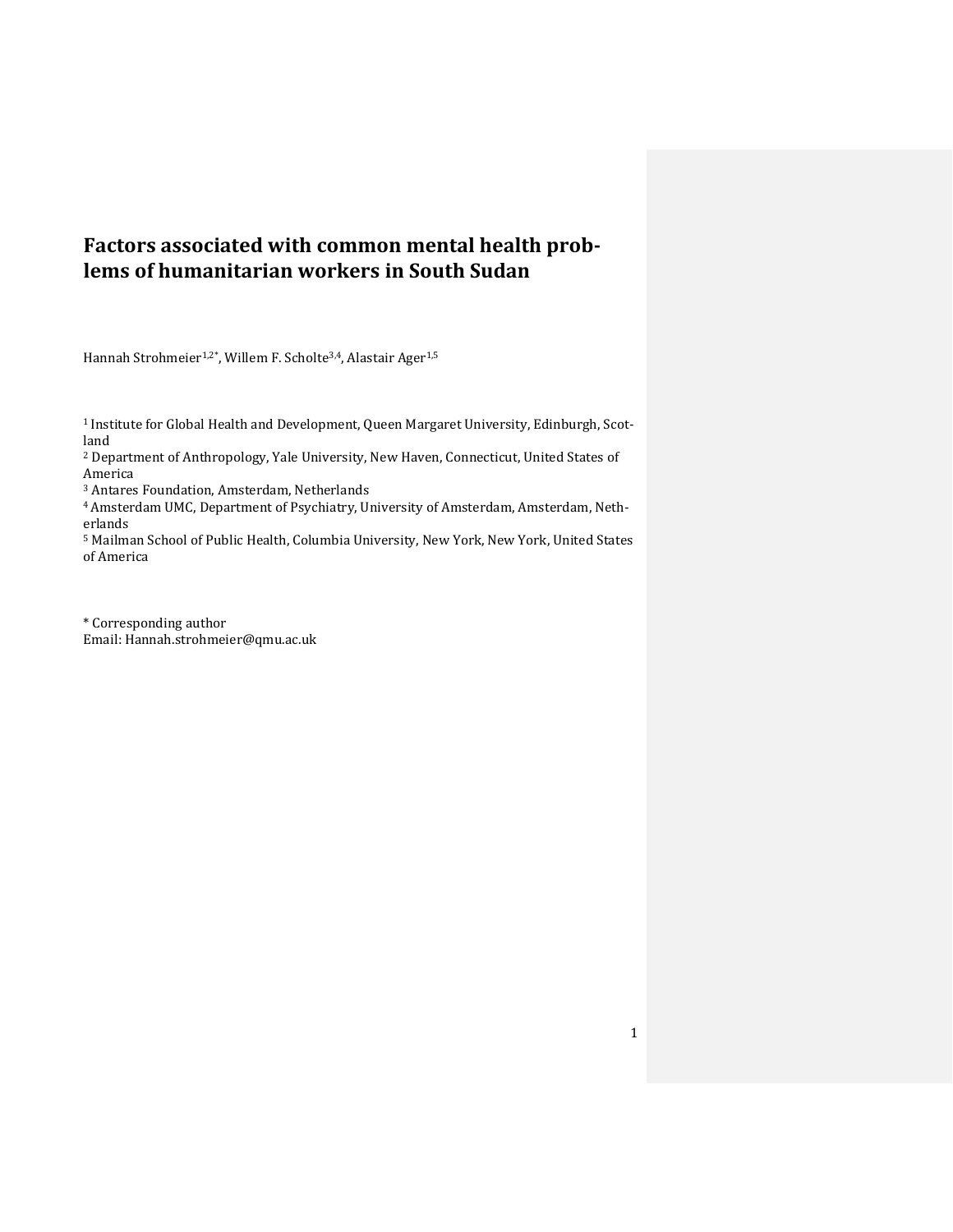## **Abstract**

 **Background:** The latest data on major attacks against civilian aid operations have identified South Sudan as the most dangerous country for aid workers globally. Exposure to other trau- matic events and chronic stress is also common in this population. No research exists on the mental health of humanitarian workers in South Sudan.

 **Objectives:** This study examined symptom burden and predictors of posttraumatic stress disorder (PTSD), depression, anxiety, hazardous alcohol consumption, and burnout among humanitarian workers in South Sudan.

 **Method:** We conducted a cross-sectional online survey with humanitarian workers (national and international staff, consultants, United Nations volunteers). We applied validated measures useful for this setting. We applied Least Absolute Shrinkage and Selection Operator (LASSO) regression to fit models with high prediction accuracy for each outcome and used ordinary least squares (OLS) regression to obtain final coefficients and perform inference. **Results:** A total of 277 humanitarian workers employed by 45 organizations completed the survey (a response rate in the order of 10%). We estimated prevalence of PTSD (24%), de- pression (39%), anxiety disorder (38%), hazardous alcohol consumption in men (35%) and women (36%), and the burnout components emotional exhaustion (24%) and depersonali-18 zation (19%). Chronic stress exposure was positively associated with PTSD (p<.001), depres- sion (p<.001), anxiety (p<.001), emotional exhaustion (p<.01), and depersonalization (p<.001). We found no significant association between emotion focused and problem focused coping and mental health outcomes. Associations between dysfunctional coping and depres-sion (p<.001) and anxiety (p<.01) were positive. Higher levels of spirituality were associated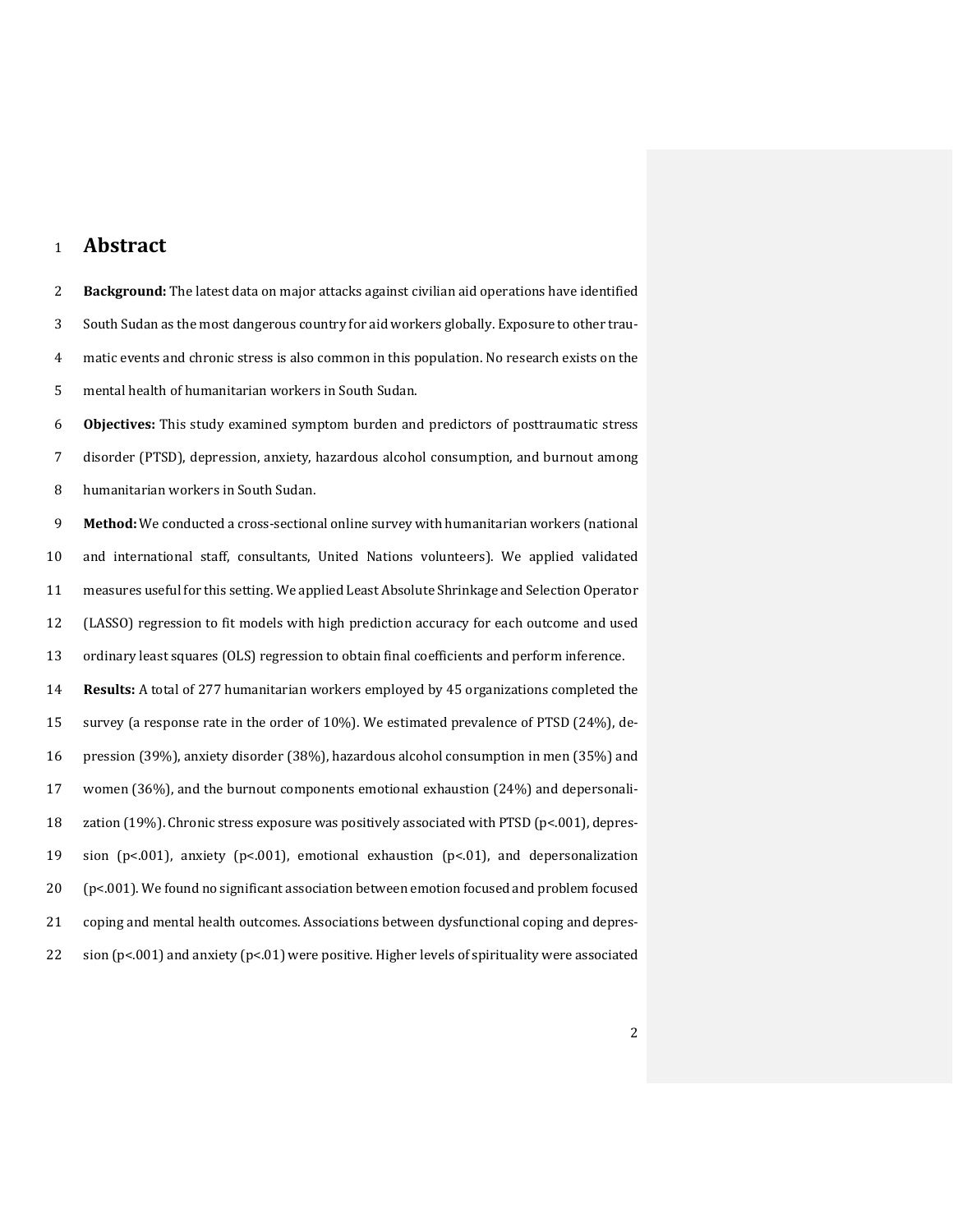| 23 | with lower risk of hazardous alcohol consumption $(p< 001)$ . Contrary to expectations, work-    |
|----|--------------------------------------------------------------------------------------------------|
| 24 | ing directly with humanitarian aid beneficiaries was significantly associated with lower risk    |
| 25 | for emotional exhaustion $(p<.01)$ .                                                             |
| 26 | <b>Conclusion:</b> Our results suggest that humanitarian workers in South Sudan experience sub-  |
| 27 | stantial levels of mental ill-health. This study points to the need for staff support strategies |
| 28 | that effectively mitigate humanitarian workers' chronic stress exposure. The dynamics be-        |
| 29 | tween coping and mental health among humanitarian workers require further study.                 |
| 30 |                                                                                                  |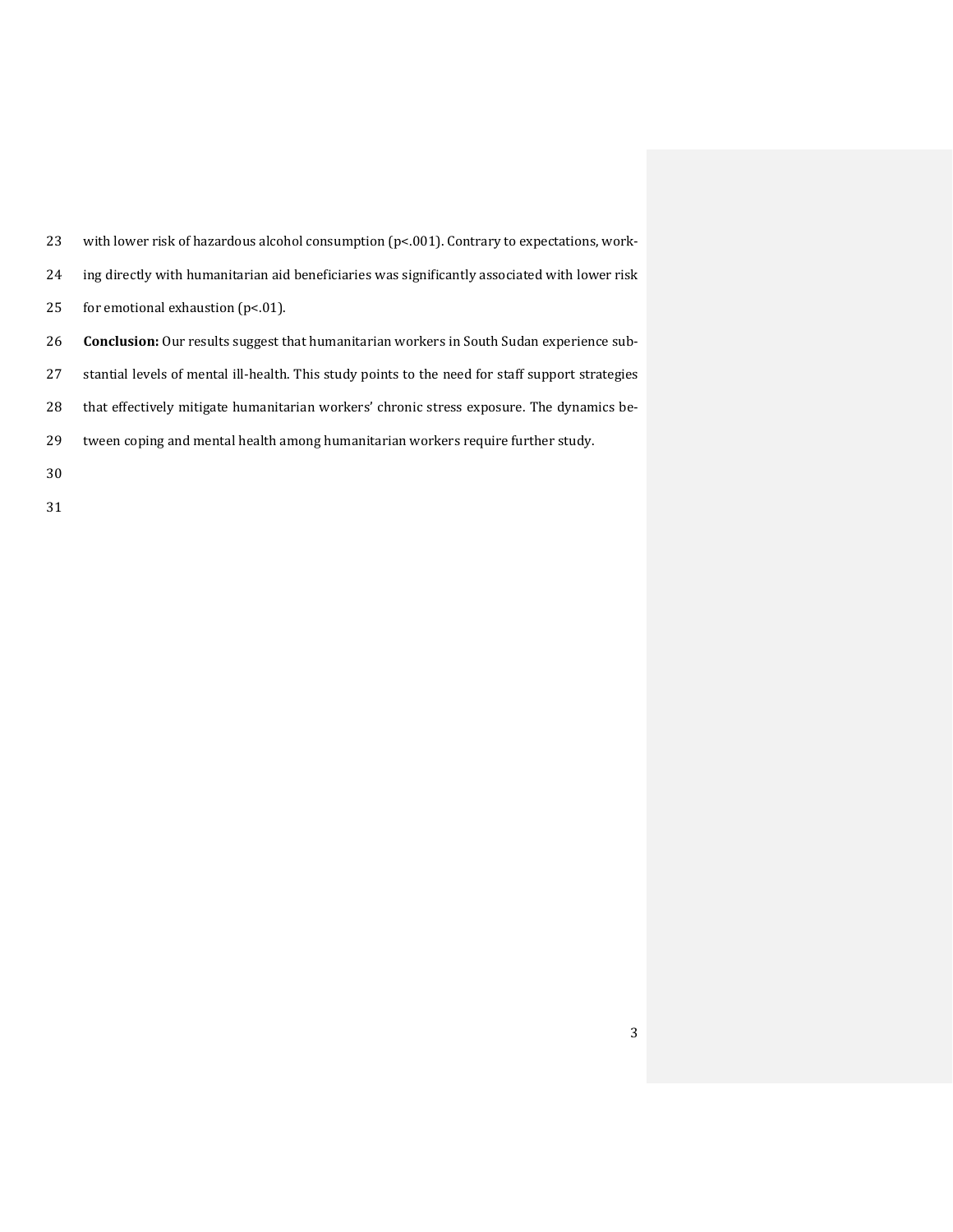## <sup>32</sup> **Introduction**

| 33 | The humanitarian needs in countries affected by crises are at an unprecedented level $[1]$              | <b>Field Code Changed</b> |
|----|---------------------------------------------------------------------------------------------------------|---------------------------|
| 34 | and South Sudan is one of the countries in which the situation is worse than ever $[2]$                 | <b>Field Code Changed</b> |
| 35 | ongoing conflict and inter-communal violence accompanied by economic decline and                        |                           |
| 36 | climatic shocks in the world's youngest nation have severe implications for its population              |                           |
| 37 | [3] [3]. The severity of the situation also bears a high level of risk for humanitarian workers         | <b>Field Code Changed</b> |
| 38 | operating in the country - dedicated professionals with the objective to alleviate the effects          |                           |
| 39 | of the ongoing crisis. According to latest data from Humanitarian Outcomes $[4.5]$ $[4.5]$ , there      | <b>Field Code Changed</b> |
| 40 | were over thirty major attacks against civilian aid operations in 2015, and this increased to           |                           |
| 41 | over fifty in 2016. This made South Sudan the most dangerous country for aid workers                    |                           |
| 42 | globally in both years $[6,7]$ $[6,7]$ . The outbreak of violence in July 2016 in the country's capital | <b>Field Code Changed</b> |
| 43 | Juba exemplifies the magnitude of the situation. Among other atrocities, humanitarian                   |                           |
| 44 | workers have been gang-raped, injured and killed, and embassies and international                       |                           |
| 45 | organizations felt compelled to temporarily evacuate large parts of their civilian personnel            |                           |
| 46 | [8,9][8,9]. The number of deaths of humanitarian workers since independence has just                    | <b>Field Code Changed</b> |
| 47 | reached 100 [10] [10].                                                                                  | <b>Field Code Changed</b> |
| 48 | In addition to physical harm, such exposure to conflict and violence, traumatic events                  |                           |
| 49 | and chronic stress can lead to post-traumatic stress disorder (PTSD). Depression and anxiety            |                           |
| 50 | are among the most common comorbid conditions of PTSD and associated with war-related                   |                           |
| 51 | trauma and daily stressors $[11,12]$ $[11,12]$ . Hazardous alcohol consumption is another               | <b>Field Code Changed</b> |
| 52 | common comorbid condition of PTSD [11.13] [14.43]. Chronic stress at the workplace leads                | <b>Field Code Changed</b> |
|    |                                                                                                         |                           |
| 53 | also frequently to burnout [14] [14].                                                                   | <b>Field Code Changed</b> |
|    |                                                                                                         |                           |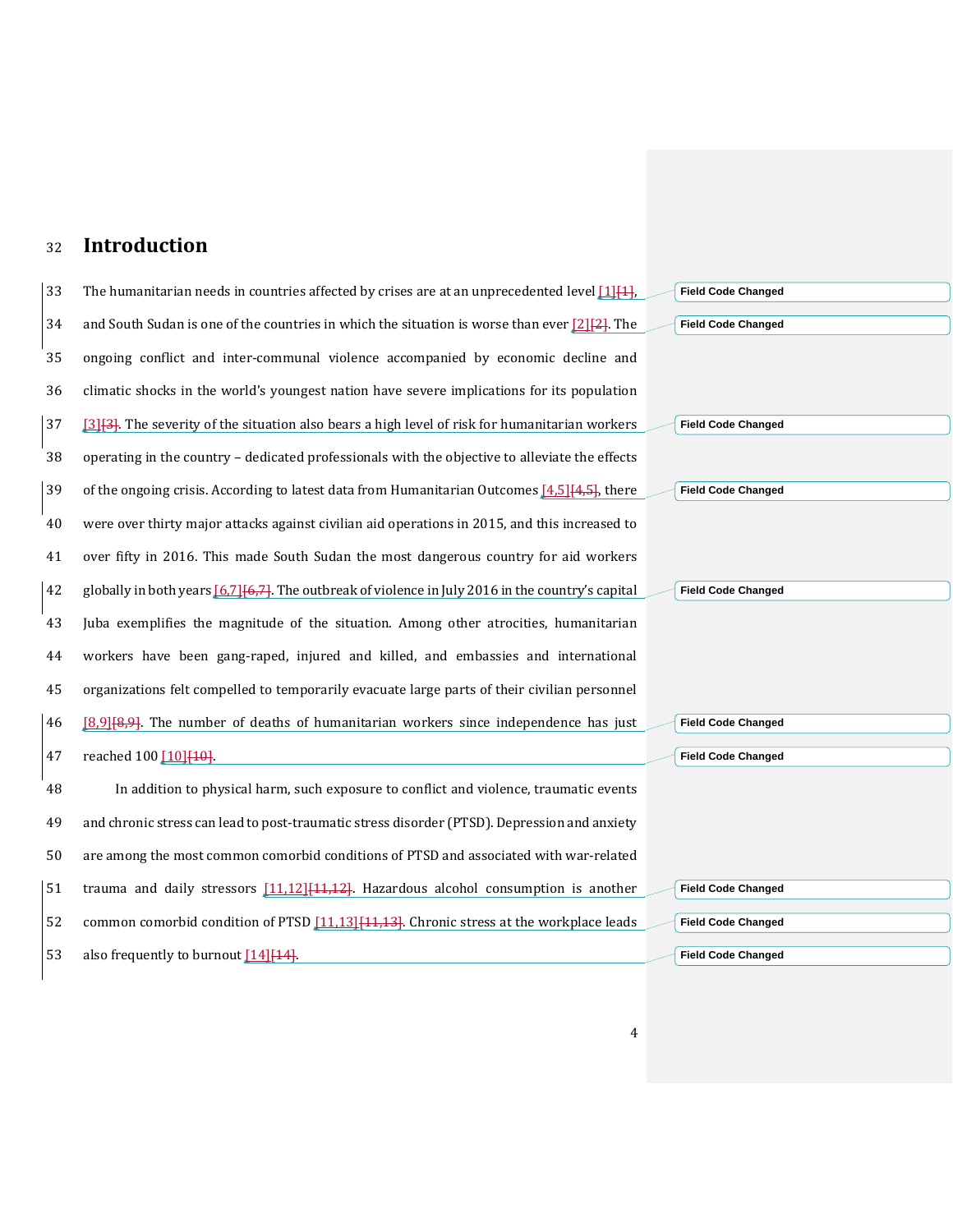Some humanitarian workers manage life amidst crisis settings without developing 55 symptoms of mental illness; some even seem to thrive in this type of work [\[15\]](#page-29-14) [15]. However, as previous studies confirm, PTSD, depression, anxiety, and burnout are indeed widespread among this occupation group; established prevalence rates are mostly similar to or higher 58 than those of reference groups cited in the respective literature  $(e.g., [16-22]\{e.g., 16,17-22\}].$  $(e.g., [16-22]\{e.g., 16,17-22\}].$  $(e.g., [16-22]\{e.g., 16,17-22\}].$  Hazardous alcohol consumption received very little attention in the literature on humanitarian workers [\[23\]](#page-30-0)[23]. Regarding predictors, multiple studies confirm the positive association between chronic stress and traumatic event exposure and common mental health problems among humanitarian workers (e.g., [\[17](#page-29-16)[,18](#page-29-17)[,22,](#page-30-1)[24,](#page-30-2)[25\]](#page-30-3)[e.g., 17,18,22,24,25]). Similarly, research identifies social support and team cohesion as important resilience factors among this 65 occupation group  $[\text{e.g., } [17,18,20,22]$  $[\text{e.g., } [17,18,20,22]$  $[\text{e.g., } [17,18,20,22]$  $[\text{e.g., } [17,18,20,22]$  $[\text{e.g., } [17,18,20,22]$   $[\text{e.g., } 17,18,20,22]$ . However, a number of gaps remain in the literature: Several studies analyzed the effect of organizational support, understood as the provision of benefits and services (e.g., medical insurance, counseling), or satisfaction with organizational culture (e.g., encouragement to take vacations). Lopes Cardozo et al.  $[22,26]$  $[22,26]$ [22,26] and Eriksson et al.  $[27]$ [27] found that both national and international staff satisfied with their organizations' culture experience higher risk of mental ill-health. In contrast, neither the provision of benefits and services, nor the satisfaction with organizational culture was significantly associated with the mental health of national staff in 73 the research undertaken by Ager et al.  $[17]$ [17]. Some studies examined coping strategies, 74 again with diverging results: Eriksson et al.  $\left[19\right]\left[19\right]$  found avoidance coping to be positively associated with depression, anxiety, and PTSD in their study on pre-deployment mental health and trauma exposure of expatriate humanitarian workers. The results from Lopes 77 Cardozo et al.  $[22][22]$  $[22][22]$  do not support the theory that avoidant coping presents a risk factor

**Field Code Changed Field Code Changed Field Code Changed Field Code Changed Field Code Changed Field Code Changed Field Code Changed**

| <b>Field Code Changed</b> |
|---------------------------|
|                           |
| <b>Field Code Changed</b> |

**Field Code Changed**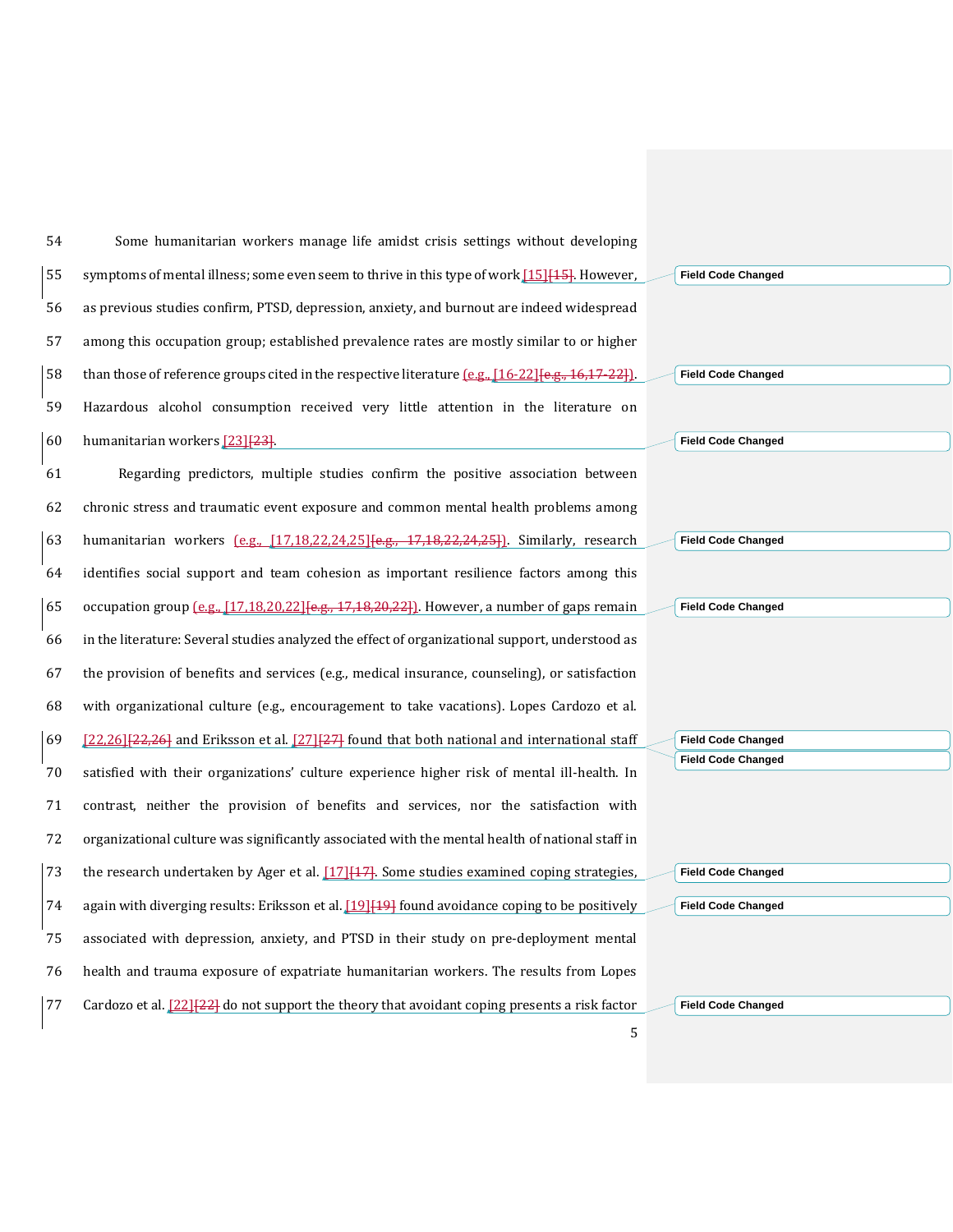| 78  | for PTSD among national staff. Few studies analysed the potential effects of healthy lifestyle        |                           |
|-----|-------------------------------------------------------------------------------------------------------|---------------------------|
| 79  | habits (e.g., healthy eating, caffeeine intake, exercising) on humanitarian workers' mental           |                           |
| 80  | health [19,26] [19,26]. While neither of these studies found a significant association between        | <b>Field Code Changed</b> |
| 81  | this predictor and mental health outcomes, the wider literature on humanitarian workers               |                           |
| 82  | emphasizes the importance of healthy lifestyle habits in this context $[0.9, 128, 29]$                | <b>Field Code Changed</b> |
| 83  | 28,29]. Another construct that has gained recent attention in relation to coping is spiritual         |                           |
| 84  | transcendence $[0.8, 0.50, 31]$ $[0.4, 30, 31]$ . However, quantitative research on its relation with | <b>Field Code Changed</b> |
| 85  | the mental health of humanitarian workers has to our knowledge not yet been undertaken.               |                           |
| 86  | If mental health problems manifest, they come with serious implications for the                       |                           |
| 87  | individual's personal and professional life [32] [32]. Humanitarian workers themselves have           | <b>Field Code Changed</b> |
| 88  | increasingly spoken out on problems and voiced their urgent need for help (e.g. through               |                           |
| 89  | public forums such as the Facebook group "Fifty Shades of Aid" and the "Secret Aid Worker"            |                           |
| 90  | series published by The Guardian $[0.9, 0.1]$ $[33.34]$ $[0.9, 3.3.34]$ . Humanitarian organizations  | <b>Field Code Changed</b> |
| 91  | have taken note of the problem, and increasingly understand compromised mental health of              |                           |
| 92  | their workforce as an issue that impacts negatively on organizational functioning; they have          |                           |
| 93  | the obligation to prevent and address mental health problems among their staff, ensure their          |                           |
| 94  | well-being and sustain organizational effectiveness and efficiency [35,36] [35,36]. While             | <b>Field Code Changed</b> |
| 95  | these are desirable developments, major barriers in establishing new and adjusting existing           |                           |
| 96  | staff support services and policies based on needs are the limited availability of evidence-          |                           |
| 97  | based data and diverse findings on factors shaping the mental health of humanitarian                  |                           |
| 98  | workers: crisis settings differ greatly and staff support is most effective when tailored to the      |                           |
| 99  | specific context [29] <sup>[29]</sup> . Staff support is largely insufficient and underfunded and     | <b>Field Code Changed</b> |
| .00 | awareness building among donors is needed to ensure appropriate allocation of funds [37] [37].        | <b>Field Code Changed</b> |
|     |                                                                                                       |                           |
| 101 | This is also acutely the case for South Sudan where humanitarian workers face a unique crisis         |                           |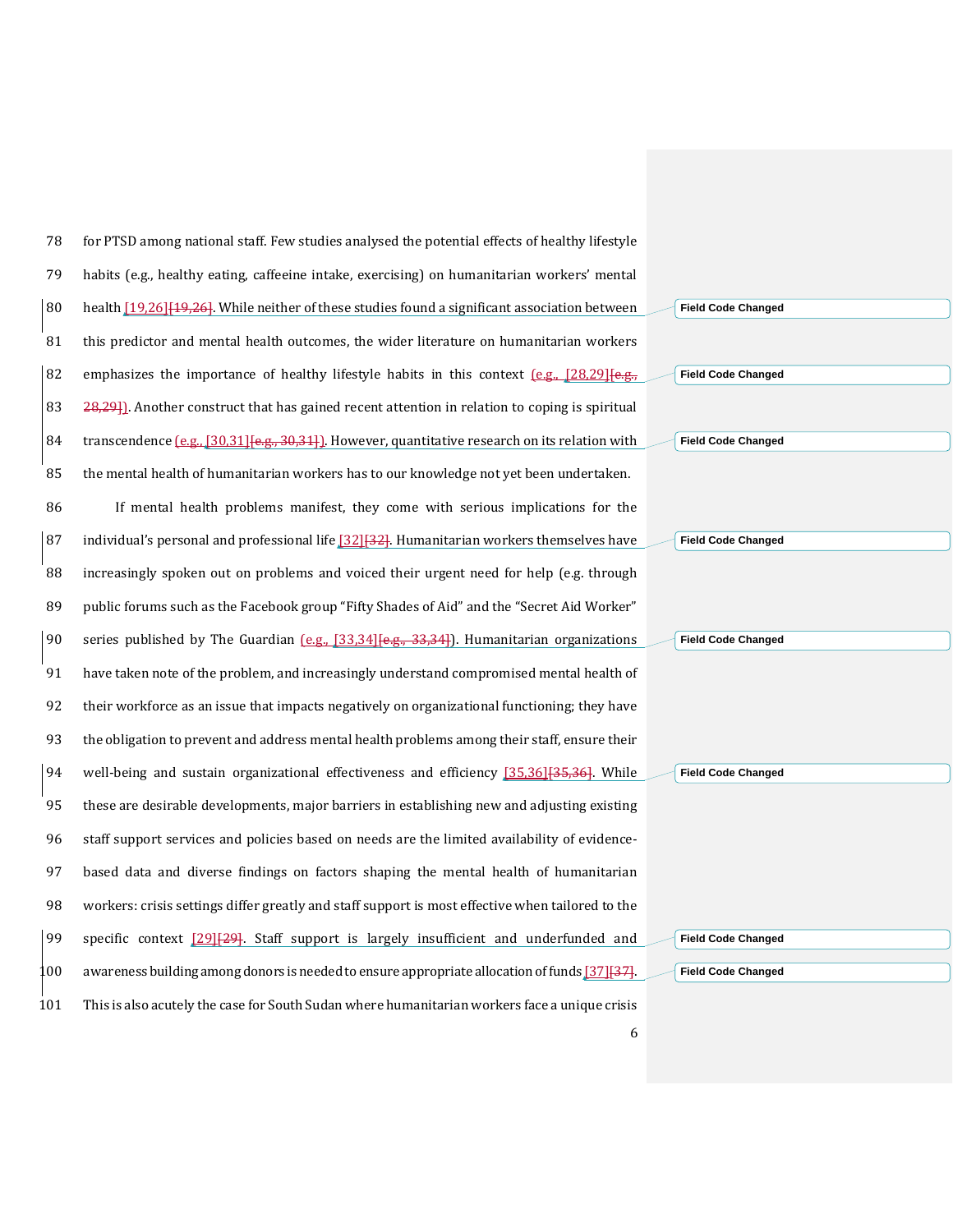| 102       | [38] [38], staff support is in need of improvement [39] [39], and, to the best of our knowledge, no                 | <b>Field Code Changed</b> |  |
|-----------|---------------------------------------------------------------------------------------------------------------------|---------------------------|--|
| 103       | scientific research on the mental health of humanitarian workers (national and international                        | <b>Field Code Changed</b> |  |
| 104       | staff, consultants, United Nations [UN] Volunteers) has previously been undertaken.                                 |                           |  |
| 105       | The distinction between national and international staff is commonly made in the                                    |                           |  |
| 106       | humanitarian field on the basis of differences in contract modalities (e.g. access to security                      |                           |  |
| 107       | support), the nature of work undertaken (e.g. deployment in high-risk contexts), and the                            |                           |  |
| 108       | level of dependency on jobs in the sector to sustain livelihoods [40][40]. This has resulted in                     | <b>Field Code Changed</b> |  |
| 109       | the majority of research in this field to date focusing on either national or international staff                   |                           |  |
| 110       | [16.21] [46,21]. However, national and international staff also have many commonalities in                          | <b>Field Code Changed</b> |  |
| 111       | their experience. The motives of both groups have been shown to reflect a complex                                   |                           |  |
| 112       | combination of sense of challenge, humanitarian conviction, and personal interest, such as                          |                           |  |
| 113       | career advancement $[41]$ <sup><math>[41]</math></sup> . Issues of family adjustment and separation are reported by | <b>Field Code Changed</b> |  |
| <b>14</b> | both national and international staff $[42]$ $[42]$ . Clearly, humanitarian operations depend on                    | <b>Field Code Changed</b> |  |
| 115       | the deployment of both within and integrated workforces. With differential treatment and                            |                           |  |
| 116       | expectation a noted source of resentment [43] [43], this study applied an inclusive approach                        | <b>Field Code Changed</b> |  |
| 117       | and explicitly sought to engage the humanitarian community in South Sudan as a whole.                               |                           |  |
| 118       | Further, our analysis did not presume being contracted as national or international staff to                        |                           |  |
| 119       | represent a basis for a priori separation of the sample into two distinct populations. Rather,                      |                           |  |
| 120       | as with a recent UNHCR study [44][44] on staff well-being, we saw this as one of a number                           | <b>Field Code Changed</b> |  |
| 121       | of variables to be included in statistical analysis.                                                                |                           |  |
| 122       |                                                                                                                     |                           |  |
|           |                                                                                                                     |                           |  |

123

# <sup>124</sup> **Study objectives and hypotheses**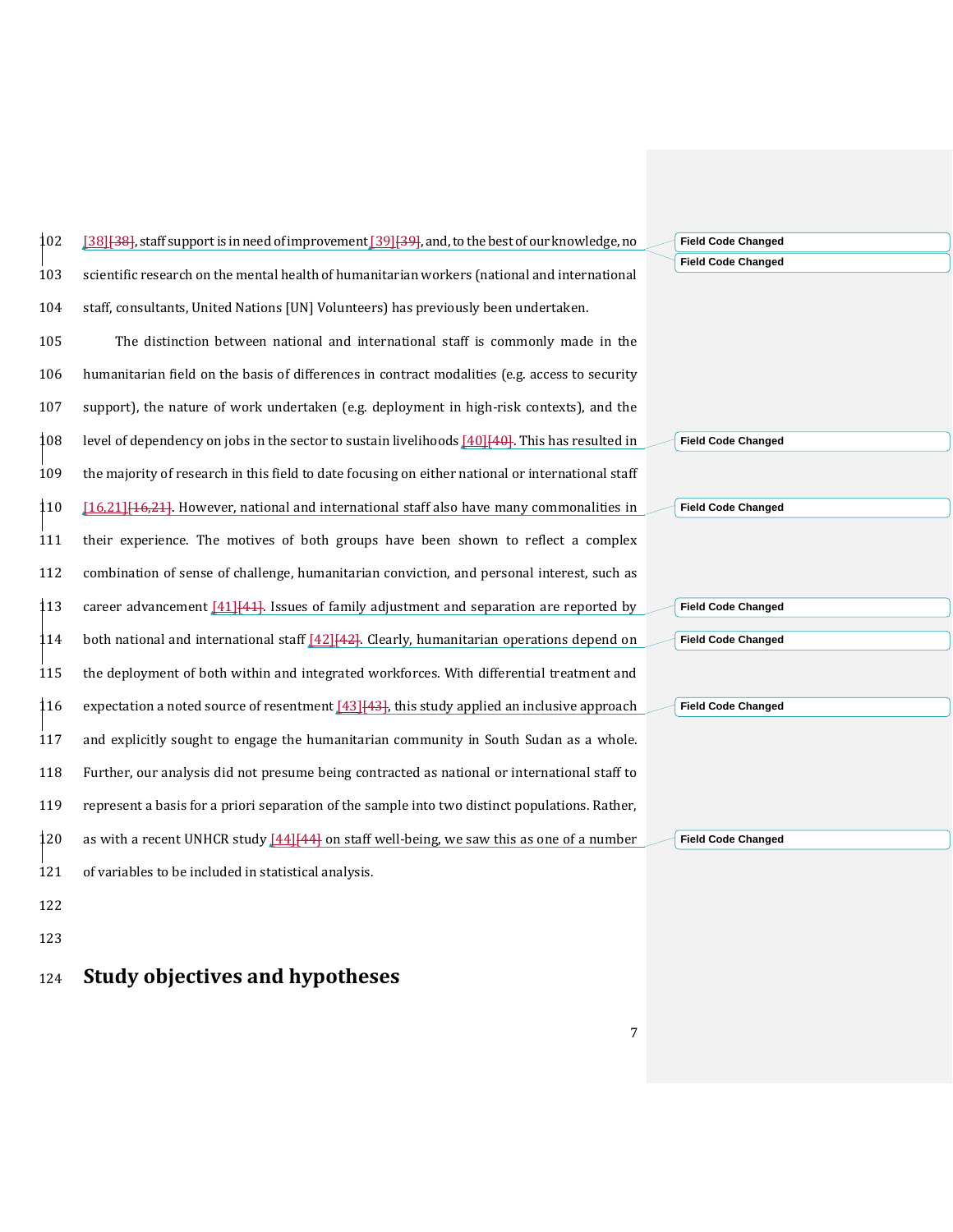| 125 | Our study addresses the gap in research on the mental health of humanitarian workers in       |
|-----|-----------------------------------------------------------------------------------------------|
| 126 | South Sudan through analyses of cross-sectional online survey data. Specifically, we aimed at |
| 127 | establishing the symptom burden of five mental health outcomes – PTSD, depression, anxiety,   |
| 128 | hazardous alcohol consumption, and burnout – among this occupation group. We also aimed       |
| 129 | at fitting models with high predictive accuracy to assess relationships between predictor     |
| 130 | variables and mental health outcomes.                                                         |

 The Job Demands-Resources (JDR) model is a comprehensive and highly flexible model that is widely used to assess employee health, especially in the context of cross-133 sectional research [\[45](#page-31-8)[,46\]](#page-31-9)[45,46]. It assumes that employee health results from a balance of negative job characteristics (demands) and positive job and personal characteristics (resources) [\[46\]](#page-31-9)[46]. Based on the JDR, job demands included in our models should be significantly positively related with the mental health outcomes under examination. Job and personal resources should be significantly negatively related with these.

**Field Code Changed**

**Field Code Changed**

 

#### **Methods**

#### **Procedure and participants**

 One hundred forty-five humanitarian organizations were identified based on their participation in the 2017 South Sudan Humanitarian Response Plan and/or membership in the 2017 Humanitarian Country Team. Based on the availability of contact details, 124 organizations were contacted by email in April 2017 and requested to support an online survey. This support entailed designating a focal point within the organization who liaised with the researchers and disseminated the survey link, relevant information and two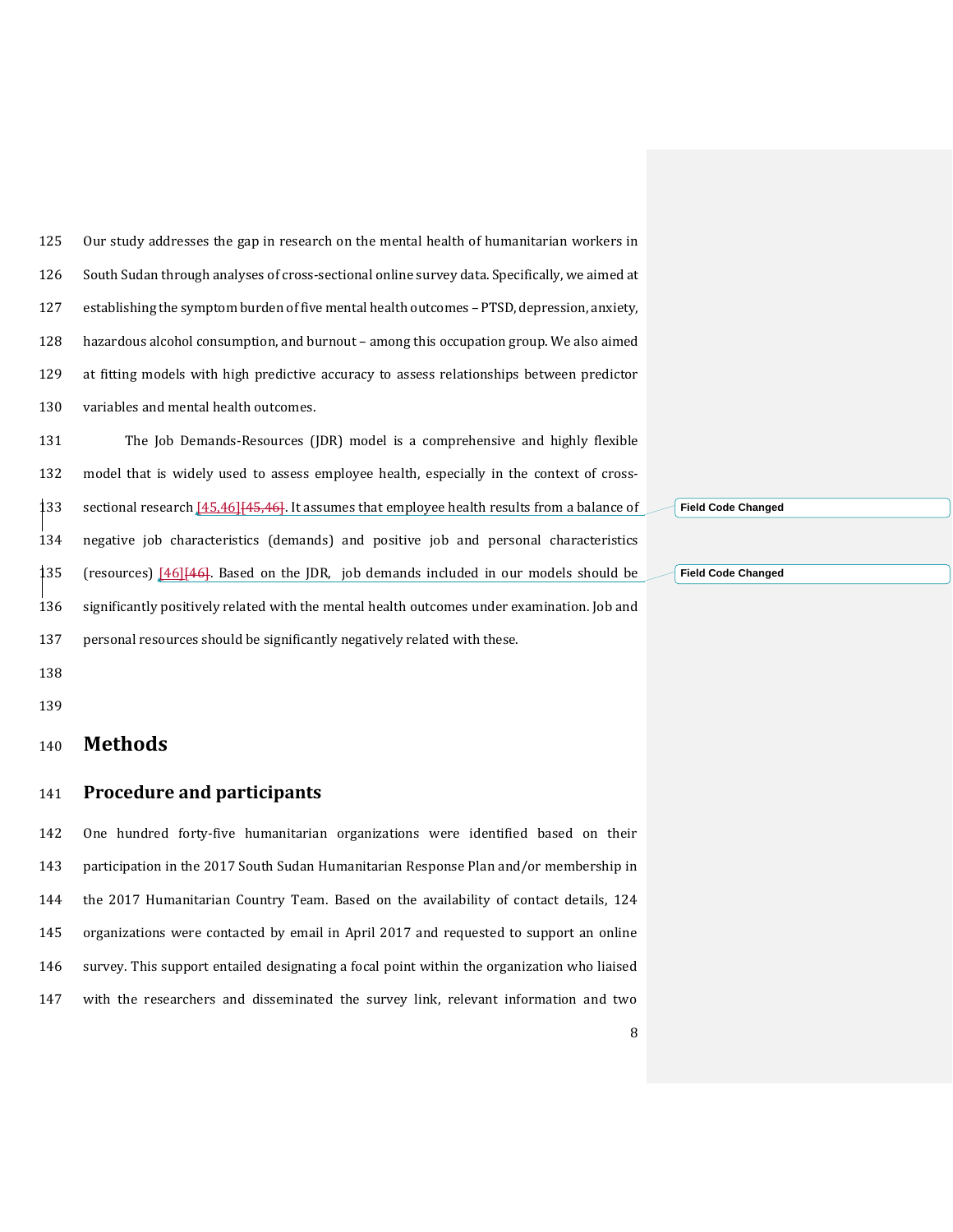reminder emails to the workforce. To be included in the survey, organizations were required to have 10 or more staff employed in South Sudan and to have operated in the country for one year or longer. Those eligible for survey participation were national and international staff, consultants and UN Volunteers from supporting organizations whose official duty station was located in South Sudan.

 The online survey was constructed in English (the working language in South Sudan), pilot tested on humanitarian workers with work experience in South Sudan and/or other major humanitarian crises, and adjusted based on the feedback received. The survey took approximately 45 minutes to complete, was launched in May 2017 and open for completion for one month.

#### **Ethical considerations**

 The study protocol was reviewed and approved by the Research Ethics Committee of Queen Margaret University, Edinburgh. Approval was granted on the basis of employing organizations being required to grant written permission following review of study goals and methods as outlined in the study information sheet. Informed consent was obtained from all survey participants. Given that the study involved surveying employees (rather than patients) and no personal identifying information, and given the evidence of the lack of a 166 currently functioning national research ethics committee  $[47]$  $[447]$ , this was considered the most appropriate means of securing necessary local approval consistent with country regulations.

**Field Code Changed**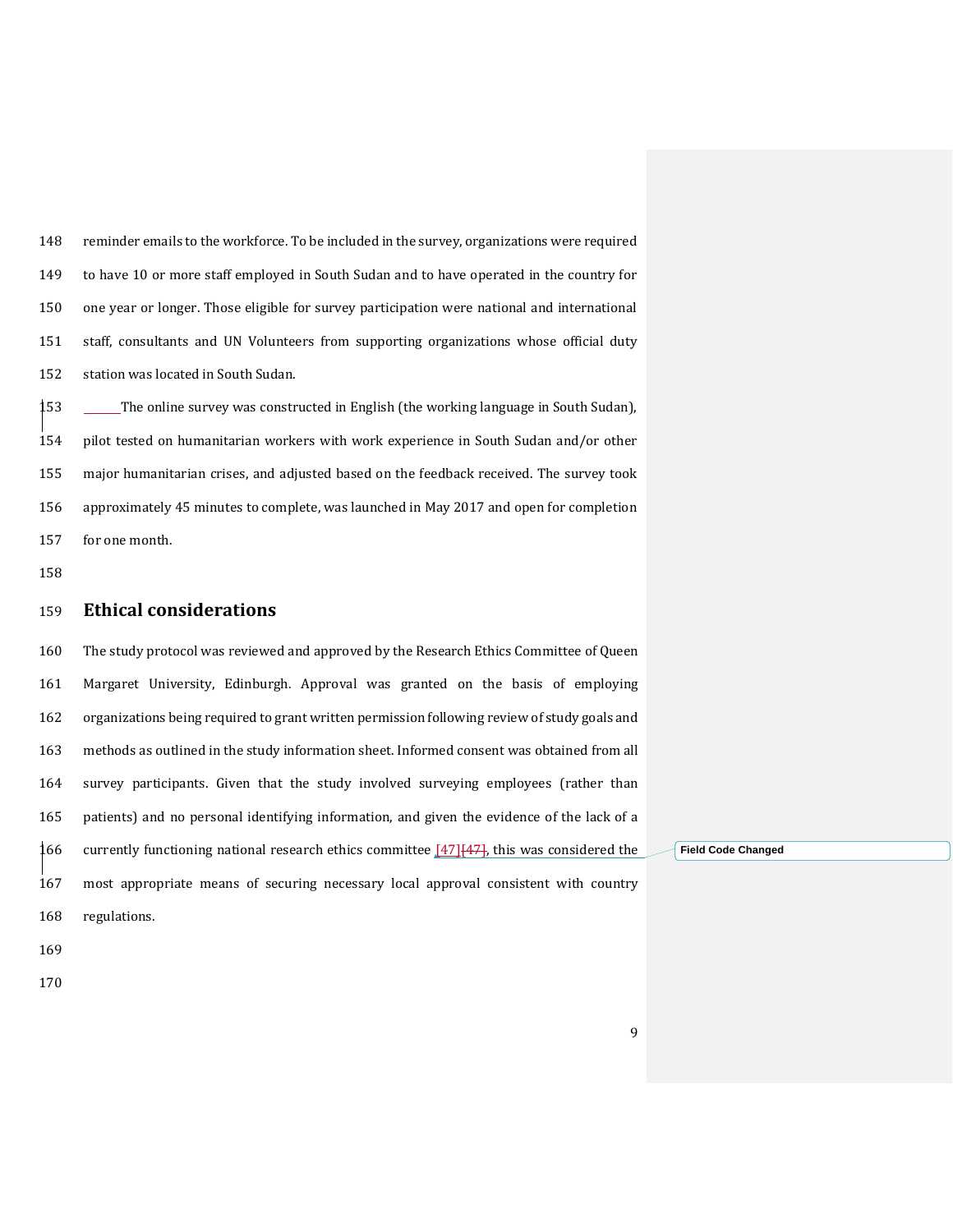#### 171 **Measures**

## 172 **Mental health outcomes**

| 173 | We measured five common mental health outcomes: PTSD, depression, anxiety, hazardous                     |                           |
|-----|----------------------------------------------------------------------------------------------------------|---------------------------|
| 174 | alcohol consumption, and burnout. The validity and reliablity of the tools used to measure               |                           |
| 175 | these outcomes were established in many countries and occupation groups $[0.8, 1.48, 5.1]$               | <b>Field Code Changed</b> |
| L76 | 48,49-51].                                                                                               |                           |
| 177 | PTSD symptoms: We used the PTSD Checklist for Diagnostic and Statistical Manual of Mental                |                           |
| L78 | Disorders-Fifth Edition (PCL-5) to measure PTSD symptoms [52] [52]. The PCL-5 consists of                | <b>Field Code Changed</b> |
| 179 | a list of 20 problems ( $\alpha$ = .93) and requires participants to rank how much they have been        |                           |
| 180 | bothered by these in the past month on a five-point Likert scale ranging from 0 ('not at all')           |                           |
| 181 | to 4 ('extremely'). The established cutoff for provisional PTSD diagnosis established with               |                           |
| 182 | PCL-5 is 33 [52] [52].                                                                                   | <b>Field Code Changed</b> |
| 183 | Depression/anxiety: The Hopkins Symptoms Checklist-25 (HSCL-25) was used. This tool                      |                           |
| 184 | comprises symptoms of strain that people sometimes have, whereby 10 items focus on                       |                           |
| 185 | anxiety ( $\alpha$ = .92), and 15 items on depression ( $\alpha$ = .92) as defined in the Diagnostic and |                           |
| 186 | Statistical Manual of Mental Disorders (DSM-IV) [53] [53]. Participants rate how much each               | <b>Field Code Changed</b> |
| 187 | symptom has bothered them in the last month on a four-point Likert scale ranging from 1                  |                           |
| 188 | ('not at all') to 4 ('extremely'). Mean scores of 1.75 and higher on the HSCL-25 are commonly            |                           |
| 189 | recognized as predictive of clinical risk for depression and anxiety [54] [54].                          | <b>Field Code Changed</b> |
| 190 | Hazardous alcohol consumption: This was measured with the Alcohol Use Disorder                           |                           |
| 191 | Identification Test for Consumption (Audit-C) [55] [55]. This brief three-item alcohol screen            | <b>Field Code Changed</b> |
| 192 | focuses on the frequency and quantity of alcohol consumption ( $\alpha$ = .64). Audit-C test scores      |                           |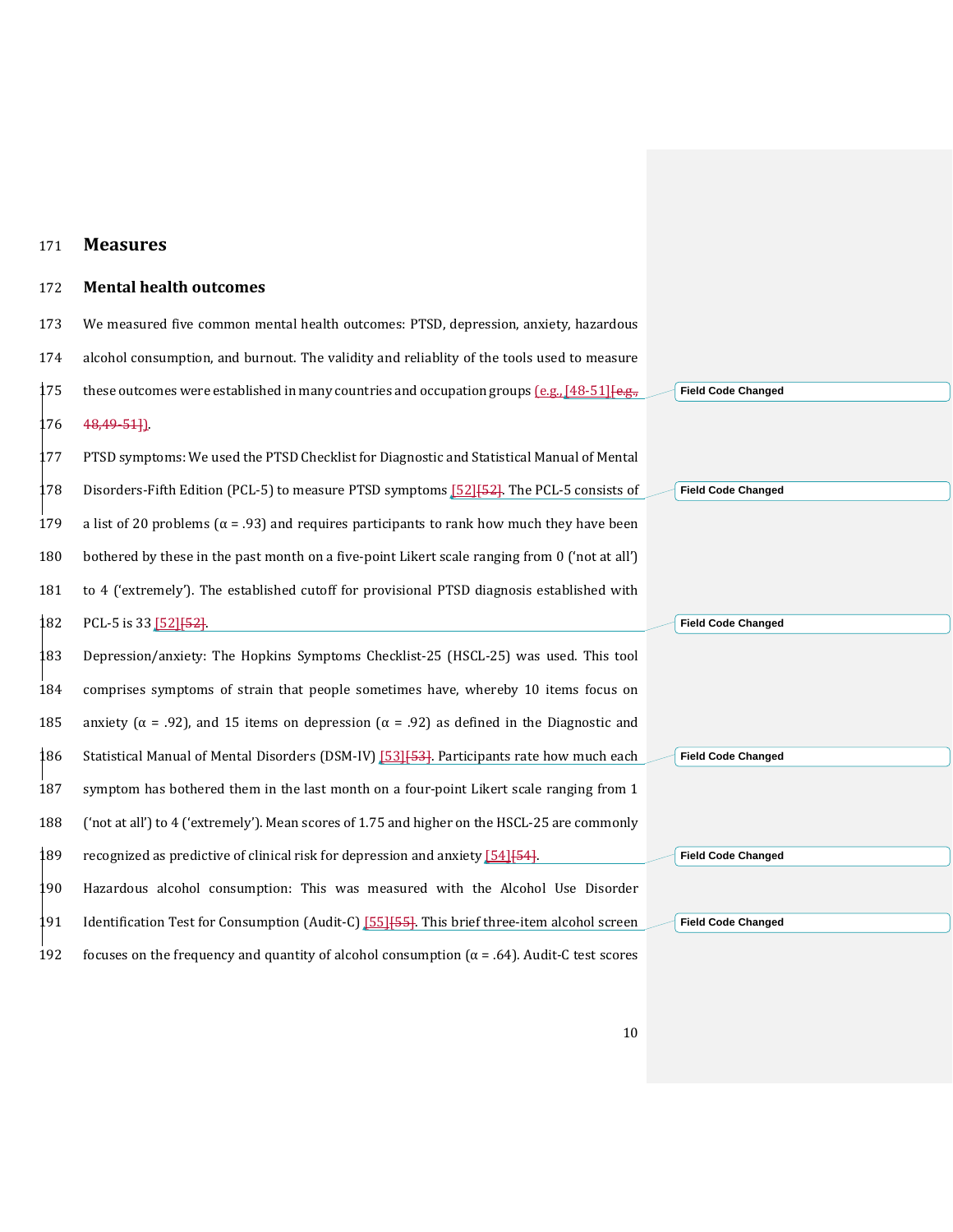193 of 3 or more for women and 4 or more for men are considered positive, indicating a height-

194 ened risk for hazardous drinking/alcohol use disorder [\[56\]](#page-32-1)[56]. 195 Burnout: We adopted the Maslach Burnout Index Human Services Survey [\[57\]](#page-32-2) [57]. Through 196 a seven-point Likert scale, participants indicate how often they have job-related feelings re-197 lated to emotional exhaustion (EE) ( $\alpha$  = .85) and depersonalization (DP) ( $\alpha$  = .83). Established 198 cutoffs for high levels of burnout are 27 points and above on the EE subscale, and 13 points 199 and above on the DP subscale [\[57\]](#page-32-2) [57]. We excluded from analysis the responses for the sub-200 scale of personal accomplishment (PA), due to its marginal internal consistency as shown by 201 Cronbach's alpha ( $\alpha$  = .67) and due to its marginal relevance to the burnout syndrome [\[58\]](#page-32-3)[58]. 202

#### 203 **Predictor variables**

 We collected data on socio-demographic characteristics and nine main constructs based on their relevance in previous research on the mental health of humanitarian workers [\[17-](#page-29-16)  $206 \quad 20,22,24,26$  $206 \quad 20,22,24,26$  $206 \quad 20,22,24,26$  $206 \quad 20,22,24,26$  [47-20, 22, 24, [26\]](#page-30-5). These are stress levels and trauma exposure (job demands); perceived organizational work experience, organizational support, team cohesion (job re- sources); and perceived social support, spiritual transcendence, coping, and health habits (personal resources).

 Stress Levels*:* These were measured through a list of 18 chronic stressors. Based on Ager et 211 al. [\[17\]](#page-29-16) [17] and adjusted to cover stressors specific to the South Sudan context, these include 'uncertainty about political stability', 'traffic difficulties', 'excessive heat', and 'separation from close relatives'. Participants reported if they are currently experiencing these stressors, and the levels of stress each item currently causes them on a scale ranging from 0 ('no stress')

**Field Code Changed Formatted:** Font: Not Italic **Field Code Changed**

**Field Code Changed**

**Field Code Changed**

**Field Code Changed**

**Formatted:** Font: Not Italic

**Field Code Changed**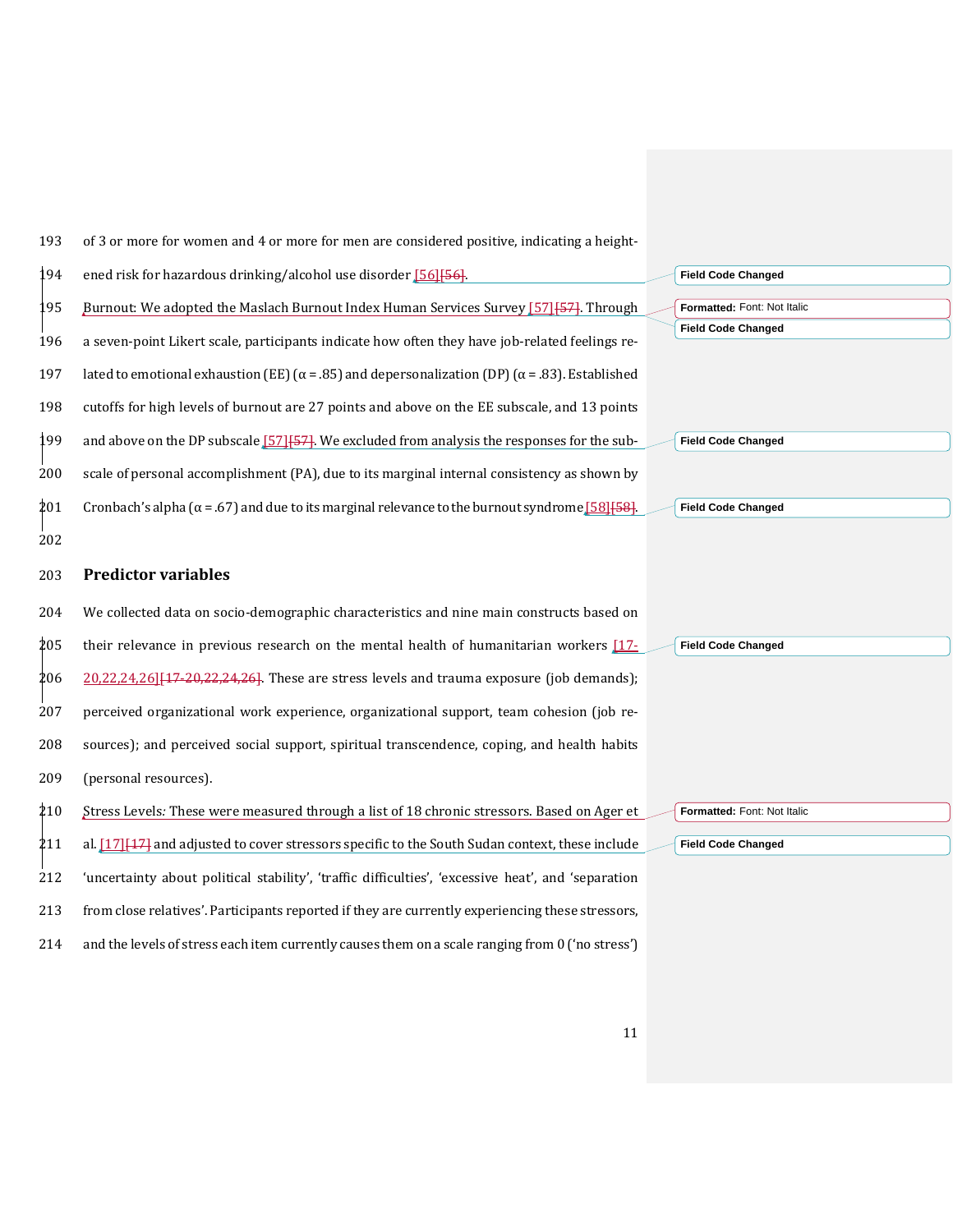215 to 4 ('extreme stress'). A continuous variable was computed to reflect participants' overall 216 exposure to chronic stress.

 $\frac{1}{2}$ 17 Trauma Exposure: We assessed this through a list of 25 traumatic events based on the Har-218 vard Trauma Questionnaire [\[59\]](#page-32-4) [59] and adjusted by covering events specific to the South Sudan context. This list included events such as 'being expelled from the country', 'being shot at', 'serious road/vehicle accident', and 'unexpected or premature death of family member or colleague'. Participants indicated if they have witnessed, experienced, or not been exposed to these events in the past 10 years. The number of traumatic events witnessed and experi-enced was summed up to a composite score of trauma exposure ranging from 0 to 25.

224 Organizational Work Experience: Taken from previous work by Ager et al.  $[17][17]$  $[17][17]$ , four six-

 point scale items ranging from 1 ('strongly disagree') to 6 ('strongly agree') were used to assess participants' perceptions of work within their organization. Examples are 'my organi- zation encourages me to take vacation and sick leave', and 'my organization helps to manage 228 team conflicts effectively'  $(\alpha = .72)$ .

229 Organizational Support: We used two sets of questions from Ager et al. [\[17\]](#page-29-16) [17] and adjusted these to match the South Sudan context: The first set asked about the provision of 14 support items and benefits, such as communication equipment and health insurance. The second set asked about the provision of briefings and trainings on 11 topics, including stress manage- ment and security risks and protocols. Two composite scores were calculated reflecting the total sum of items and benefits, and trainings and briefings received.

235 Team Cohesion: Two scales were established to assess relationships among co-workers and 236 with management based on four and six 5-point Likert scale questions, respectively [\[60\]](#page-32-5)[60]. 237 While the items on team cohesion among co-workers ( $\alpha$  = .84) focused on aspects such as 238 spending time together outside office hours and considering colleagues friends, team

**Field Code Changed**

**Formatted:** Font: Not Italic **Field Code Changed**

**Formatted:** Font: Not Italic **Field Code Changed**

**Field Code Changed**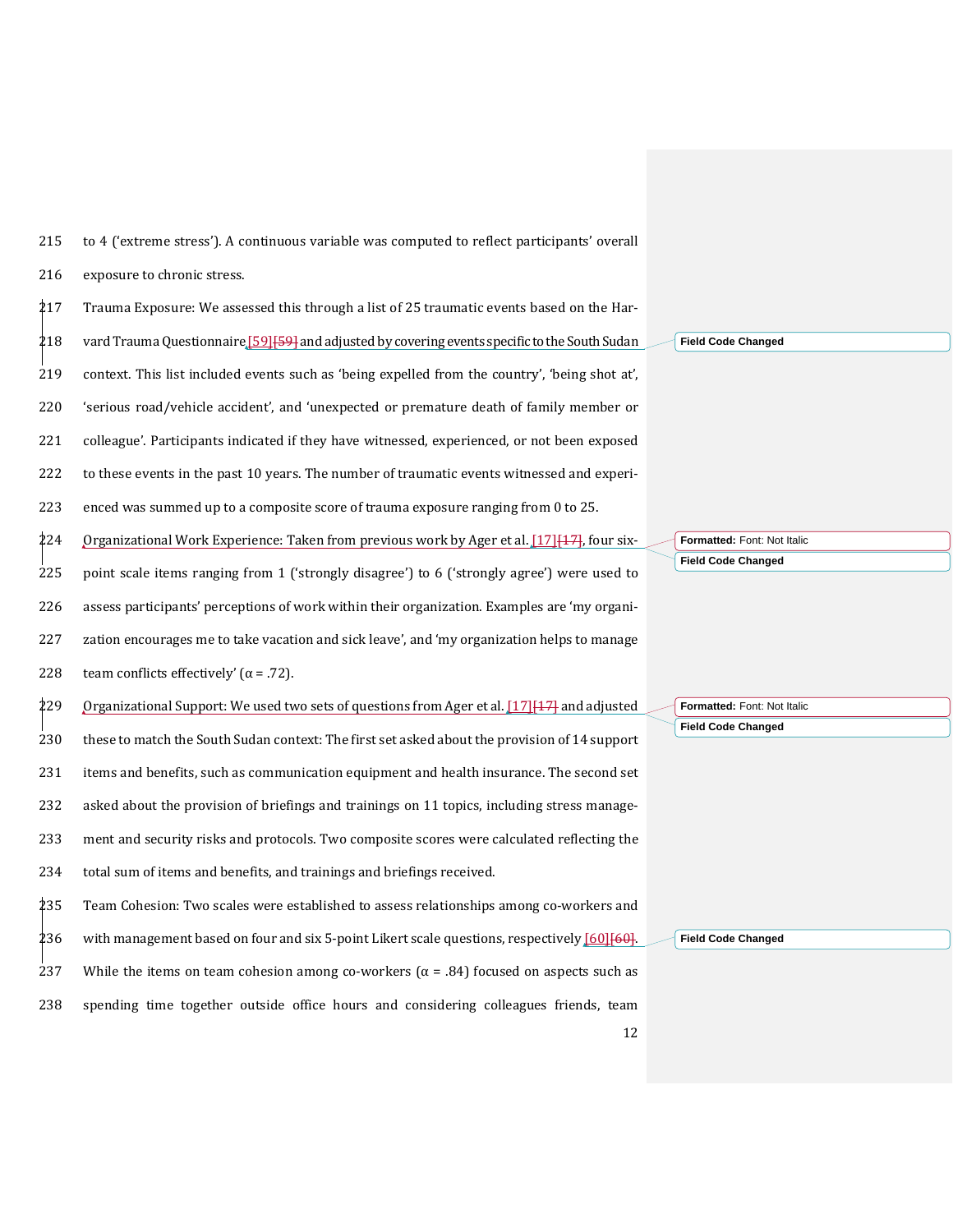| 239 | cohesion with management ( $\alpha$ = .86) addressed topics such as micromanagement and                   |                             |
|-----|-----------------------------------------------------------------------------------------------------------|-----------------------------|
| 240 | interest in personal welfare. Scores on these scales ranged from 5-20 and 5-30.                           |                             |
| 241 | Social Support: The selection of 124-point Likert scale questions extracted from the Social               |                             |
| 242 | Provisions Scale used by Ager et al. [17] [47] was adopted. Ranging from 1 ('strongly                     | <b>Field Code Changed</b>   |
| 243 | disagree') to 4 ('strongly agree'), a composite score was computed reflecting participants'               |                             |
| 244 | perceived social support ( $\alpha$ = .80).                                                               |                             |
| 245 | Spiritual Transcendence: We took four questions from the Spiritual Transcendence Index de-                |                             |
| 246 | veloped by Seidlitz et al. [61] [64] to measure this concept. Participants indicated whether they         | <b>Field Code Changed</b>   |
| 247 | are religious and/or spiritual and their level of agreement with statements such as 'my spir-             |                             |
| 248 | ituality gives me a feeling of fulfillment', and 'I experience a deep communication with God',            |                             |
| 249 | with 1 indicating 'strong disagreement' and 6 'strong agreement' ( $\alpha$ = .96).                       |                             |
| 250 | Coping: The Brief COPE was used to assess coping strategies as suggested by Cooper et al.                 | Formatted: Font: Not Italic |
| 251 | [62][62]. These are emotion-focused strategies ( $\alpha$ = .78), problem-focused strategies ( $\alpha$ = | <b>Field Code Changed</b>   |
| 252 | .81), and dysfunctional strategies ( $\alpha$ = .80). The Brief COPE has been validated in many           |                             |
| 253 | cross-cultural settings (e.g., [63,64] [e.g., 63,64]].                                                    | <b>Field Code Changed</b>   |
| 254 | Health Habits: A health habits index was created based on previous work by Eriksson et al.                | Formatted: Font: Not Italic |
| 255 | [19] <sup>[19]</sup> and adjusted to the study at hand (i.e., items accounted for by other measures were  | <b>Field Code Changed</b>   |
| 256 | excluded from this index to avoid duplication). This index summed positive responses for the              |                             |
| 257 | following four items: consuming 10 or more servings of fruits, vegetables or their juices per             |                             |
| 258 | week; less than seven servings of junk food per week; less than two servings of caffeinated               |                             |
| 259 | beverages per day; and engaging in physical exercise three times or more per week. The score              |                             |
| 260 | for this index ranged from 0-4.                                                                           |                             |
| 261 |                                                                                                           |                             |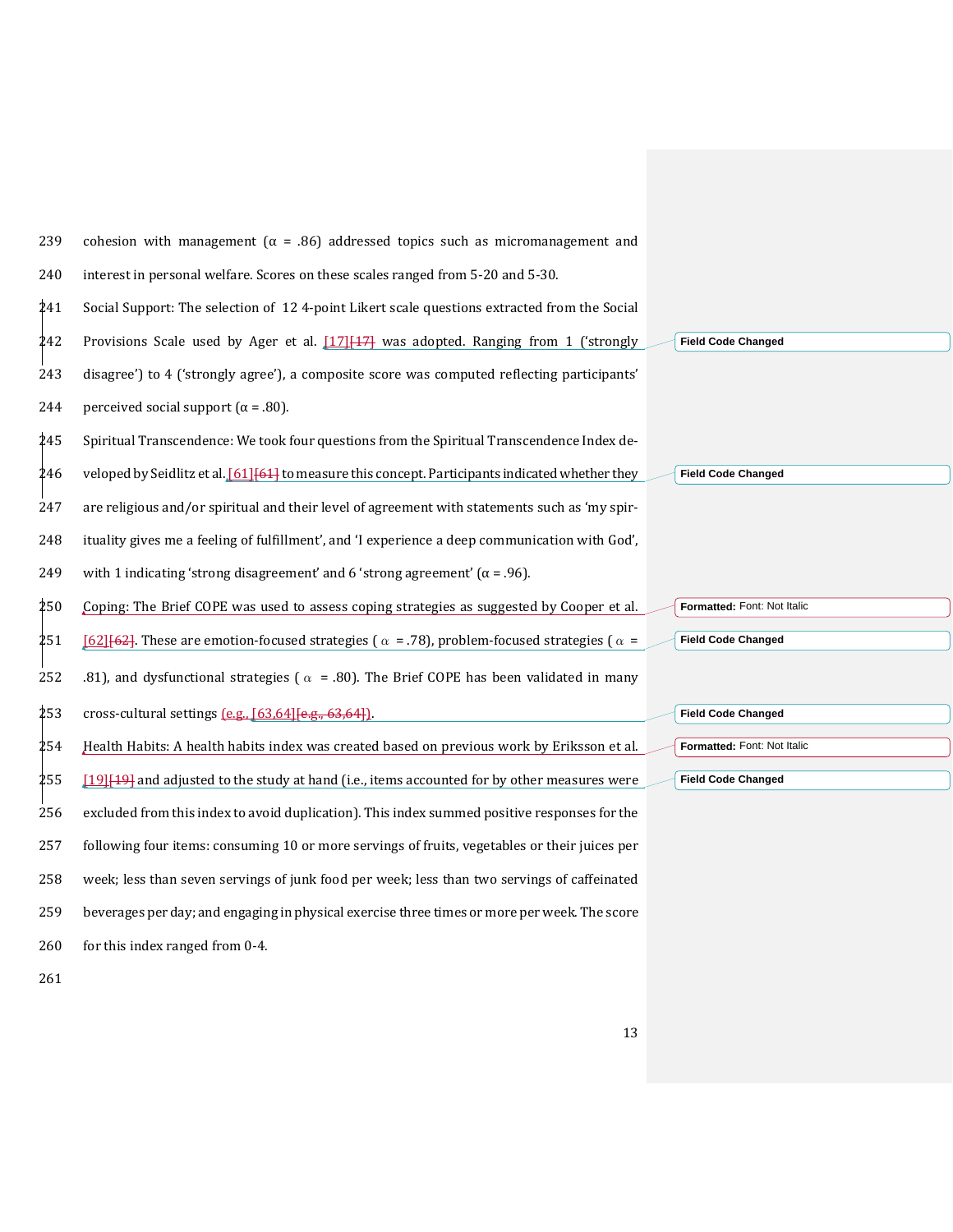#### **Data analysis**

 To select predictors with the highest predictive power, we applied Least Absolute Shrinkage and Selection Operator (LASSO) regression. LASSO is a type of machine learning that per- forms more stable and accurate variable selection than other commonly used methods, such as best subset selection, forward selection, backward elimination, and stepwise regression; 268 it is the superior alternative  $[65-67]$  $[65-67]$ . LASSO is especially suitable for large p small n 269 datasets [\[68\]](#page-32-11) [68] and selects fewer noise predictors than commonly used variable selection methods  $[69]$  $[69]$ . Given its unique features, LASSO is increasingly applied in mental health 271 research, for instance on PTSD  $[70][70]$  $[70][70]$  and substance use  $[71][71]$  $[71][71]$ . As required for LASSO, we established six sub-sets of data, each including complete cases of one mental health outcome and all predictor variables. We randomly split these into training and test sets (50:50). Models for each mental health outcome were trained on the respective training set. To assess performance regarding prediction accuracy, we calculated mean squared errors (MSEs) for these models on the test sets. The MSEs of all sparse models established through LASSO were smaller than those of the models including all predictor var- iables. This confirms their better performance regarding prediction accuracy. To obtain final coefficients and perform inference we then ran linear regression analyses ('OLS post LASSO') 280 on each data sub-set with the predictors selected through LASSO [\[72](#page-33-0)[,73\]](#page-33-1) [72,73]. Regression analyses were undertaken with the package "glmnet" in R 1.0.143. **Field Code Changed**

- 
- 

| <b>Field Code Changed</b> |  |
|---------------------------|--|
|                           |  |
| <b>Field Code Changed</b> |  |
|                           |  |
| <b>Field Code Changed</b> |  |
|                           |  |
| <b>Field Code Changed</b> |  |
| <b>Field Code Changed</b> |  |
|                           |  |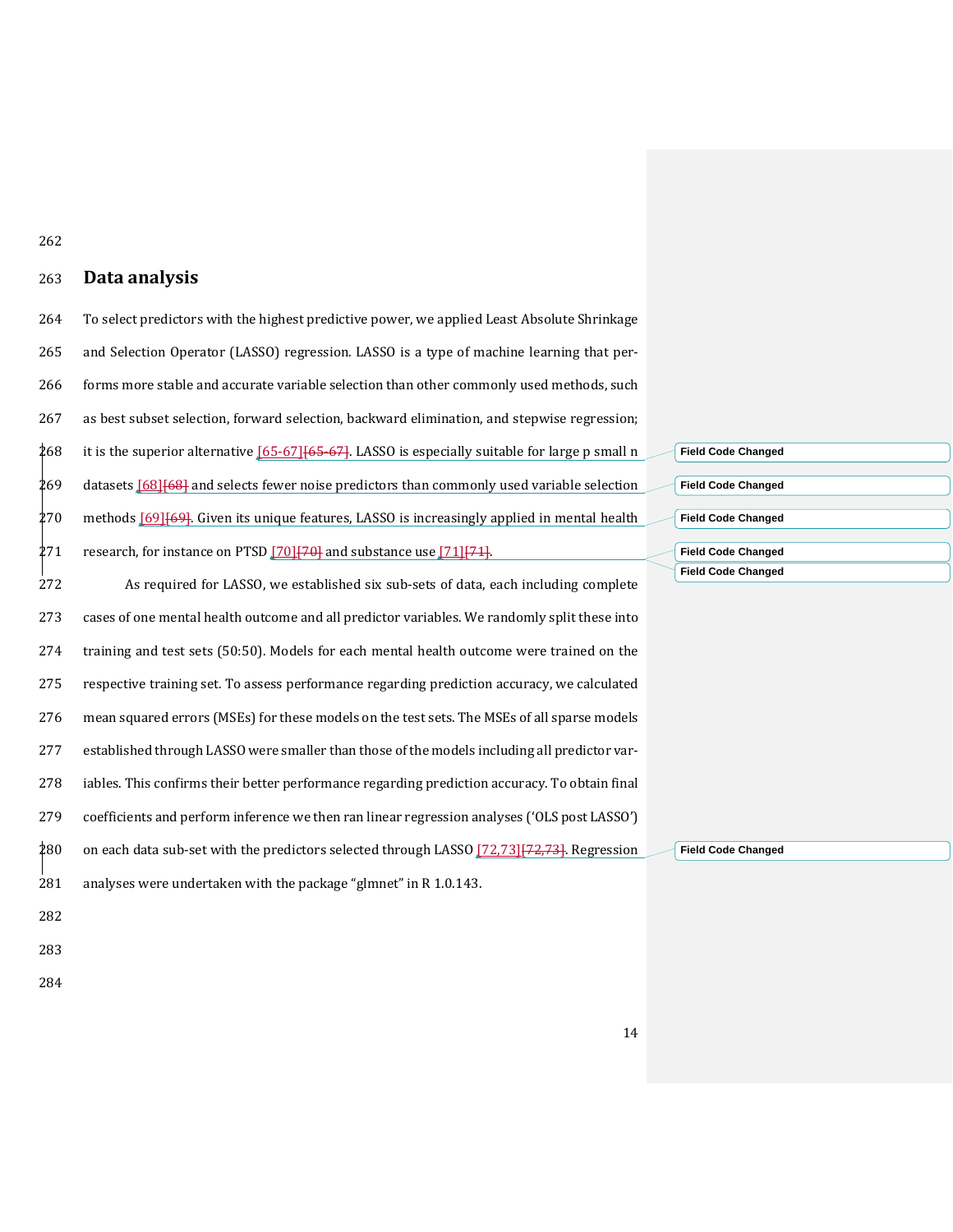## **Results**

## **Survey participation**

 Forty-five organizations out of the 124 that were contacted confirmed their willingness to support of the survey. This included 21 national NGOs (NNGOs), 20 international NGOs (IN- GOs) and 4 UN entities, all of which fulfilled the eligibility criteria. One organization clarified being currently inactive in South Sudan, one anticipated being denied funding through the HRP, four declined the request, and 73 did not respond.

292 Based on information received from supporting organizations, the number of humani- tarian workers who had access to the survey was estimated to be between 2672 and 3238. A total of 277 humanitarian workers completed the survey (a response rate in the order of 10%). This rate is in line with comparable research undertaken through online surveys in 296 conflict-affected states  $[e.g., [74]\{e.g., 74\}]$  $[e.g., [74]\{e.g., 74\}]$  $[e.g., [74]\{e.g., 74\}]$  and the estimated average response rate for external 297 online surveys [\[75\]](#page-33-3) [75].

298 About three quarters of survey participants were male (78%). Approaching half (48%) of participants were aged between 30-39 and 40% had a Bachelor degree as their highest level of education. A slight majority of participants were based in Juba (54%), classified them- selves as national staff (52%), and were employed by INGOs (64%). Thirty-five per cent of participants worked as Managers/Coordinators, the largest job category for those complet- ing the survey. These and further socio-demographic characteristics are presented in Table 1.

- 
- **Table 1: Socio-demographic characteristics of the cohort.**

**Variable N %**

**Field Code Changed**

**Field Code Changed**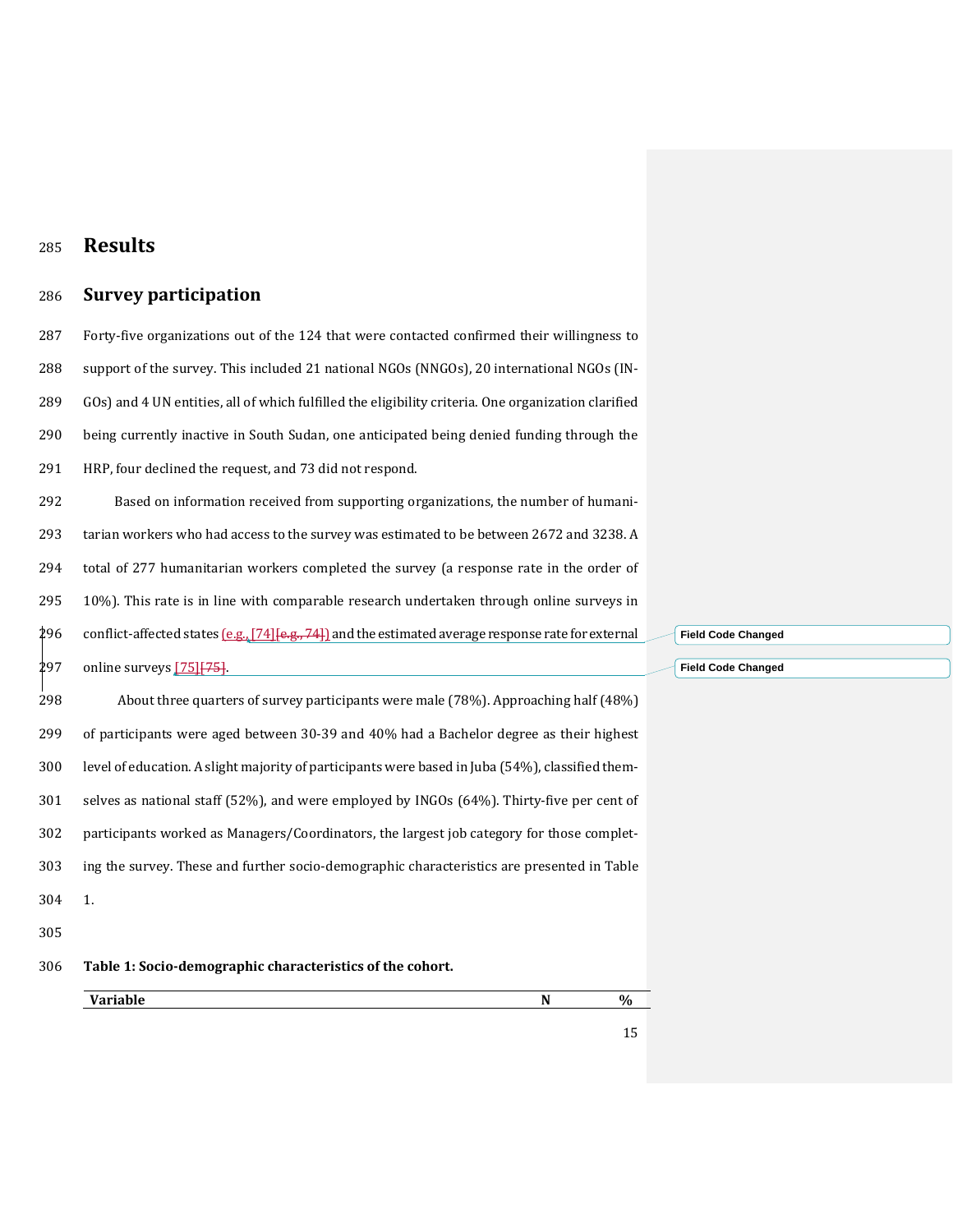| Duty station         |                                                   |     |      |
|----------------------|---------------------------------------------------|-----|------|
|                      | Capital (Juba)                                    | 149 | 53.8 |
|                      | Field                                             | 128 | 46.2 |
| Gender               |                                                   |     |      |
|                      | Female                                            | 61  | 22.0 |
|                      | Male                                              | 216 | 78.0 |
| Age                  |                                                   |     |      |
|                      | $30$                                              | 51  | 18.4 |
|                      | 30-39                                             | 134 | 48.4 |
|                      | 40-49                                             | 67  | 24.2 |
|                      | $50+$                                             | 25  | 8.1  |
| Civil status         |                                                   |     |      |
|                      | Single/separated/divorced/widowed                 | 52  | 18.8 |
|                      | In a committed relationship/married               | 223 | 80.5 |
| Level of education   |                                                   |     |      |
|                      | Secondary school / High school                    | 19  | 6.9  |
|                      | Higher vocational education/technical training    | 41  | 14.8 |
|                      |                                                   |     |      |
|                      | University (BA)                                   | 112 | 40.4 |
|                      | Postgraduate (MA, MSc, PhD)                       | 105 | 37.9 |
| Type of organization |                                                   |     |      |
|                      | National NGO                                      | 58  | 20.9 |
|                      | <b>International NGO</b>                          | 176 | 63.5 |
|                      | UN entity                                         | 41  | 14.8 |
|                      | <b>Other</b>                                      | 2   | 0.7  |
| Contract type        |                                                   |     |      |
|                      | National staff                                    | 144 | 52.0 |
|                      | International staff                               | 119 | 43.0 |
|                      | Consultant                                        | 9   | 3.3  |
|                      | <b>UN Volunteer</b>                               | 5   | 1.8  |
| Job function         |                                                   |     |      |
|                      | Country Director / Head of Mission                | 18  | 6.5  |
|                      | Manager/Coordinator (Programme or Operations)     | 96  | 34.7 |
|                      | Technical/Programme                               | 63  | 22.7 |
|                      | Logistics                                         | 12  | 4.3  |
|                      | Administrative                                    | 21  | 7.6  |
|                      | <b>Human Resources</b>                            | 15  | 4.3  |
|                      |                                                   | 52  |      |
|                      | <b>Other</b>                                      |     | 18.8 |
|                      | Working directly with beneficiaries               |     |      |
|                      | N <sub>o</sub>                                    | 93  | 33.6 |
|                      | Yes                                               | 184 | 66.4 |
|                      | Previous humanitarian field assignments           |     |      |
|                      | 10 or more                                        | 25  | 9.0  |
|                      | $5-9$                                             | 49  | 17.7 |
|                      | $2 - 4$                                           | 130 | 46.9 |
|                      | 1                                                 | 46  | 9.7  |
|                      | None                                              | 27  | 9.7  |
|                      | Vegrs spent in South Sudan as humanitarian worker |     |      |

*Years spent in South Sudan as humanitarian worker*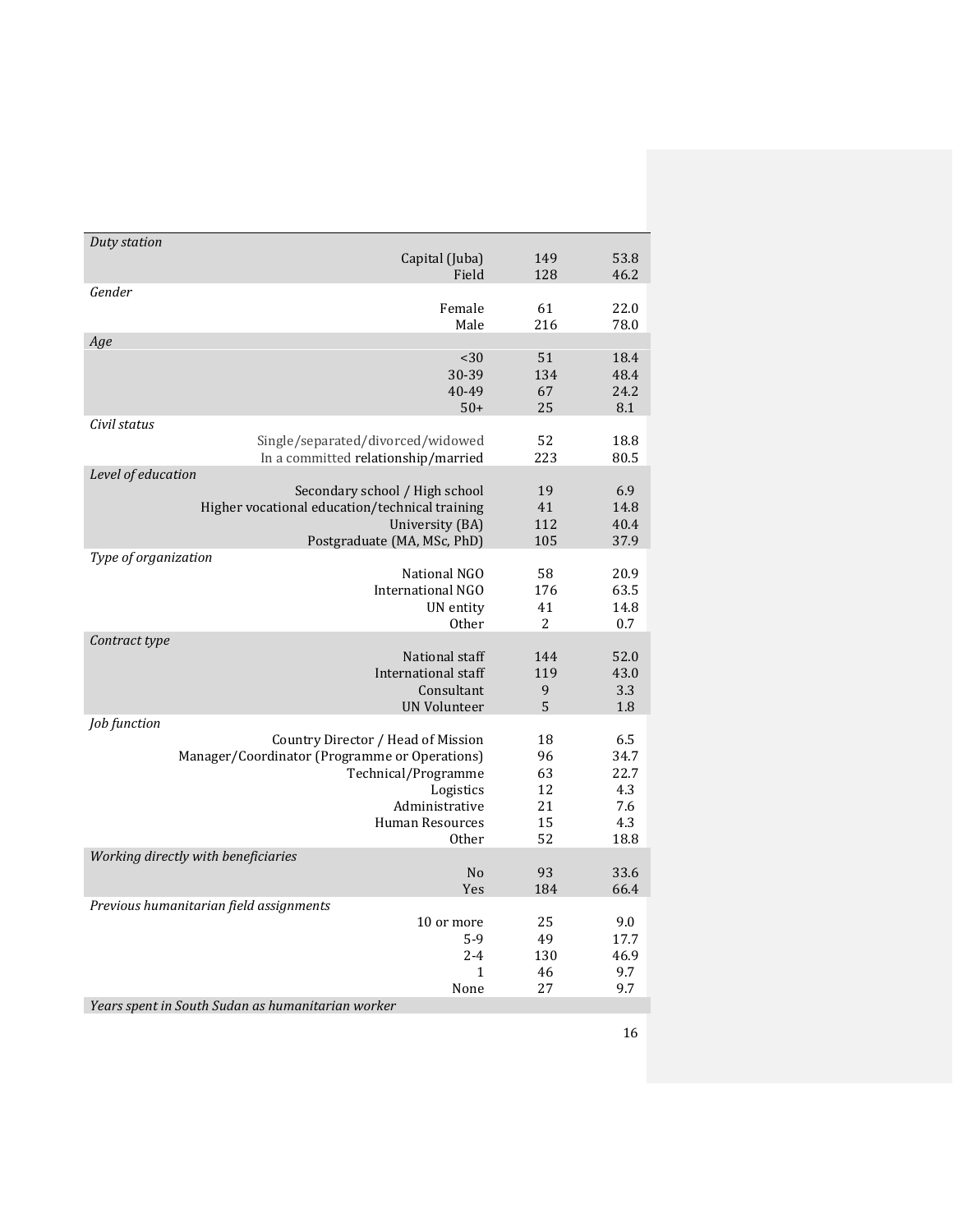|                                                                                      | $<$ 1   | 39  | 14.1 |
|--------------------------------------------------------------------------------------|---------|-----|------|
|                                                                                      | $1 - 2$ | 41  | 14.8 |
|                                                                                      | $2 - 3$ | 42  | 15.2 |
|                                                                                      | $3 - 4$ | 27  | 9.7  |
|                                                                                      | $4 - 5$ | 23  | 8.3  |
|                                                                                      | $5-6$   | 23  | 8.3  |
|                                                                                      | >6      | 82  | 29.6 |
| Mental health history (received counseling or medication for emo-<br>tional problem) |         |     |      |
|                                                                                      | No      | 225 | 81.2 |
|                                                                                      | Yes     | 46  | 16.6 |

307 Note: Effective n ranges from 271 to 277.

308

#### 309 **Chronic stress exposure**

| 310 | Participants were exposed to chronic stress; the average number of chronic stressors expe- |  |
|-----|--------------------------------------------------------------------------------------------|--|
|     |                                                                                            |  |

311 rienced was 16.31 (SD = 3.47), and the overall mean score on the stress level scale was 29.37

312 (SD = 14.04). The three stressors most frequently identified by participants as causing ex-

313 treme stress related to the uncertainty about the political stability in the country (41%);

314 travel difficulties, restrictions on movements, threatening checkpoints, and rough roads

315 (38%); and the separation from close relatives due to work responsibilities (23%) (Table 2).

316

#### 317 **Table 2: Percentage of participants reporting extreme stress**

| <b>Stressors</b>                                                                        | $\frac{0}{0}$ |
|-----------------------------------------------------------------------------------------|---------------|
| Uncertainty about the political stability                                               | 40.9          |
| Travel difficulties, restrictions on movements,<br>threatening checkpoints, rough roads | 37.9          |
| Separation from close relatives due to work re-<br>sponsibilities                       | 22.9          |
| Armed security, needing to have armed guards<br>at work or living place                 | 18.8          |
| Feeling powerless to change the situation of the<br>beneficiary community               | 16.5          |
| Excessive heat, cold, or noise                                                          | 15.9          |
| Economic/financial problem                                                              | 15.5          |
| Workload expected by organization is too high                                           | 14.5          |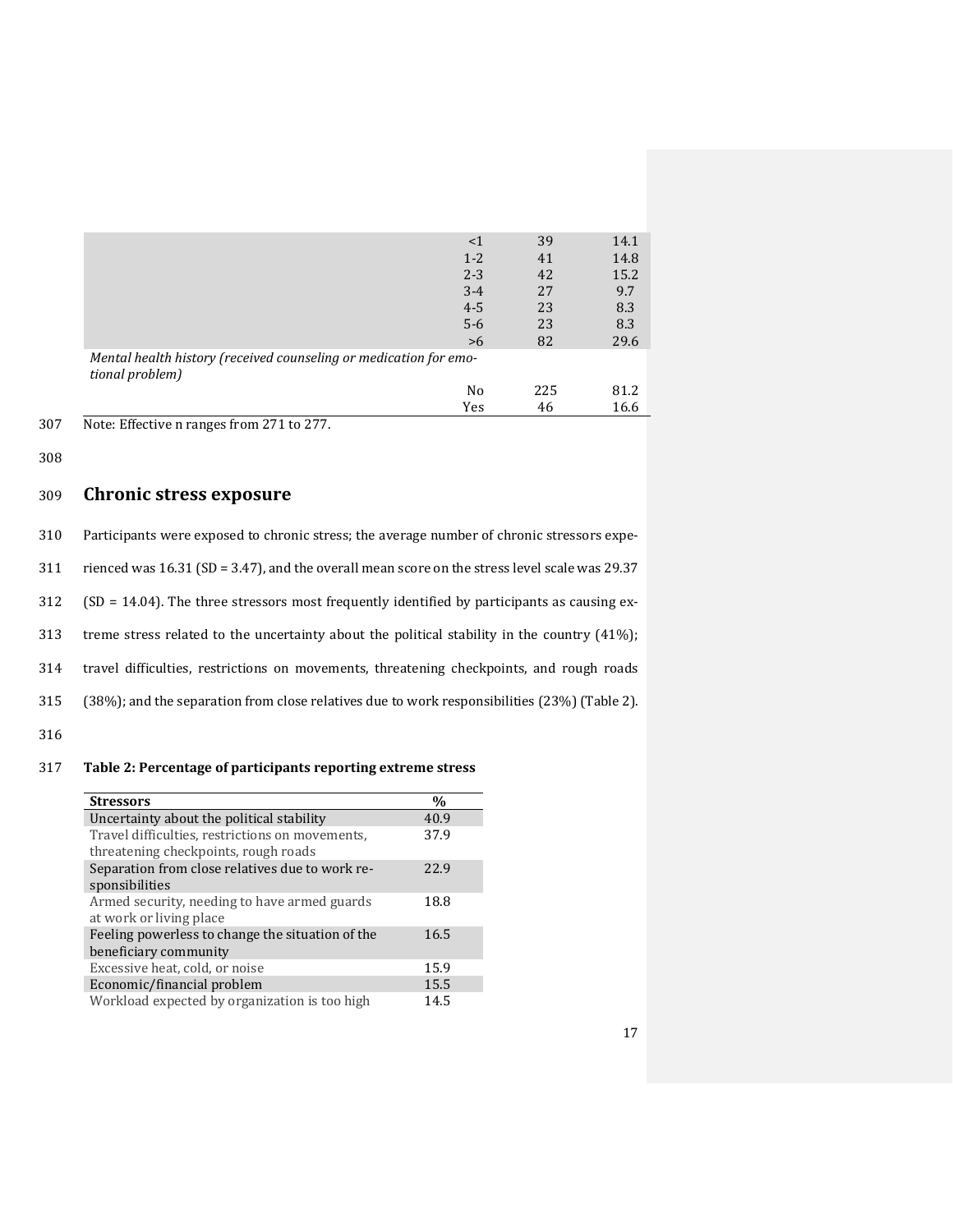| Feeling powerless to change one's own situation       | 13.9 |
|-------------------------------------------------------|------|
| Feeling hostility from others due to one's affilia-   | 13.8 |
| tion to a certain group (e.g. tribe, nationality, re- |      |
| ligion)                                               |      |
| Lack of recognition from organization manage-         | 13.1 |
| ment for work accomplishment                          |      |
| Tension due to expatriate and national staff not      | 11.6 |
| treated equally by organization management            |      |
| Being asked to perform duties that are outside of     | 11.3 |
| one's professional training or terms of reference     |      |
| Lack of recognition from the beneficiary commu-       | 8.8  |
| nity for work accomplished                            |      |
| Conflicts or misunderstandings between co-            | 7.9  |
| workers                                               |      |
| Criticism of work by media or beneficiary com-        | 7.2. |
| munity members                                        |      |
| Lack of direction from organizational manage-         | 6.5  |
| ment                                                  |      |
| Criticism of work by organization management          | 5.1  |
|                                                       |      |

318<br>319

Effective n ranges from 273-277.

320

## 321 **Coping strategies**

\$22 Cooper et al. [\[62\]](#page-32-7) [62] established three coping strategies: emotion focused coping, involving

323 the use of emotional support, positive reframing, acceptance, religion, and humor; problem

324 focused coping, involving active coping, planning, and use of instrumental support; and dys-

325 functional coping, involving venting, denial, substance use, behavioral disengagement, self-

326 distraction, and self-blame. Table 3 shows coping strategy mean scores of survey partici-

- 327 pants.
- 328

#### 329 **Table 3: Coping strategy**

| Coping strategy        | м     | -SD  | Range     |
|------------------------|-------|------|-----------|
| <b>Emotion focused</b> | 25.23 | 5.99 | $10 - 40$ |
| Problem focused        | 17.39 | 4.20 | $6 - 24$  |
| Dysfunctional          | 23.19 | 6.35 | 12-48     |

330

**Field Code Changed**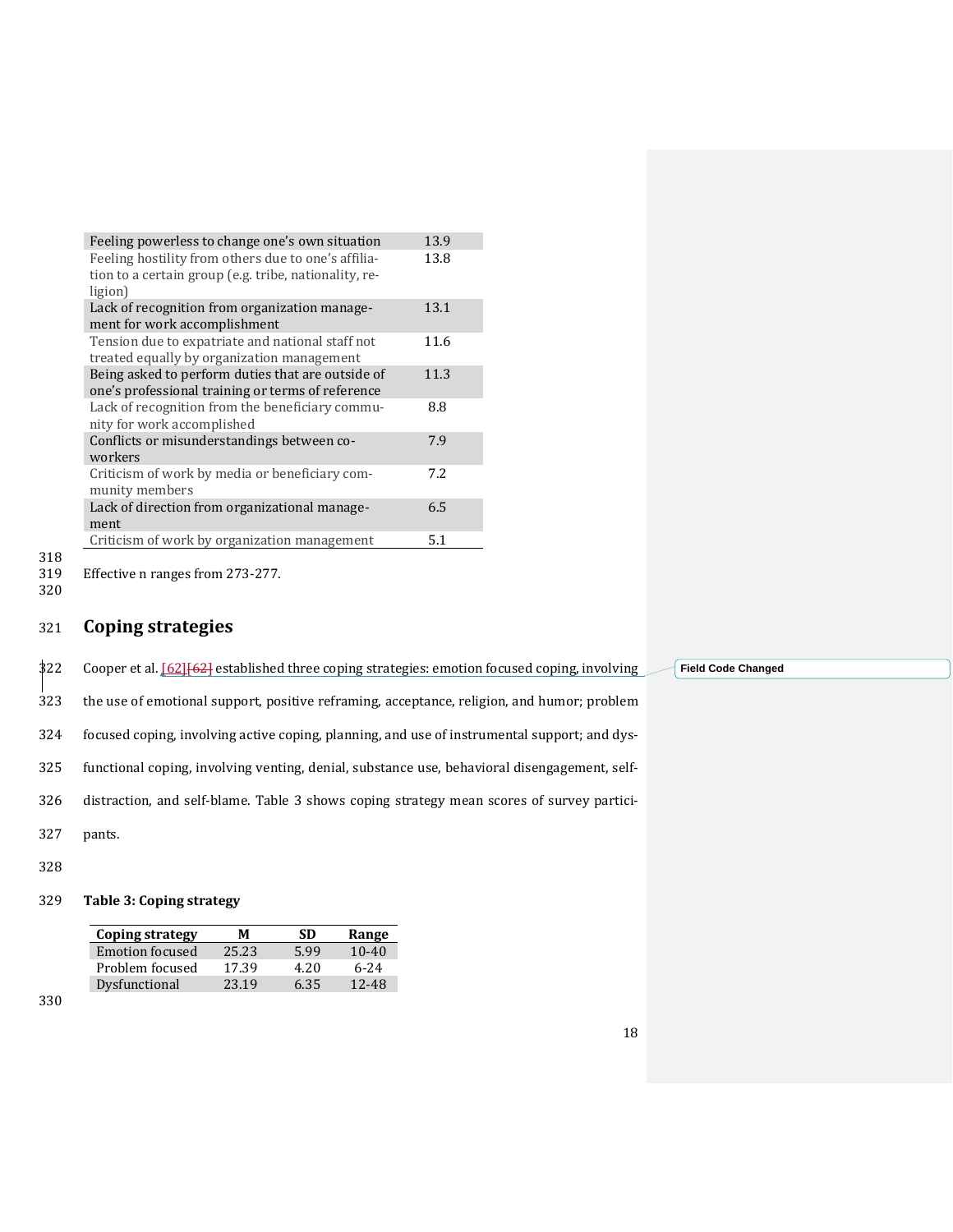M = mean; SD = standard deviation. Effective n ranges from 253-261.

- 
- 

#### **Mental health outcomes**

 Applying the established cutoff for provisional PTSD diagnosis, 24% of all survey participants experienced symptoms indicative of high risk of post-traumatic stress. Disaggregated by con- tract type, 36% of national and 13% of international staff met symptom thresholds associ-339 ated with a diagnosis of PTSD; this difference was significant  $[\chi^2 (1, N=231) = 16.51, p < .001]$ . 340 Just over one-third (39%) of survey participants scored at or above the established cutoff suggestive of depression, and 38% scored at or above the cutoff suggestive of anxiety disor- der. We found a higher proportion of national staff meeting symptom thresholds associated with disorder than international staff: for the former 45% and 52% reached scores sugges- tive of depression and anxiety disorder, respectively; for the latter 35% and 24% reached these thresholds. While no significant association was found between contract type (na-346 tional/international staff) and provisional depression diagnosis  $[\chi^2(1, N=244) = 2.62, p =$  .11], the association between contract type (national/international staff) and anxiety disor-348 der was significant  $[\chi^2(1, N=247) = 20.65, p < .001]$ .

349 A third of both female (36%) and male (35%) participants reached positive Audit-C test scores. Prevalence of reported hazardous drinking/alcohol use disorder was significantly 351 higher amongst male international staff than male national staff  $[\chi^2(1, N=205) = 13.68, p <$  .001]: Twenty-five percent of male national staff and 50% of male international staff reached Audit-C thresholds. Amongst women there was a similar trend, with 21% of female national staff and 41% of female international staff reporting drinking at levels suggestive of disorder. 355 However, this difference was not significant  $[\chi^2(1, N=58) = 2.27, p = .13]$ .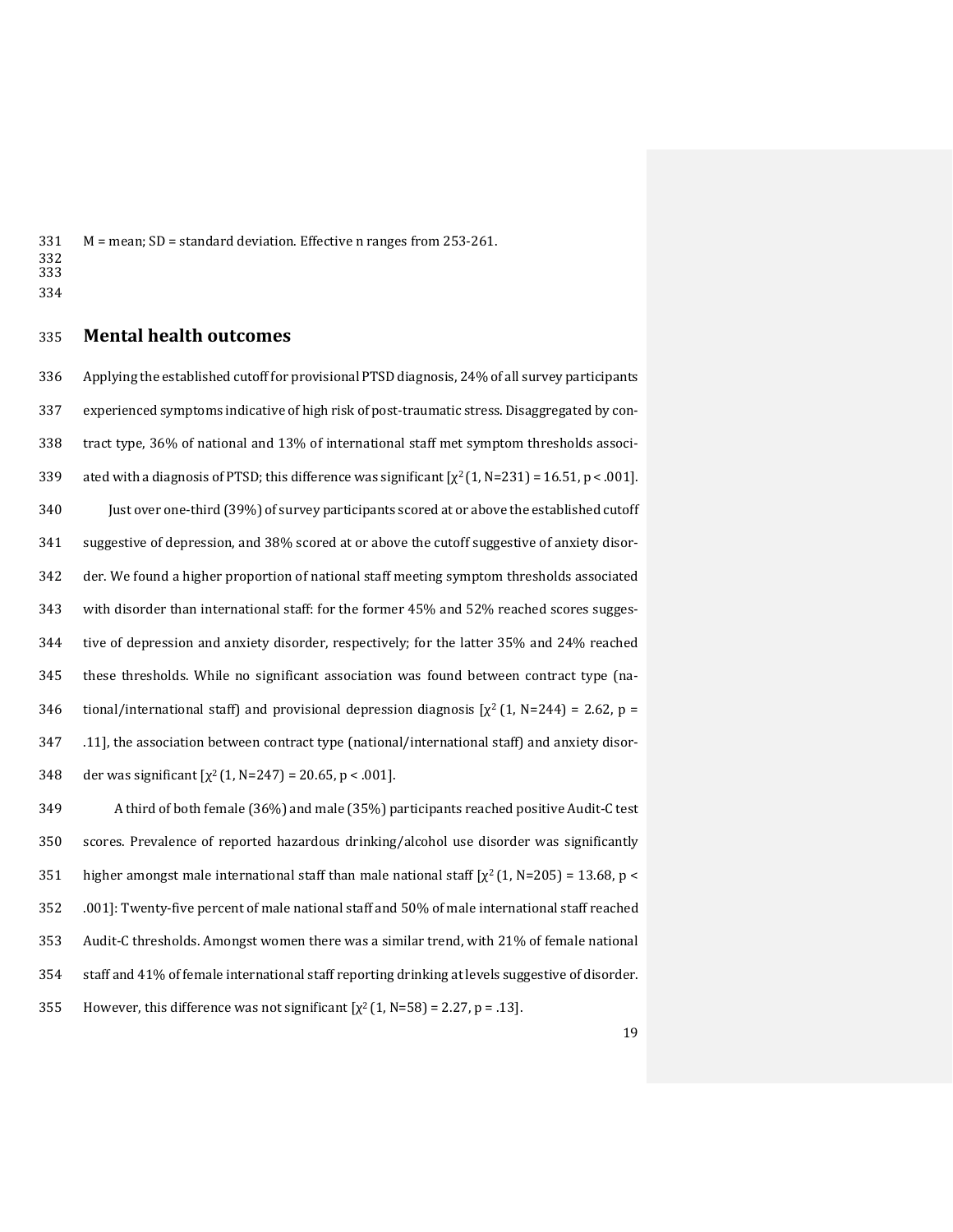Based on the established cutoffs, 24% of all survey participants fulfilled the criteria for high burnout on the EE sub-scale, and 19% on the DP sub-scale. International staff re- ported higher rates of difficulty than national staff: 29% and 23% of international staff reached scores suggestive of burnout case on the EE and DP sub-scales respectively com- pared with 19% and 18% of national staff on these same sub-scales. The associations be-361 tween contract type (national/international staff) and EE  $[\chi^2(1, N=237) = 3.72$ , p = .05] and 362 contract type (national/international staff) and DP  $[\chi^2(1, N=250) = 1.03, p = .31]$  were not significant.

#### **Regression analyses**

 Higher levels of chronic stress (p<.001) and trauma exposure (p<.01) were risk factors for PTSD, with those participants experiencing higher levels of stress and trauma being signifi-cantly more likely to report PTSD symptoms.

 Dysfunctional coping was significantly positively associated with depression (p<.001). Further, participants experiencing higher levels of chronic stress were significantly more likely to experience symptoms of depression than those who felt less stressed (p<.001). 372 The risk for anxiety increased with being a woman  $(p<0.05)$ . The number of years spent in South Sudan as humanitarian worker was significantly positively associated with anxiety symptomatology (p<.05). Anxiety was also significantly positively related with dysfunctional coping (p<.01) and exposure to stress (p<.001).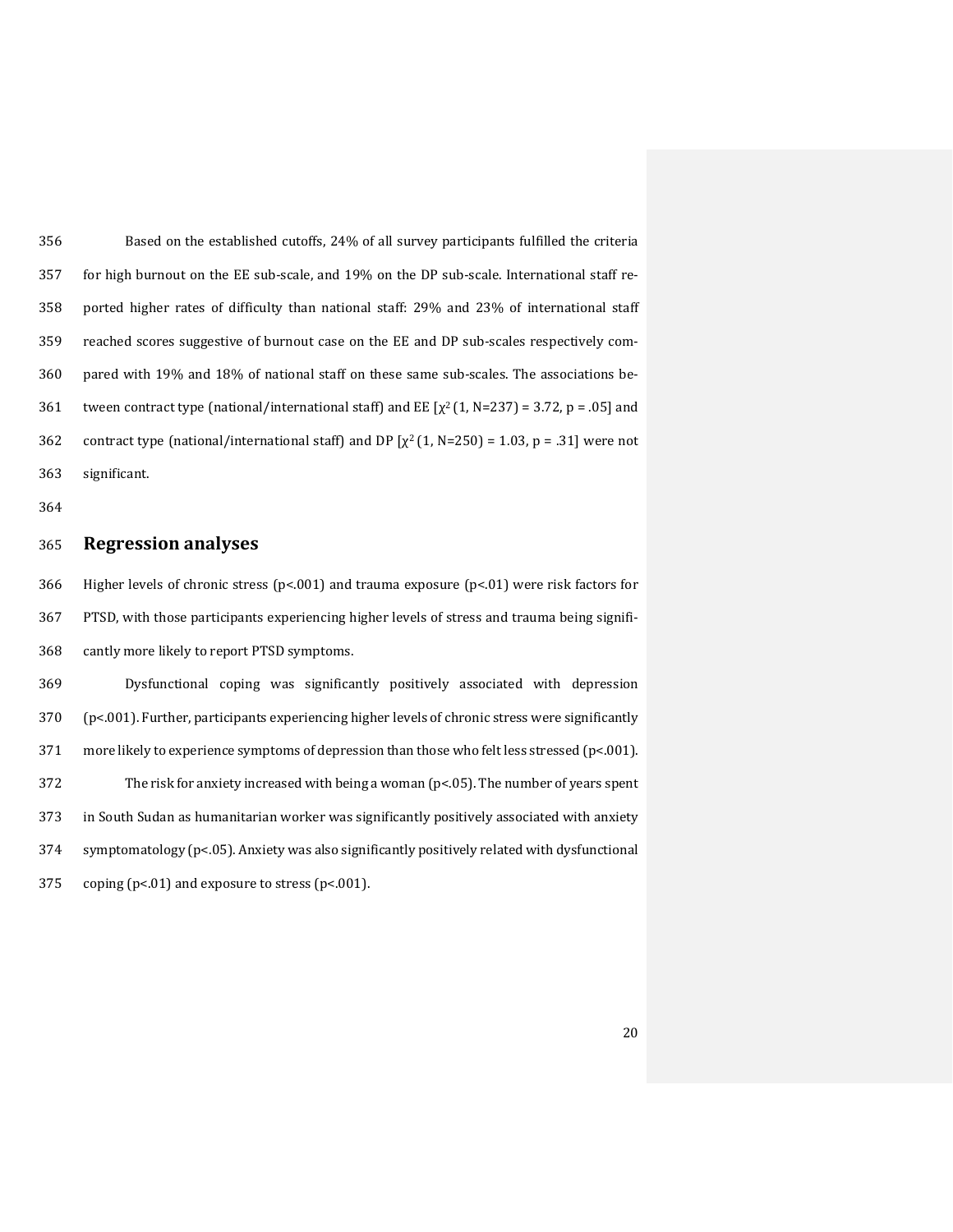Hazardous alcohol consumption was significantly associated with duty station ( $p<01$ ); humanitarian workers based in the capital were at greater risk of engaging in haz- ardous drinking than those based in the field. Spiritual transcendence was negatively related to hazardous alcohol consumption (p<.001) (Table 4).

380

## **Table 4: Linear regression models for PTSD, depression, anxiety, and hazardous alco-**

#### **hol consumption**

| <b>Outcome</b>                               | <b>PTSD</b><br>$(n=105)$ |           | <b>Depression</b><br>$(n=108)$ |           | Anxiety<br>$(n=109)$ |           | Hazardous al-<br>cohol con-<br>sumption<br>$(n=111)$ |      |
|----------------------------------------------|--------------------------|-----------|--------------------------------|-----------|----------------------|-----------|------------------------------------------------------|------|
| <b>Predictors</b>                            | B                        | <b>SE</b> | B                              | <b>SE</b> | B                    | <b>SE</b> | B                                                    | SE   |
| Gender                                       |                          |           |                                |           | $-0.16*$             | 0.08      | 0.15                                                 | 0.08 |
| Duty station                                 |                          |           |                                |           |                      |           | $-0.22*$                                             | 0.08 |
| Years in South Sudan                         |                          |           |                                |           | $0.18*$              | 0.08      |                                                      |      |
| Mental health history                        |                          |           |                                |           | $-0.02$              | 0.08      | 0.14                                                 | 0.08 |
| Spiritual transcend-                         |                          |           |                                |           |                      |           |                                                      | 0.09 |
| ence                                         |                          |           |                                |           |                      |           | $0.32***$                                            |      |
| Perceived social sup-                        |                          |           |                                |           | $-0.15$              | 0.09      | 0.02                                                 | 0.09 |
| port                                         |                          |           |                                |           |                      |           |                                                      |      |
| Organizational sup-<br>port - benefits/items |                          |           |                                |           |                      |           | 0.21                                                 | 0.09 |
| Team cohesion - man-<br>agement              |                          |           |                                |           |                      |           | 0.01                                                 | 0.09 |
| Organizational work                          |                          |           |                                |           | 0.08                 | 0.08      |                                                      |      |
| experience                                   |                          |           |                                |           |                      |           |                                                      |      |
| Coping – problem fo-                         |                          |           |                                |           | 0.06                 | 0.09      |                                                      |      |
| cused                                        |                          |           |                                |           |                      |           |                                                      |      |
| Coping – dysfunc-                            |                          |           | $0.37***$                      | 0.07      | $0.28**$             | 0.09      | 0.14                                                 | 0.08 |
| tional                                       |                          |           |                                |           |                      |           |                                                      |      |
| Chronic stress                               | $0.48***$                | 0.08      | $0.52***$                      | 0.07      | $0.34***$            | 0.08      |                                                      |      |
| Trauma exposure                              | $0.29***$                | 0.08      |                                |           | 0.16                 | 0.09      |                                                      |      |

PTSD = Posttraumatic Stress Disorder; Years in South Sudan = Years spent in South Sudan as humanitarian worker; PTSD adjusted  $R^2$  = .39; Depression adjusted  $R^2$  = .46; Anxiety adjusted  $R^2$  = .36; Hazardous alcohol consumption adjusted  $R^2 = .31$ ; \*p <.05; \*\*p <.01; \*\*\*p <.001; B = standardized beta; An additional 12 predictors were included in LASSO regressions but had coefficients of zero for all outcomes. These predictors are age, education, civil status, contract type, organization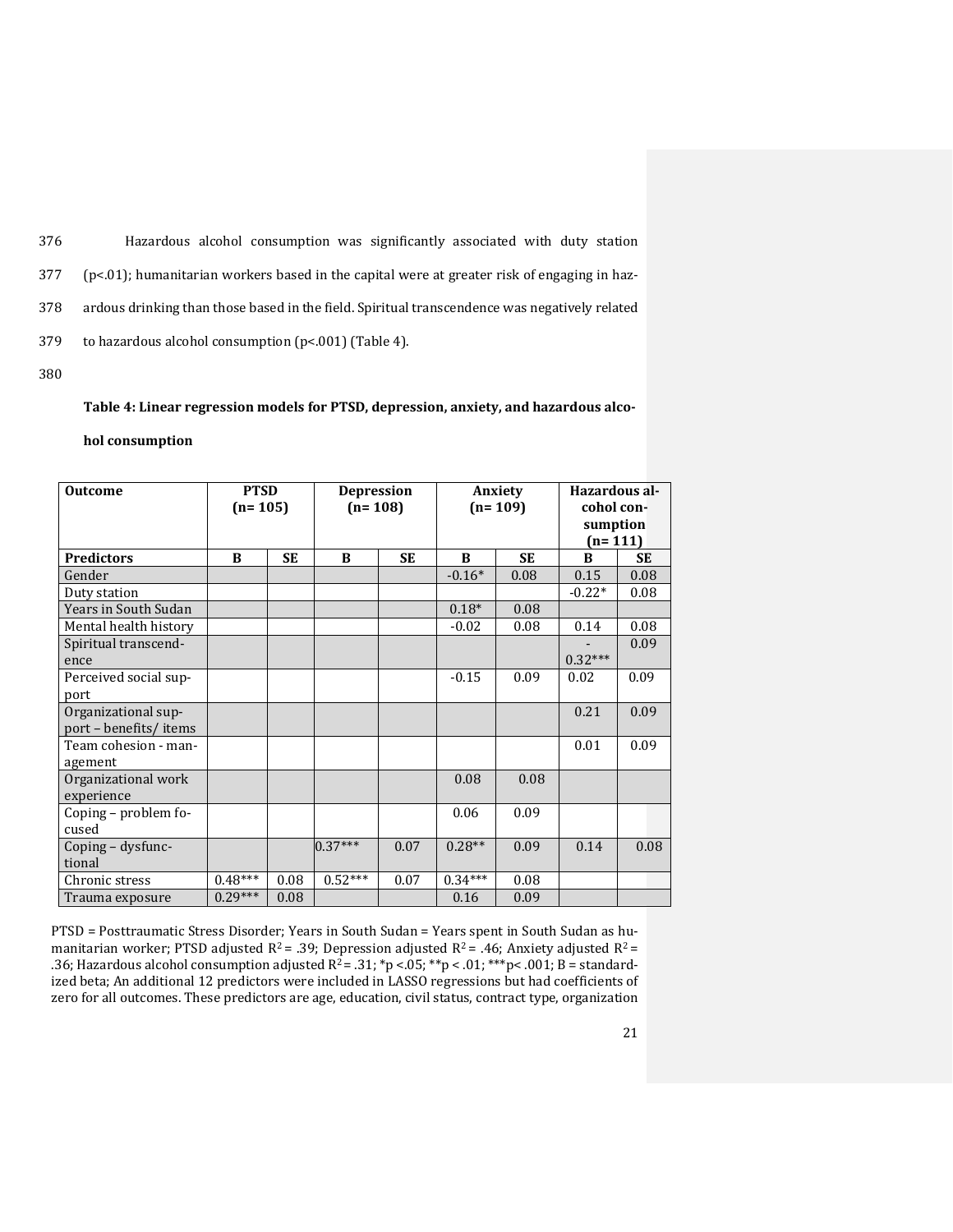type, job function, number of previous humanitarian field assignments, working directly with beneficiaries, coping – emotion focused, organizational support – trainings/briefings, team cohesion – co-workers, and health habits.

#### 381

| 382 | In terms of burnout (Table 5), working directly with beneficiaries was associated with             |
|-----|----------------------------------------------------------------------------------------------------|
| 383 | lower levels of EE ( $p<0.01$ ), while greater risk of EE was associated with higher levels of     |
| 384 | chronic stress ( $p<0.01$ ). Higher scores on DP were associated with chronic stress ( $p<0.01$ ). |
| 385 | While higher levels of team cohesion with co-workers were associated with lower levels of          |
| 386 | DP $(p<0.05)$ , higher levels of team cohesion with management were associated with higher         |
| 387 | levels of DP $(p<.05)$ .                                                                           |

388

#### **Table 5: Linear regression models for burnout**

| <b>Emotional ex-</b><br><b>Outcome</b> |           |      | <b>Depersonalization</b> |           |  |
|----------------------------------------|-----------|------|--------------------------|-----------|--|
|                                        | haustion  |      |                          | $(n=108)$ |  |
|                                        | $(n=104)$ |      |                          |           |  |
| <b>Predictors</b>                      | B         | SE   | B                        | SЕ        |  |
| Education                              | 0.06      | 0.09 | $-0.15$                  | 0.10      |  |
| Civil status                           | $-0.05$   | 0.09 |                          |           |  |
| Contract type                          |           |      | 0.14                     | 0.09      |  |
| Organization type                      | $-0.16$   | 0.09 |                          |           |  |
| Duty station                           |           |      | 0.03                     | 0.10      |  |
| Working directly with beneficiaries    | $-0.26**$ | 0.09 | $-0.15$                  | 0.10      |  |
| Mental health history                  |           |      | 0.04                     | 0.09      |  |
| Spiritual transcendence                | $-0.18$   | 0.10 |                          |           |  |
| Perceived social support               | $-0.08$   | 0.09 |                          |           |  |
| Organizational support – trainings/    | $-0.15$   | 0.09 |                          |           |  |
| briefings                              |           |      |                          |           |  |
| Organizational work experience         | $-0.07$   | 0.10 |                          |           |  |
| Team cohesion - co-workers             |           |      | $-0.21*$                 | 0.09      |  |
| Team cohesion – management             |           |      | $0.20*$                  | 0.09      |  |
| Coping – dysfunctional                 | 0.11      | 0.09 |                          |           |  |
| Chronic stress                         | $0.30**$  | 0.09 | $0.39***$                | 0.10      |  |
| Trauma exposure                        |           |      | 0.18                     | 0.10      |  |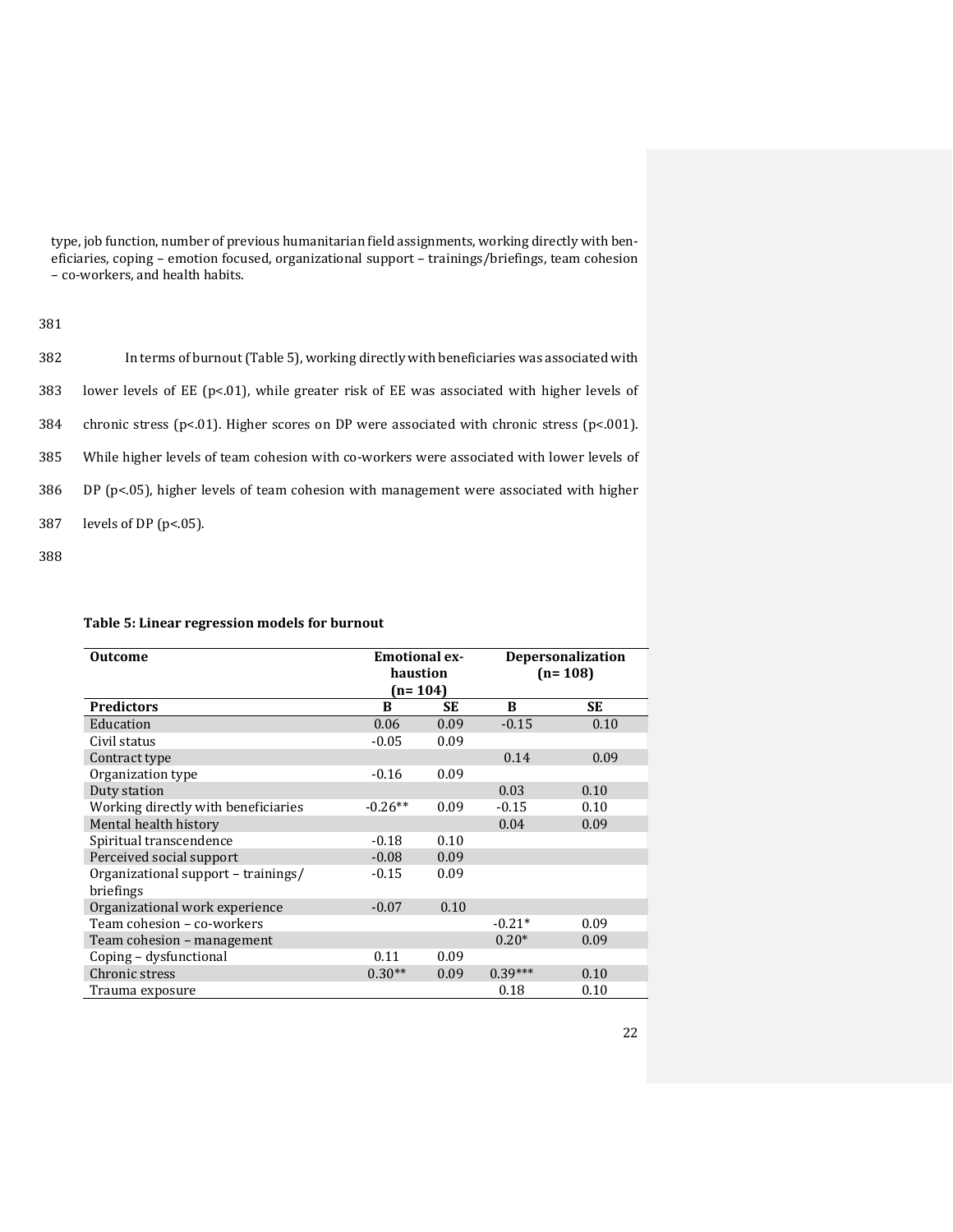EE adjusted  $R^2 = .27$ ; DP adjusted  $R^2 = .20$ ; \*p < 05; \*\*p < 0.01; \*\*\*p < 0.01; B = standardized beta; An additional nine predictors were included in LASSO regressions but had coefficients of zero for all outcomes. These predictors are gender, age, job function, number of previous humanitarian field assignments, years spent in South Sudan as humanitarian worker, organizational support – benefits/ items, coping – problem focused, coping – emotion focused, and health habits.

## <sup>389</sup> **Discussion**

#### 390 **Symptom burden of mental health outcomes**

 Our results suggest that humanitarian workers in South Sudan experience substantial levels of symptom burden of PTSD, depression, anxiety, hazardous alcohol consumption and burn- out. Differences in the prevalence rates established for national and international staff were significant only for PTSD, anxiety, and hazardous alcohol consumption among male staff. It is challenging to identify reference groups for meaningful comparison of the estab- lished prevalence rates. Further, comparing health measures across groups within a society and across different societies is – as well-known – problematic  $[76]$  $[76]$ . Nonetheless, the prevalence of symptoms indicative of high risk of post-traumatic stress we found among na- tional staff (36%) is higher than the rates for mild or moderate forms of PTSD among South Sudanese refugees in northern Uganda (15-20%) [\[77\]](#page-33-5)[77]. It is lower than the prevalence consistent with PTSD diagnosis found among civilians from multiple locations across South Sudan (41%) [\[78\]](#page-33-6)<sup>[78]</sup>. The prevalence we found (36%) is also lower than that found among 403 respondents based in Malakal Protection of Civilians side (53%) [\[78\]](#page-33-6)[78]. The proportion of South Sudanese national staff reaching scores above thresholds for anxiety (52%) is as high as that of Ugandan national staff operating in neighboring Gulu assessed with the same tool 406 (53%) [\[17\]](#page-29-16) [17]. **Field Code Changed Field Code Changed Field Code Changed Field Code Changed Field Code Changed**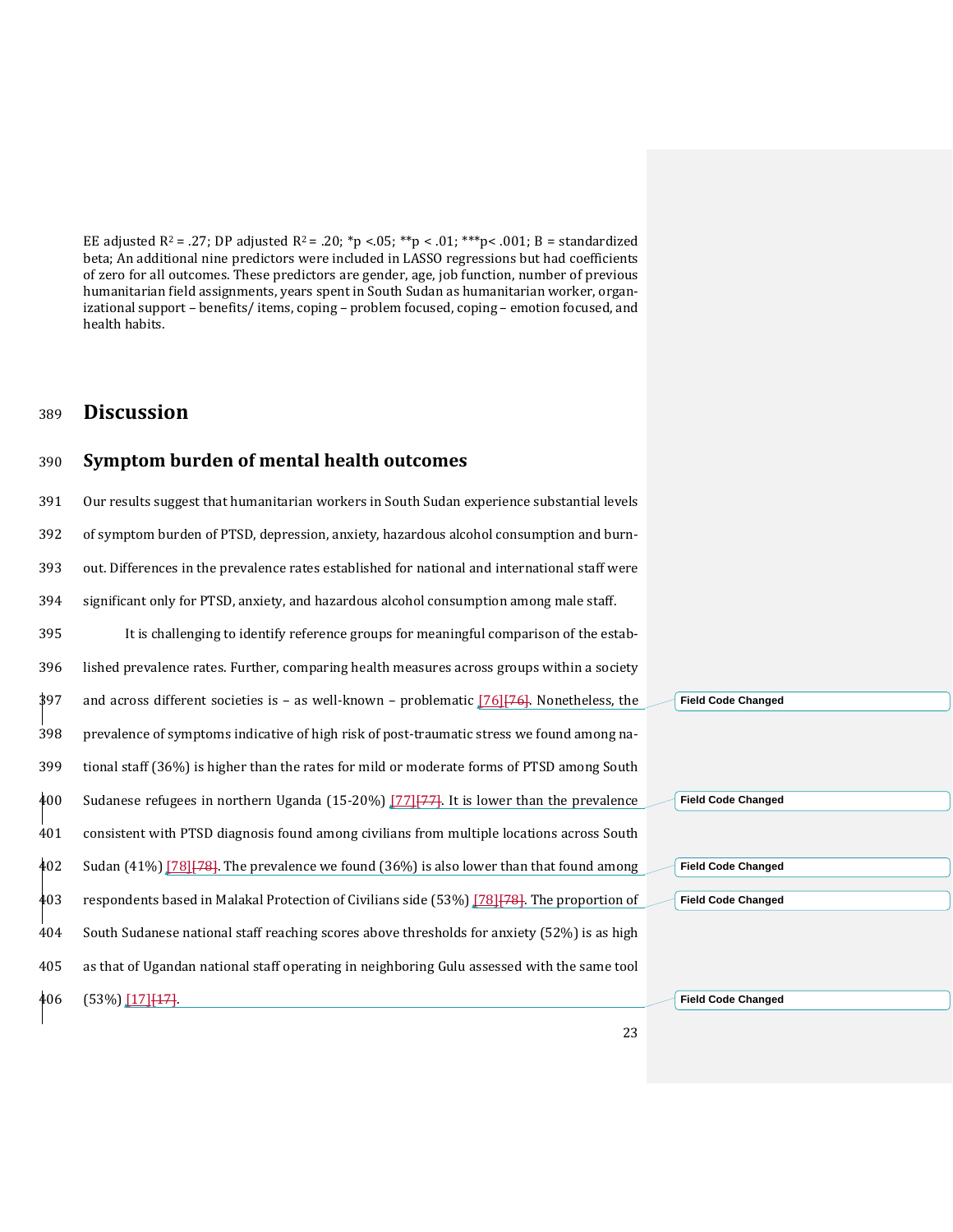| 407 | Regarding international staff, the prevalence rates we found for PTSD and anxiety gen-                  |                           |  |
|-----|---------------------------------------------------------------------------------------------------------|---------------------------|--|
| 408 | erally exceed those of western adult populations [79-81] [79-81]. Likewise, they exceed the             | <b>Field Code Changed</b> |  |
| 409 | proportion of expatriate humanitarian workers in Kosovo who scored above cutoffs for PTSD               |                           |  |
| 410 | (13% and 1% respectively) and anxiety (24% and 9% respectively) $[20]$ $[20]$ . The anxiety             | <b>Field Code Changed</b> |  |
| 411 | prevalence we found among international staff based in South Sudan also exceeds the rate                |                           |  |
| 412 | established by Cardozo et al. $[26]$ <sup>[26]</sup> for post-deployment anxiety (12%) among humanitar- | <b>Field Code Changed</b> |  |
| 413 | ian workers across countries.                                                                           |                           |  |
| 414 | Few studies looked at alcohol consumption. The recent study by Jachens, Houdmont                        |                           |  |
| 415 | and Thomas $[23][23]$ investigated alcohol consumption among humanitarian workers, including            | <b>Field Code Changed</b> |  |
| 416 | national and international staff. Using the same measure that we used, this study found that            |                           |  |
| 417 | 18% of all female and 10% of all male participants engaged in hazardous drinking [23] [23]. Lopes       | <b>Field Code Changed</b> |  |
| 418 | Cardozo et al. [20] [29] report prevalence of hazardous alcohol consumption for national and in-        | <b>Field Code Changed</b> |  |
| 419 | ternational staff (3% and 16% respectively) but neglect disaggregation by gender. The prev-             |                           |  |
| 420 | alence rates we found among female humanitarian workers in South Sudan and male national                |                           |  |
| 421 | and international staff (36%, 25% and 50% respectively) all exceed the rates established by             |                           |  |
| 422 | these studies.                                                                                          |                           |  |
|     |                                                                                                         |                           |  |

- 
- 

## **Trauma and chronic stress exposure**

 Although experience of traumatic events was associated with higher reportage of symptoms of PTSD, it was chronic stress that was most consistently associated with mental health problems. This confirms our hypothesis from consideration of the JDR model that job demands are significantly positively associated with mental health problems. Our finding is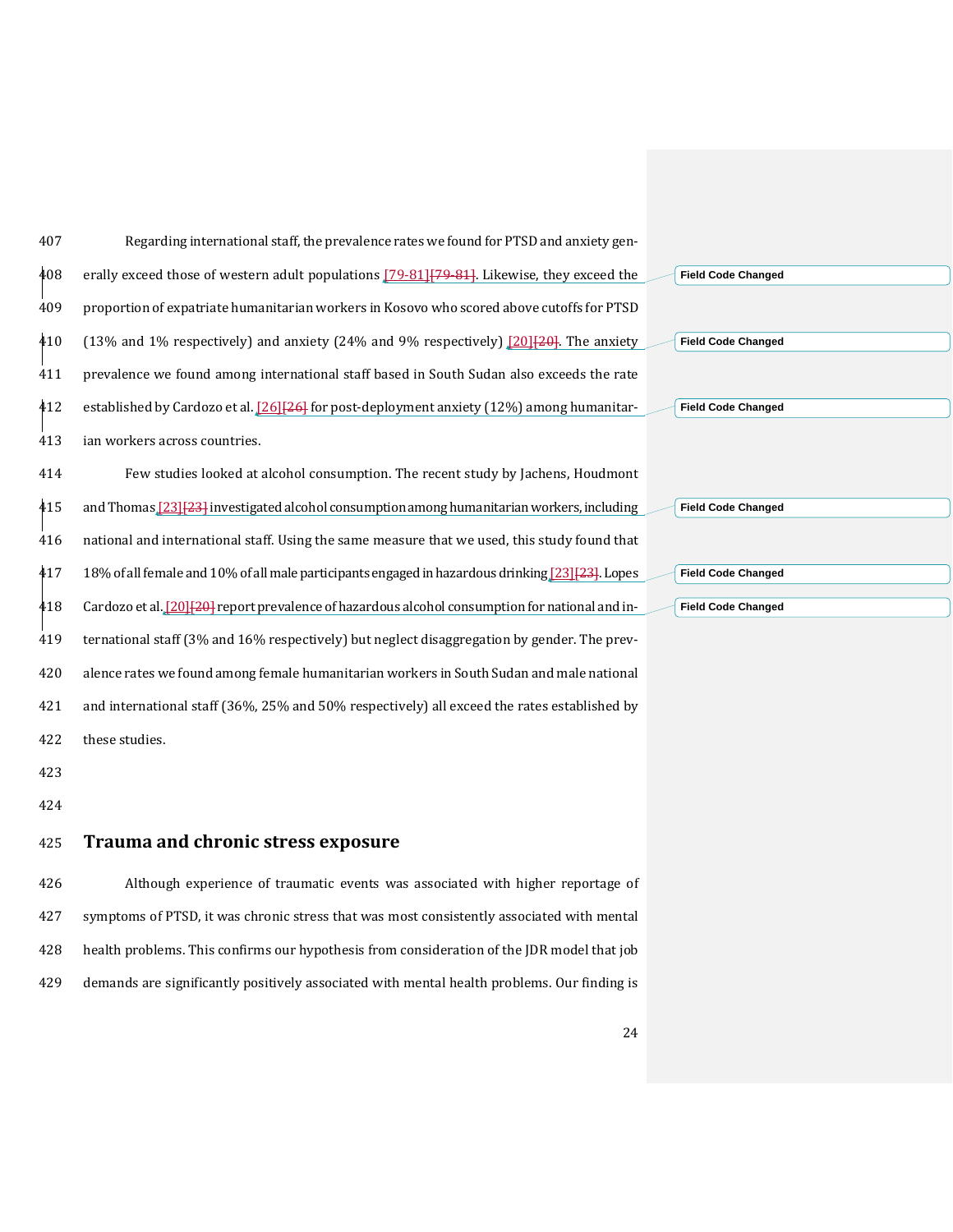in line with results from other research on the impact of stress versus major life events in 431 adult population samples [\[82\]](#page-33-8) [82]. It also reinforces the results of previous work that emphasizes 432 the cumulative effect of daily stress in contexts of conflict and instability [\[12](#page-29-11)[,17](#page-29-16)[,19\]](#page-30-7) [12,17,19]. Previous research on humanitarian workers' mental health has a strong concentration on trauma ex-434 posure (and PTSD as the corresponding "signature" disorder) (e.g., [\[20](#page-30-4)[,21](#page-30-15)[,83\]](#page-33-9) [e.g., 20,21,83]). Future stud- ies should consider integrating an increased focus on the effects of chronic stress. Exposure to traumatic events and especially chronic stress is inevitably a characteris- tic of the operating environments of humanitarian workers.Nevertheless, there is a clear case for preventive measures addressing security and work conditions on the basis of our finding. With regards to South Sudan, developing and disseminating thorough security and evacua- tion protocols and re-confirming with staff that they are covered in case of need is one rem- edy that may help mitigate top-ranked stressors such as uncertainty about the political sta- bility. Investments in comprehensive briefings prior to deployment on the implications of humanitarian work on staff's personal life, and in staff support services that promote work- life balance (e.g., rest and recuperation) may help address stress caused by family separation and high workloads.

#### **Coping and spiritual transcendence**

 Surprisingly, we found no significant association between emotion focused and problem fo- cused coping strategies and mental illness. This is contrary to expectations from studies with other population groups using the same measure that found significant relationships be-451 tween one or both coping strategies and depression or anxiety [\[84](#page-33-10)[,85\]](#page-33-11) [84,85]. The positive relation-ship we found between dysfunctional coping and depression and anxiety is in line with these

| <b>Field Code Changed</b> |  |  |
|---------------------------|--|--|
| <b>Field Code Changed</b> |  |  |
|                           |  |  |
| <b>Field Code Changed</b> |  |  |

**Field Code Changed**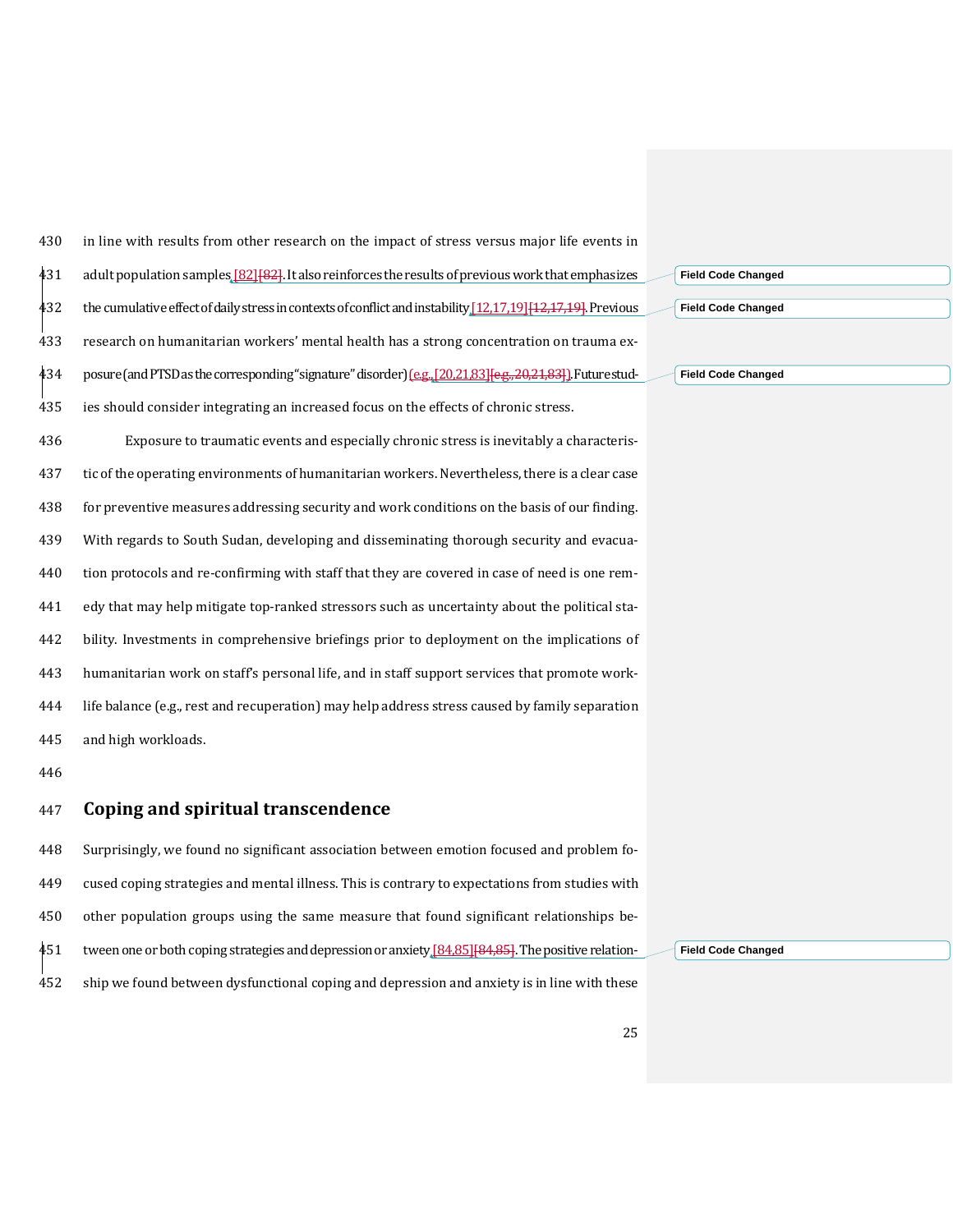| 453 | studies [62,86] [62,86]. Specifically with expatriate humanitarian workers, Eriksson et al. found a         | <b>Field Code Changed</b> |
|-----|-------------------------------------------------------------------------------------------------------------|---------------------------|
| 454 | significant positive association between avoidant coping and PTSD, anxiety, and depression.                 |                           |
| 455 | Lopez Cardozo et al. [22] [22] found using an avoidant coping style significantly associated with           | <b>Field Code Changed</b> |
| 456 | more anxiety among national humanitarian workers. These findings suggest potential for ad-                  |                           |
| 457 | dressing coping strategies adopted by humanitarian workers. However, establishing appro-                    |                           |
| 458 | priate, protective forms of coping in humanitarian settings may be challenging. Coping strat-               |                           |
| 459 | egies in situations of conflict may, as suggested by recent work in conflict-affected popula-               |                           |
| 460 | tions [87] [87], require distinct adaptation to be effective.                                               | <b>Field Code Changed</b> |
| 461 | We found the concept of spiritual transcendence [88][88] to be negatively associated                        | <b>Field Code Changed</b> |
| 462 | with hazardous alcohol consumption, indicating that humanitarian workers with higher spir-                  |                           |
| 463 | ituality are less likely to engage in such harmful behavior. This finding matches outcomes                  |                           |
| 464 | from similar occupation groups [89] [89]. Our hypothesis that personal resources are significantly          | <b>Field Code Changed</b> |
| 465 | negatively associated with mental health problems holds for this construct.                                 |                           |
| 466 |                                                                                                             |                           |
| 467 | Team cohesion and working with beneficiaries                                                                |                           |
| 468 | The association of higher levels of team cohesion with co-workers with lower levels of de-                  |                           |
| 469 | personalization reinforces the value of establishing effective team working in high-stress en-              |                           |
| 470 | vironment suggested in other work $(e.g., [17] \{e.g., 17\})$ . However, it was unexpected that higher team | <b>Field Code Changed</b> |
| 471 | cohesion with management was associated with higher rather than lower levels of deperson-                   |                           |
| 472 | alization. A possible explanation is that in the humanitarian worker sample at hand, deper-                 |                           |
| 473 | sonalization was most prevalent among Managers/Coordinators. It is well known that burn-                    |                           |
| 474 | out has a spillover effect and aspects associated with depersonalization, such as pessimistic               |                           |
| 475 | attitudes towards beneficiaries, can spread from managers to team members [90][90]. Our                     | <b>Field Code Changed</b> |
|     |                                                                                                             |                           |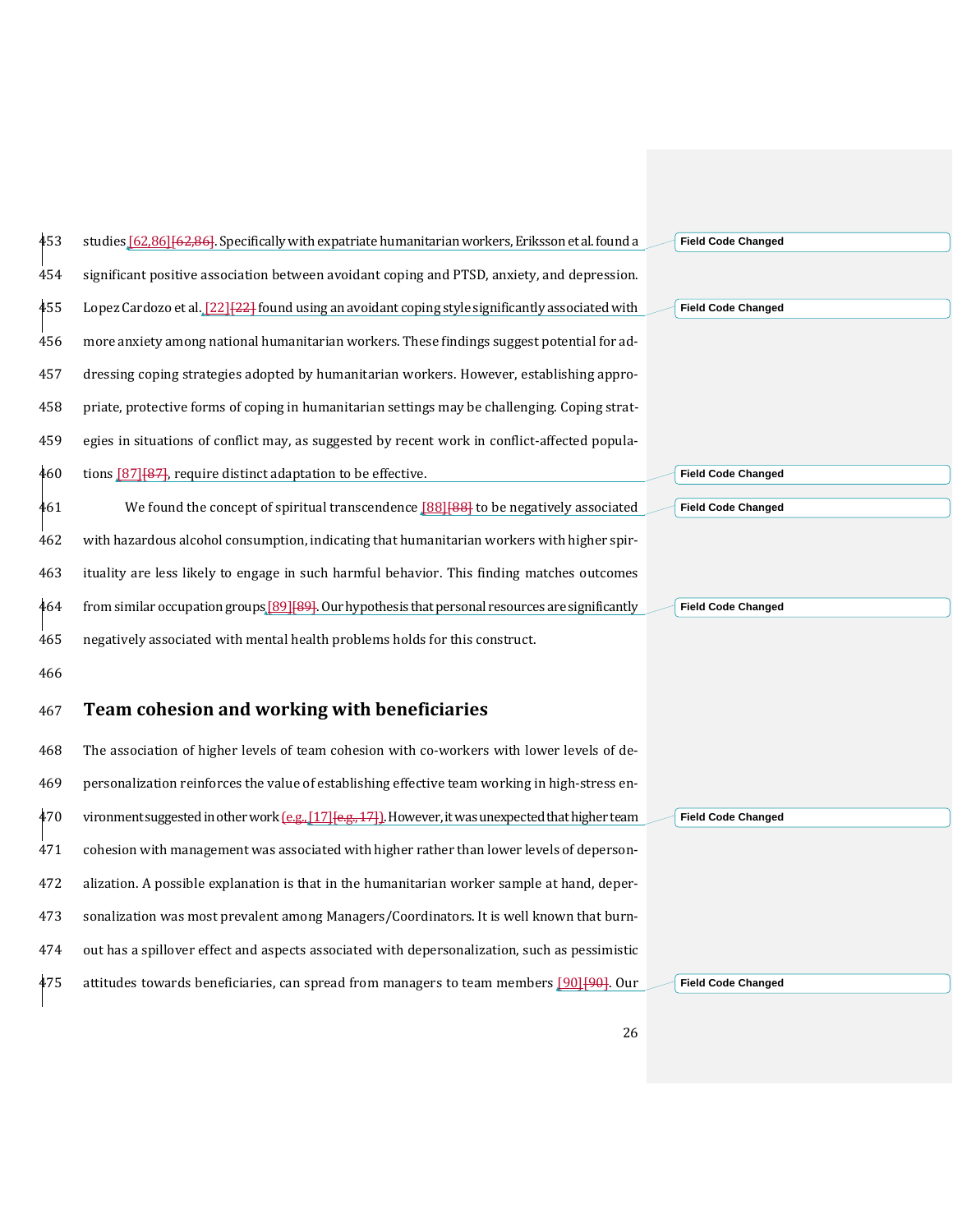hypothesis derived from the JDR model that job resources are negatively associated with

mental health problems is thus partially fulfilled.

#### **Socio-demographic factors**

 The observation that working directly with humanitarian aid beneficiaries was associated with lower not higher levels of emotional exhaustion points to the stresses in this environ- ment associated with managerial and coordination functions, too. The fact that duty station was associated with hazardous alcohol consumption can most readily be attributed to the fact that Juba – the capital – provided far easier physical and social access to alcoholic bever-485 ages (e.g.[, \[91\]](#page-34-1) [e.g., 94]). On the basis of studies in other humanitarian settings (e.g.[, \[17](#page-29-16)[,19](#page-30-7)[,20](#page-30-4)[,92\]](#page-34-2)[e.g., 17,19,20,92]] we had anticipated further socio-demographic characteristics to explain variance in the men- tal health outcomes. However, while this study found some of the differences in the estab- lished prevalence rates for national and international staff to be significant during bivariate analyses, contract type was not a significant predictor during multiple regression analyses. Risk factors for common mental health problems specific to gender, especially gender-based violence and sexual harassment, are widespread within humanitarian communities  $[$ e.g., [\[93](Secret#_ENREF_93)[,94\]](#page-34-3)[e.g., 93,94]), yet gender was only significantly associated with anxiety. In light of this and previ- ous studies with humanitarian workers that have been inconstant in their findings regarding gender differences  $[0.8, 17]$   $[0.8, 17]$ , we are especially interested in rates of reported mental ill- health between men and women. In the absence of such findings, the factors that influence the relationship between gender and mental health among humanitarian workers remains 497 unclear [\[16\]](#page-29-15) [16].

**Field Code Changed Field Code Changed**

**Field Code Changed**

**Field Code Changed**

**Field Code Changed**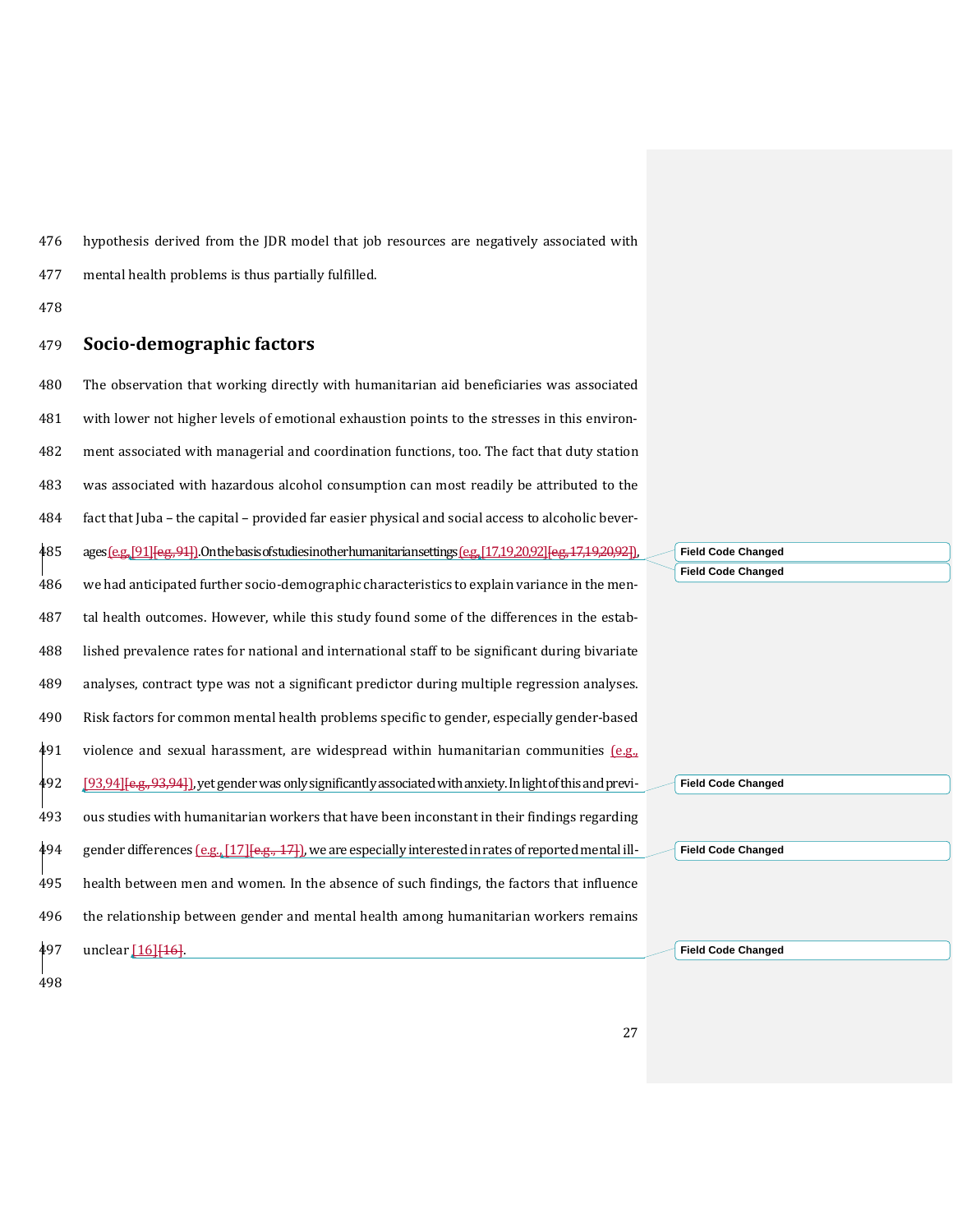#### **Limitations**

500 This study has four main limitations. Firstly, the cross-sectional survey design does not provide a basis for establishing cause-effect relationships. Secondly, we could not conduct clinical interviews to establish psychiatric diagnosis. Instead, we used screening tools that have exhibited strong psychometric properties in many settings and have been shown to be suggestive of rates of clinical disorder (e.g., [\[48-51\]](#page-31-11)[e.g., 48,49-51]). Thirdly, our sample may not be fully representative of the humanitarian community in South Sudan. Although data on the composition of the humanitarian community in South Sudan are scarce, recent estimates suggest that national staff make up 92% of the NGO staffing [\[95\]](#page-34-4)[95], in line with the global 508 estimate of 90% of the humanitarian workforce in field locations  $[40]$ [40]. By contrast, our sample comprises of 52% national and 43% international staff. However, our sample re- flected the humanitarian community well in other regards, such as the greater proportion of male humanitarian workers and level of education: men made up the majority of the sample  $$12$  and most had a University degree, in line with related studies on humanitarian workers  $[$  e.g., [\[20](#page-30-4)[,21](#page-30-15)[,24\]](#page-30-2)[e.g., 20,21,24]). Lastly, the low survey response rate clearly raises cautions regarding the gener- alizability of the study results, and further research is required to confirm our findings. Or- ganizations repeatedly identified limited Internet access as a hurdle, especially for field- based staff. The English language in which the survey was conducted may have presented an additional barrier for participation for some staff. However, the response rate is well in line 518 with response rates typically received by online surveys [\[75](#page-33-3)[,96\]](#page-34-5) [75,96]. **Field Code Changed Field Code Changed Field Code Changed Field Code Changed Field Code Changed**

## **Conclusion**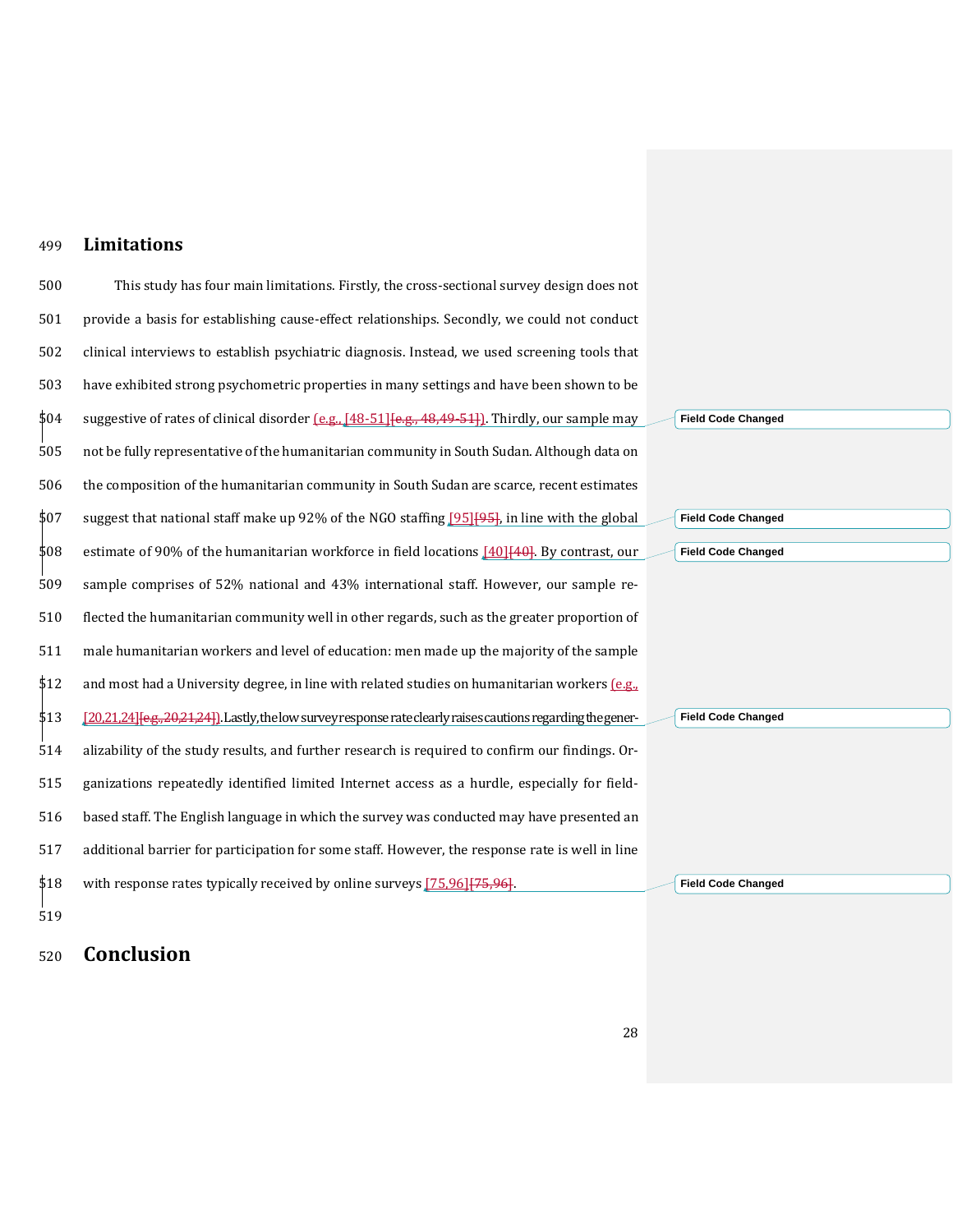Our results suggest that humanitarian workers in South Sudan experience substantial rates of mental health problems. This study highlights that chronic stress plays a dominant role in understanding mental health problems. It points to the need for organizational staff support strategies that mitigate humanitarian workers' chronic stress exposure. Dysfunctional cop- ing was associated with higher risk for mental disorder, indicating an important role for ed- ucation of humanitarian workers regarding stress management. However, strategies that may be adaptive in other contexts may not be effective in high stress environments such as that studied here.

## **Acknowledgements**

 We would like to thank all humanitarian organizations in South Sudan that supported the online survey on the mental health and well-being of humanitarian workers, especially the designated focal points within organizations who facilitated the smooth implementation of the survey. We would also like to express our gratitude to all humanitarian workers who participated in the survey for taking the time and sharing their experiences with us. We are grateful for the support provided by the The Whitney and Betty MacMillan Center for Inter- national and Area Studies at Yale, especially the Program on Refugees, Forced Displacement, and Humanitarian Responses, and the Conflict, Resilience and Health Program. We particu- larly acknowledge the valuable comments from Professor Catherine Panter–Brick that greatly improved this manuscript.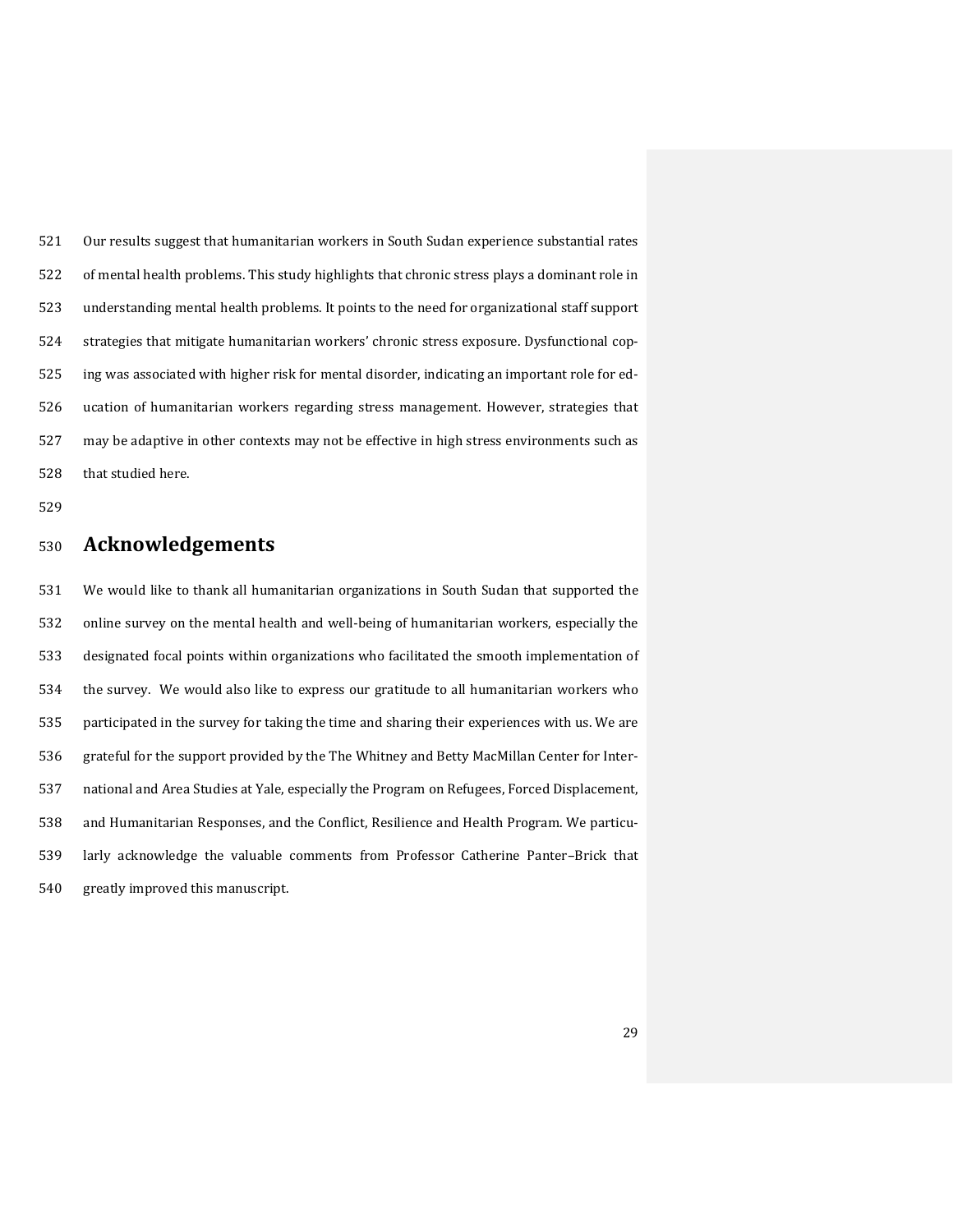## **References**

- <span id="page-29-0"></span>1. UN Meetings Coverage and Press Releases (2017) Security Council presidential statement urges greater humanitarian access to famine-threatened Yemen, South Sudan, Somalia, Nigeria.
- <span id="page-29-1"></span>2. UN News Center (2017) UN aid chief urges global action as starvation, famine loom for 20 million across four countries. UN News Center.
- <span id="page-29-2"></span>3. UNOCHA South Sudan (2016) 2017 Humanitarian needs overview. n.p.: UNOCHA.
- <span id="page-29-3"></span>4. Humanitarian Outcomes (2016) Aid worker security report: Figures at a glance. n.p.
- <span id="page-29-4"></span>5. Stoddard A, Harmer A, Czwarno M (2017) Aid worker security report 2017: Behind the attacks. A look at the perpetrators of violence against aid workers. n.p.: Humanitarian outcomes.
- <span id="page-29-5"></span>6. Humanitarian Outcomes (2016) Aid worker security report 2015: Figures at a glance. London.
- <span id="page-29-6"></span>7. Humanitarian Outcomes (2017) Aid worker security report 2016: Figures at a glance. London.
- <span id="page-29-7"></span>8. Deutsche Welle (2016) Embassies evacuate as violence worsens in South Sudan. Deutsche Welle.
- <span id="page-29-8"></span>9. Dumo D (2017) South Sudan soldiers accused of rape, murder of aid workers appear in court. World News: Reuters.
- <span id="page-29-9"></span>10. UNOCHA (2018) South Sudan: Aid workers freed, humanitarian deaths reach 100 since December 2013. Reliefweb.
- <span id="page-29-10"></span>11. Brady K, Killeen T, Brewerton T, Lucerini S (2000) Comorbidity of psychiatric disorders and posttraumatic stress disorder. Journal of Clinical Psychiatry 61: 22-32.
- <span id="page-29-11"></span>12. Miller KE, Rasmussen A (2010) War exposure, daily stressors, and mental health in conflict and post-conflict settings: Bridging the divide between trauma-focused and psychosocial frameworks. Social Science & Medicine 70: 7-16.
- <span id="page-29-12"></span>13. Collins PY, Patel V, Joestl SS, March D, Insel TR, et al. (2011) Grand challenges in global mental health. Nature 475: 27-30.
- <span id="page-29-13"></span>14. Maslach C, Jackson SE, Leitner M (1997) Maslach Burnout Inventory Manual. Palo Alto: Consulting Psychologists Press.
- <span id="page-29-14"></span>15. McKay L (2011) Resilience: Building resilient managers in humanitarian organizations. Strenghtening key organizational structures and personal skills that promote resilience in challenging environments. n.p.: People in Aid.
- <span id="page-29-15"></span>16. Strohmeier H, Scholte WF (2015) Trauma-related mental health problems among national humanitarian staff: A systematic review of the literature. European Journal of Psychotraumatology 6.
- <span id="page-29-16"></span>17. Ager A, Pasha E, Yu G, Duke T, Eriksson C, et al. (2012) Stress, mental health, and burnout in national humanitarian aid workers in Gulu, Northern Uganda. Journal of Traumatic Stress 25: 713-720.
- <span id="page-29-17"></span>18. Eriksson CB, Lopes Cardozo B, Ghitis F, Sabin ME, Gotway Crawford CA, et al. (2013) Factors associated with adverse mental health outcomes in locally recruited aid workers assisting Iraqi refugees in Jordan. Journal of Aggression, Maltreatment and Trauma 22: 660-680.

**Formatted:** EndNote Bibliography, Left, Indent: Left: 0 cm, Hanging: 1.27 cm, Line spacing: single

**Formatted:** Font: Not Bold, Do not check spelling or grammar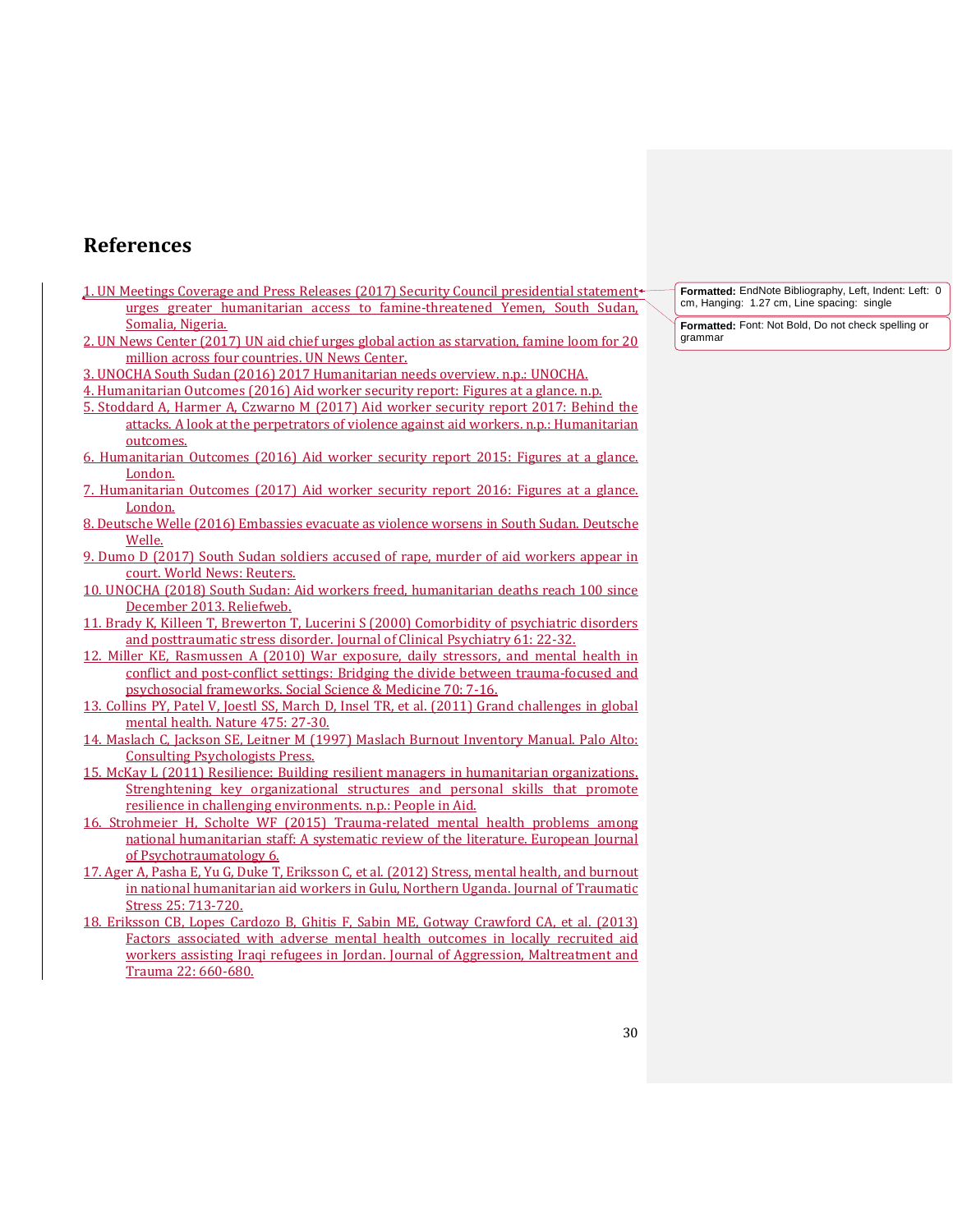- <span id="page-30-7"></span>19. Eriksson CB, Lopes Cardozo B, Foy DW, Sabin M, Ager A, et al. (2012) Predeployment mental health and trauma exposure of expatriate humanitarian aid workers: Risk and resilience factors. Traumatology 19: 41-48.
- <span id="page-30-4"></span>20. Lopes Cardozo B, Holtz TH, Kaiser R, Gotway CA, Ghitis F, et al. (2005) The mental health of expatriate and Kosovar Albanian humanitarian aid workers. Disasters 29: 152-170.
- <span id="page-30-15"></span>21. Connorton E, Perry MJ, Hemenway D, Miller M (2012) Humanitarian relief work and trauma-related mental illness. Epidemiological Reviews 34: 145-155.
- <span id="page-30-1"></span>22. Lopes Cardozo B, Sivilli TI, Crawford CA, Scholte WF, Petit P, et al. (2013) Factors affecting mental health of local staff working in the Vanni region, Sri Lanka. Psychological Trauma: Theory, Research, Practice, and Policy 5: 581-590.
- <span id="page-30-0"></span>23. Jachens L, Houdmont J, Thomas R (2016) Effort–Reward Imbalance and Heavy Alcohol Consumption Among Humanitarian Aid Workers. Journal of Studies on Alcohol and Drugs 77: 904–913.
- <span id="page-30-2"></span>24. Eriksson CB, Kemp HV, Richard Gorsuch, Hoke S, Foy DW (2001) Trauma Exposure and PTSD Symptoms in International Relief and Development Personnel. Journal of Traumatic Stress 14: 205-212.
- <span id="page-30-3"></span>25. Musa SA, Hamid AARM (2008) Psychological problems among aid workers operating in Darfur. Social Behaviour and Personality: An International Journal 36: 407-416.
- <span id="page-30-5"></span>26. Lopes-Cardozo B, Gotway-Crawford C, Eriksson C, Zhu J, Sabin M, et al. (2012) Psychological distress, depression, anxiety, and burnout among international humanitarian aid workers: A longitudinal study Plos One 7.
- <span id="page-30-6"></span>27. Eriksson CB, Bjorck JP, Larson LC, Walling SM, Trice GA, et al. (2009) Social support, organisational support, and religious support in relation to burnout in expatriate humanitarian aid workers. Mental Health, Religion and Culture 12: 671–686.
- <span id="page-30-8"></span>28. Surya M, Jaff D, Stilwell B, Schubert J (2017) The importance of mental well-being for health professionals during complex emergencies: It is time we take it seriously. Global Health: Science and Practice 5: 188-196.
- <span id="page-30-9"></span>29. Antares Foundation (2012) Managing stress in humanitarian workers: Guidelines for good practice. Amsterdam.
- <span id="page-30-10"></span>30. Schafer A (2010) Spirituality and mental health in humanitarian contexts: an exploration based on World Vision's Haiti earthquake response. Intervention 8: 121 - 130.
- <span id="page-30-11"></span>31. Eriksson C, Holland J, Currier J, Snider L, Ager A, et al. (2014) Trajectories of spiritual change among expatriate humanitarian aid workers: A prospective longitudinal study. Psychology of Religion and Spirituality 7: 13-23.
- <span id="page-30-12"></span>32. Brunello N, Davidson JRT, Deahl M, Kessler RC, Mendlewicz J, et al. (2001) Posttraumatic stress disorder: Diagnosis and epidemiology, comorbidity and social consequences, biology and treatment. Neuropsychobiology 43: 150-162.
- 33. "Secret aid" (2016) Secret aid worker: when your dream job ends in depression. Global development professionals network: Secret aid worker: The Guardian.
- 34. "Secret aid" (2015) Secret aid worker: sometimes I go to supermarkets to escape the loneliness. Global development professionals network: Secret aid worker: The Guardian.
- <span id="page-30-13"></span>35. Welton-Mitchell CE (2013) UNHCR's mental health and psychosocial support for staff. Geneva: UNHCR.
- <span id="page-30-14"></span>36. IASC (2007) IASC guidelines on mental health and psychosocial support in emergency settings. Geneva: IASC.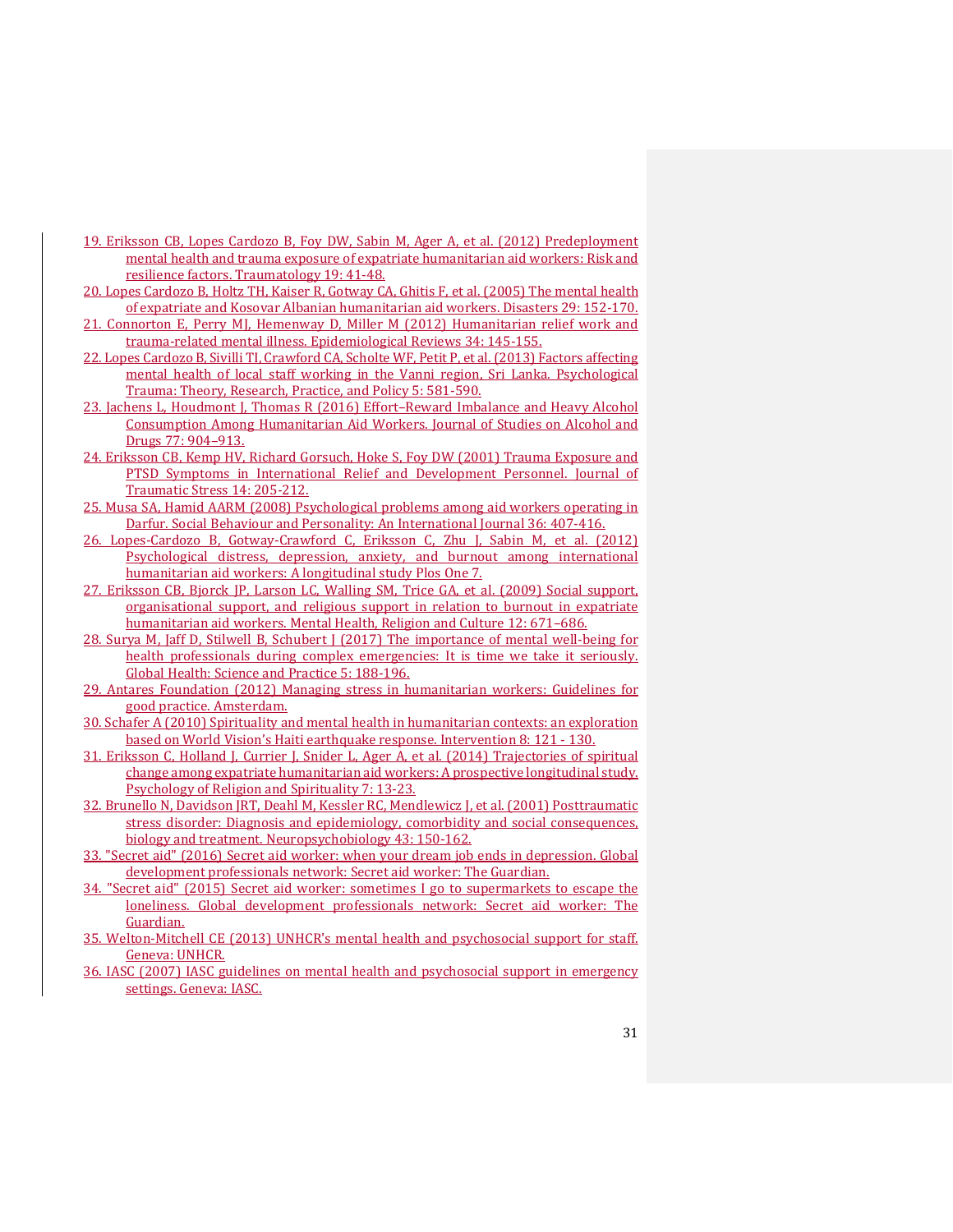- <span id="page-31-0"></span>37. PHAP (2015) Live online consultation: Humanitarian effectiveness and staff wellness: Summary report of the online consultation event organized on 30 July 2015 by PHAP in support of the World Humanitarian Summit Geneva.
- <span id="page-31-1"></span>38. Muhumuza R (2017) Aid workers face unique crisis in South Sudan war, says ICRC. Chicago Tribune.
- <span id="page-31-2"></span>39. Strohmeier H (2018) Organizational staff support in South Sudan: An overview of current services and recommendations for future initiatives. n.p.: Queen Margaret University.
- <span id="page-31-3"></span>40. Stoddard A, Harmer A, Haver K (2011) Safety and security for national humanitarian workers. New York: UNOCHA.
- <span id="page-31-4"></span>41. Slim H (2015) Humanitarian ethics. A guide to the morality of aid in war and disaster. Oxford, New York: Oxford University Press.
- <span id="page-31-5"></span>42. Pantuliano S (2015) Life on the humanitarian frontlines: the challenge of staying the course.
- <span id="page-31-6"></span>43. Fast L (2014) Explanations in the shadows: Competing images of aid Aid in danger: The perils and promise of humanitarianism. Philadelphia: University of Pennsylvania Press. pp. 127-172.
- <span id="page-31-7"></span>44. UNHCR, University W (2016) Staff well-being and mental health in UNHCR. Geneva: UNHCR.
- <span id="page-31-8"></span>45. Schaufeli W (2017) Applying the Job Demands-Resources model: A 'how to' guide to measuring and tackling work engagement and burnout. Organizational Dynamics 46: 120-132.
- <span id="page-31-9"></span>46. Schaufeli W, Taris T (2014) A critical review of the Job Demands-Resource Model: Implications for improving work and health. In: Georg F. Bauer, Hämmig O, editors. Bridging occupational, organizational and public health: A transdisciplinary approach: Springer. pp. 43-68.
- <span id="page-31-10"></span>47. WHO (2015) List of National Ethics Committees. n.p.
- <span id="page-31-11"></span>48. Renner W, Salem I, Ottomeyer K (2006) Cross-cultural validation of measures of traumatic symptoms in groups of asylum seekers from Chechnya, Afghanistan, and West Africa. Social Behaviour and Personality: An International Journal 34: 1101- 1114.
- 49. Meneses-Gaya Cd, Zuardi AW, Loureiro SR, Crippa JAS (2009) Alcohol Use Disorders Identification Test (AUDIT): an updated systematic review of psychometric properties. Psychology and Neuroscience 2.
- 50. Poghosyan L, Aiken LH, Sloane DM (2009) Factor structure of the Maslach Burnout Inventory: An analysis of data from large scale cross-sectional surveys of nurses from eight countries. International Journal of Nursing Studies 46: 894-902.
- 51. Bovin MJ, Marx BP, Weathers FW, Gallagher MW, Rodriguez P, et al. (2015) Psychometric properties of the PTSD Checklist for Diagnostic and Statistical Manual of Mental Disorders-Fifth Edition (PCL-5) in Veterans. Psychological Assessment 28: 1379- 1391.
- <span id="page-31-12"></span>52. Weathers FW, Litz BT, Keane TM, Palmieri PA, Marx BP, et al. (2013) The PTSD Checklist for DSM-5 (PCL-5). National Center for PTSD.
- <span id="page-31-13"></span>53. American Psychiatric Association (1994) Diagnostic and statistical manual of mental disorders. Arlington: American Psychiatric Association.
- <span id="page-31-14"></span>54. Ventevogel P, Vries GD, Scholte WF, Shinwari NR, Faiz H, et al. (2007) Properties of the Hopkins Symptom Checklist-25 (HSCL-25) and

the Self-Reporting Questionnaire (SRQ-20) as screening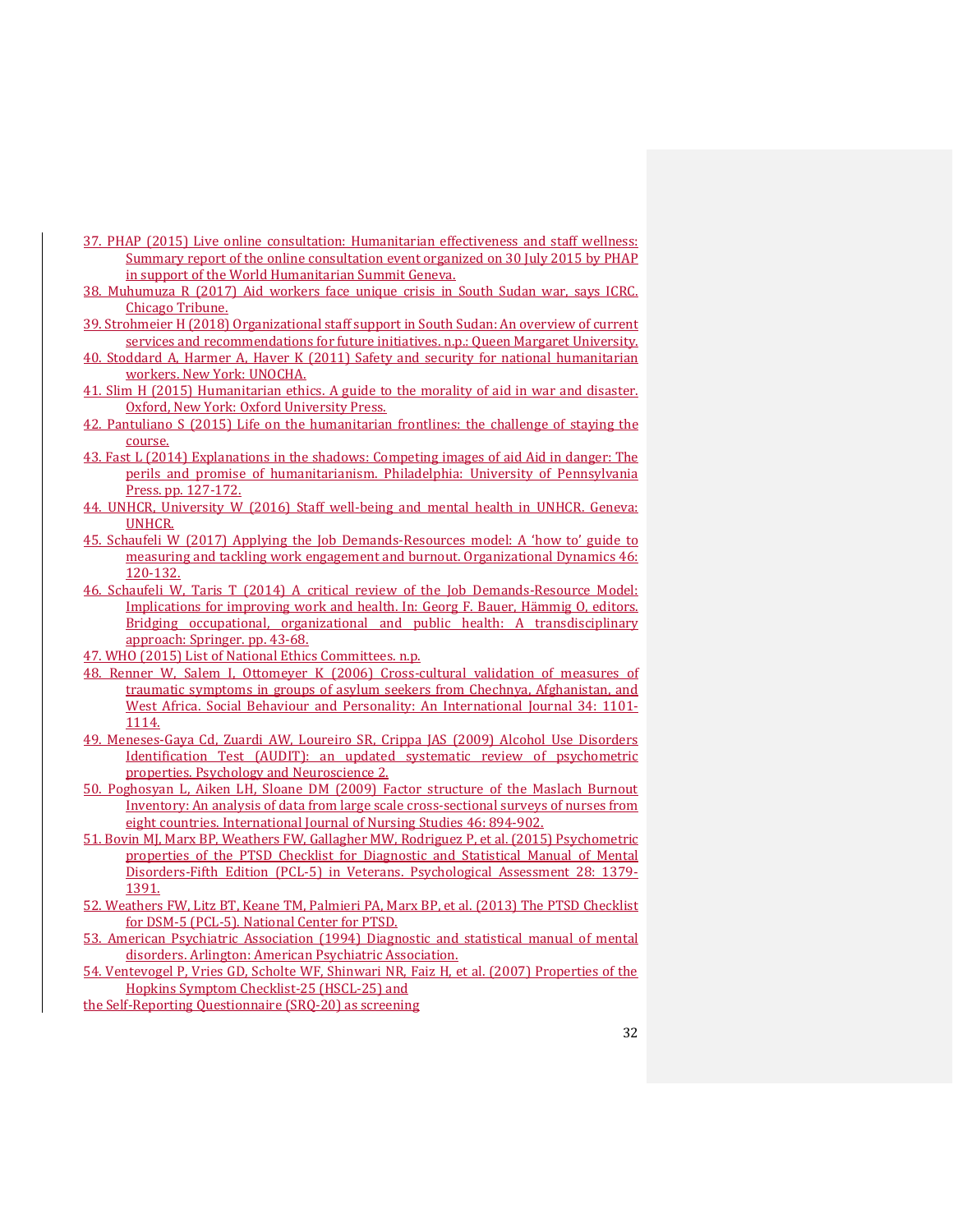- instruments used in primary care in Afghanistan. Social Psychiatry and Psychiatric Epidemiology 42: 328-335.
- <span id="page-32-0"></span>55. Babor T, Higgins-Biddle J, Saunders J, Monteiro M (2001) AUDIT: The alcohol use disorders identification test. Guidelines for use in primary care. Geneva.
- <span id="page-32-1"></span>56. Bush KR, Kivlahan DR, McDonell MB, Fihn SD, Bradley KA (1998) Alcohol Use Disorders Identification Test - Consumption Items (AUDIT-C, AUDIT-3, AUDIT-QF).
- <span id="page-32-2"></span>57. Maslach C, Jackson SE (1986) Maslach Burnout Inventory Manual. . Palo Alto: Consulting Psychologists Press.
- <span id="page-32-3"></span>58. Hakanen J, Schaufeli W (2012) Do burnout and work engagement predict depressive symptoms and life satisfaction? A three-wave seven-year prospective study. Journal of Affective Disorder 141: 415-424.
- <span id="page-32-4"></span>59. Mollica RF (2004) Measuring trauma, measuring torture: Instructions and guidance on the utilization of the Harvard Program in Refugee Trauma's versions of The Hopkins Symptom Checklist-25 (HSCL-25) & the Harvard Trauma Questionnaire (HTQ). Cambridge, MA: Harvard Program in Refugee Trauma.
- <span id="page-32-5"></span>60. Bliese P, Halverson L (1996) Vertical and Horizontal Team Cohesion Scale. Journal of Applied Social Psychology 26.
- <span id="page-32-6"></span>61. Seidlitz L, Abernethy AD, Duberstein PR, Evinger JS, Chang TH, et al. (2002) Development of the spiritual transcendence index. Journal of the Scientific Study of Religion 41: 439- 453.
- <span id="page-32-7"></span>62. Cooper C, Katona C, Orrell M, Livingston G (2006) Coping strategies and anxiety in caregivers of people with Alzheimer's disease: the LASER-AD study. Journal of Affective Disorder 90: 15-20.
- <span id="page-32-8"></span>63. Yusoff N, Low WY, Yip CH (2010) Reliability and validity of the Brief COPE Scale (English version) among women with breast cancer undergoing treatment of adjuvant chemotherapy: a Malaysian study. The Medical Journal of Malaysia 65: 41-44.
- <span id="page-32-9"></span>64. Kapsou M, Panayiotou G, Kokkinos CM, Demetriou AG (2010) Dimensionality of coping: an empirical contribution to the construct validation of the brief-COPE with a Greekspeaking sample. Journal of Health Psychology 15: 215-229.
- <span id="page-32-10"></span>65. Leng C, Lin Y, Wahba G (2006) A note on the LASSO and related procedures in variable selection. Statistica Sinica 16: 1273-1284.
- 66. James G, Witten D, Hastie T, Tibshirani R (2013) An introduction to statistical learning: With applications in R. New York, Heidelberg, Dordrecht, London: Springer.
- 67. Flom P, Cassell D (2007) Stopping stepwise: Why stepwise and similar selection methods are bad, and what you should use.
- <span id="page-32-11"></span>68. Zhang C-H, Huang J (2008) The sparsity and bias of the LASSO selection in highdimensional linear regression. Annals of Statistics 36.
- <span id="page-32-12"></span>69. Grogan T, Elashoff D (2017) A simulation based method for assessing the statistical significance of logistic regression models after common variable selection procedures. Communications in Statistics - Simulation and computation 46: 7180-7193.
- <span id="page-32-13"></span>70. Symes L, Maddoux J, McFarlane J, Pennings J (2016) A Risk Assessment Tool to Predict Sustained PTSD Symptoms Among Women Reporting Abuse. Journal of Women's Health 25: 340-347.
- <span id="page-32-14"></span>71. M. A. Bertocci, G. Bebko, A. Versace, S. Iyengar, L. Bonar, et al. (2016) Reward-related neural activity and structure predict future substance use in dysregulated youth. Psychological Medicine 47: 1357-1369.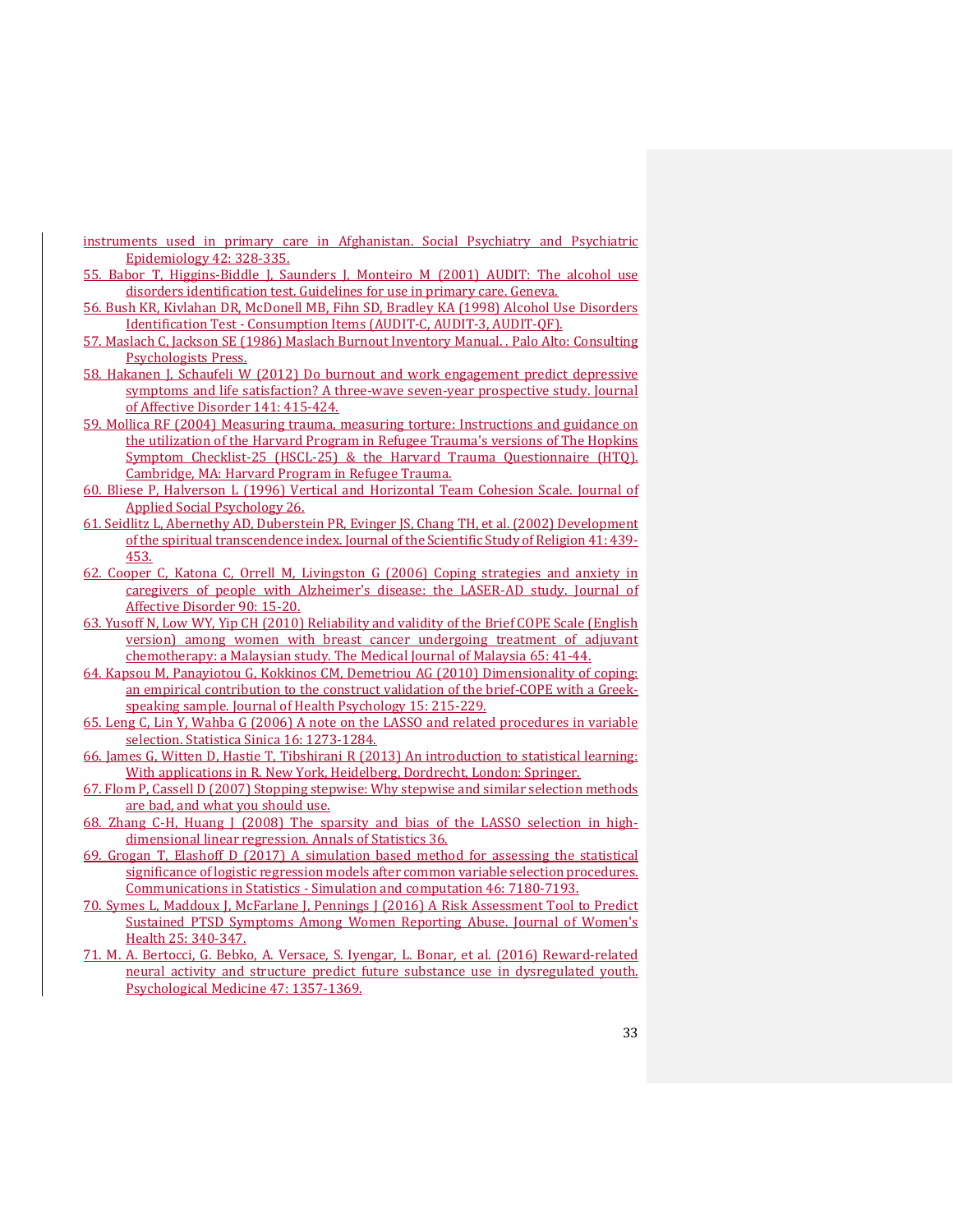- <span id="page-33-0"></span>72. Zhao S, Shojaie A, Witten D (2017) In defense of the indefensible: A very naive approach to high-dimensional inference. arXiv:170505543 [statME].
- <span id="page-33-1"></span>73. Belloni A, Chernozhukov V (2013) Least squares after model selection in highdimensional sparse models. Bernoulli 19: 521–547.
- <span id="page-33-2"></span>74. Woodward A, Sondorp E, Witter S, Martineau T (2016) Health systems research in fragile and conflict-affected states: A research agenda-setting exercise. Health Research Policy and Systems 14.

<span id="page-33-3"></span>75. Fryrear A (2015) Survey response rates.

- <span id="page-33-4"></span>76. Burgard SA, Chen PV (2014) Challenges of health measurement in studies of health disparities. Social Science & Medicine 106: 143-150.
- <span id="page-33-5"></span>77. Adaku A, Okello J, Lowry B, Kane JC, Alderman S, et al. (2016) Mental health and psychosocial support for South Sudanese refugees in northern Uganda: a needs and resource assessment. Conflict and Health 10.
- <span id="page-33-6"></span>78. Amnesty International (2016) Our hearts have gone dark: The mental health impact of South Sudan's conflict. London.
- <span id="page-33-7"></span>79. Dean G. Kilpatrick, Heidi S. Resnick, Melissa E. Milanak, Mark W. Miller, Katherine M. Keyes, et al. (2013) National Estimates of Exposure to Traumatic Events and PTSD Prevalence Using DSM-IV and DSM-5 Criteria. Journal of Traumatic Stress 26: 537- 547.
- 80. Burri A, Maercker A (2014) Differences in prevalence rates of PTSD in various European countries explained by war exposure, other trauma and cultural value orientation. BMC Research Notes 7.
- 81. Remes O, Brayne C, Linde Rvd, Lafortune L (2016) A systematic review of reviews on the prevalence of anxiety disorders in adult populations. Brain and Behavior 6.
- <span id="page-33-8"></span>82. Coral L. Ruffin (1993 ) Stress and health—little hassles vs. major life events. Australian Psychologist 28.
- <span id="page-33-9"></span>83. Holtz TH, Salama P, Cardozo BL, Gotway CA (2002) Mental Health Status of Human Rights Workers, Kosovo, June 2002. Journal of Traumatic Stress 15: 389-395.
- <span id="page-33-10"></span>84. Rafael del-Pino-Casado, Margarita Perez-Cruz, Frıas-Osuna A (2014) Coping, subjective burden and anxiety among family caregivers of older dependents. Journal of clinical nursing 23: 3335–3344.
- <span id="page-33-11"></span>85. Cooper C, Katona C, Orrell M, Livingston G (2008) Coping strategies, anxiety and depression in caregivers of people with Alzheimer's disease. International Journal of Geriatric Psychiatry 23: 929–936.
- <span id="page-33-12"></span>86. Coolidge FL, Segal DL, Hook JN, Stewart S (2000) Personality disorders and coping among anxious older adults. Journal of Anxiety Disorders 14: 157–172.
- <span id="page-33-13"></span>87. Cherewick M, Doocy S, Tol W, Burnham G, Glass N (2016) Potentially traumatic events, coping strategies and associations with mental health and well-being measures among conflict-affected youth in Eastern Democratic Republic of Congo. Global Health Research and Policy 1.
- <span id="page-33-14"></span>88. Seidlitz L, Abernethy A, Duberstein P, Evinger S, Lewis B, et al. (2002) Development of the Spiritual Transcendence Index. Journal for the Scientific Study of Religion 41.
- <span id="page-33-15"></span>89. Stephen J. Ganocy, Toyomi Goto, Philip K. Chan, Gregory H. Cohen, Laura Sampson, et al. (2016) Association of spirituality with mental health conditions in Ohio National Guard Soldiers. Journal of Nervous and Mental Disease 204: 524-529.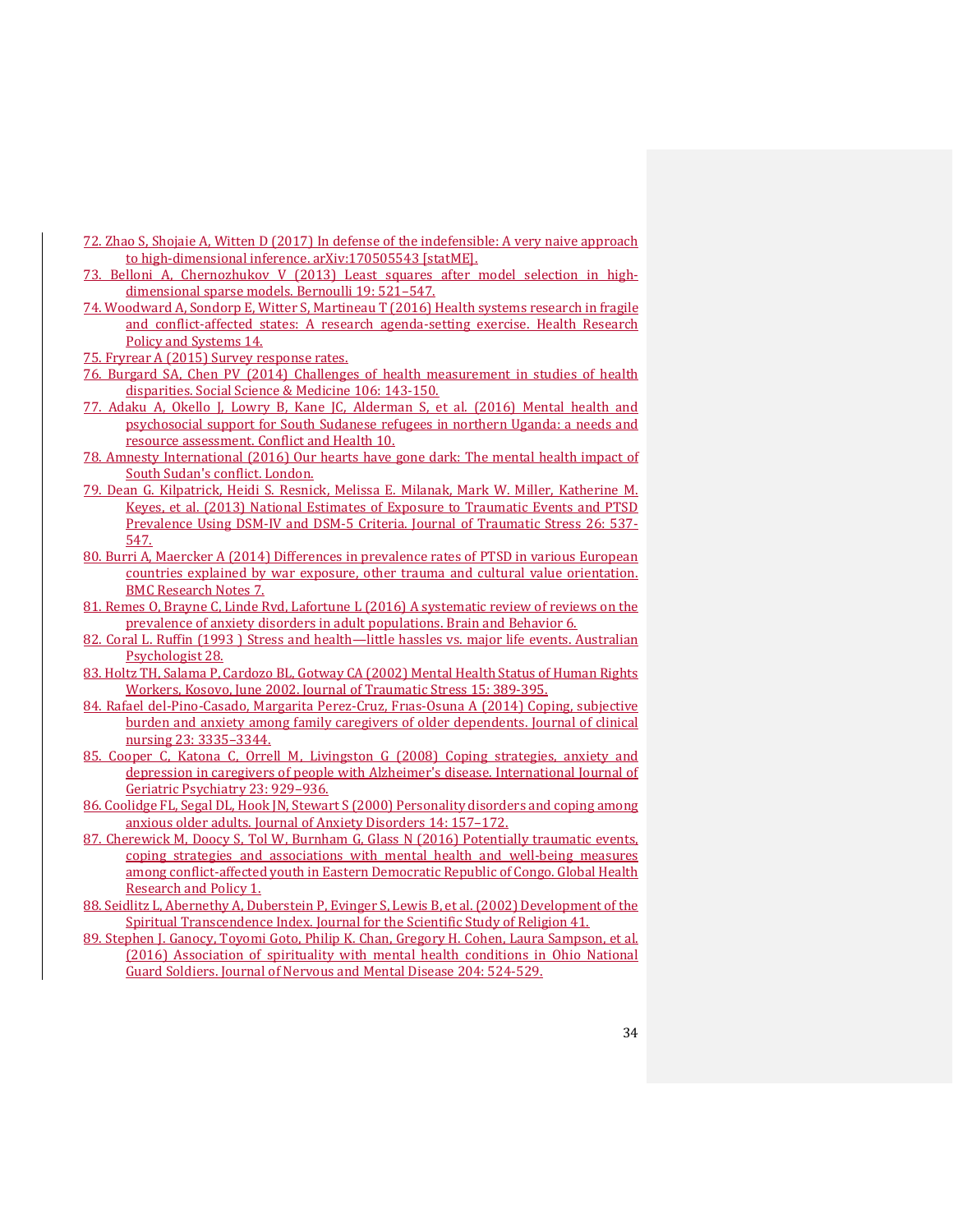- <span id="page-34-0"></span>90. de Beer J, Scherrer R, Rothmann I (2017) Stress, burnout and derailment and resilience in leadership: . In: Johnson AJ, Veldsman TV, editors. Leadership dynamis and wellbeing: Perspectives from the front line. Randburg: KR Publishing
- <span id="page-34-1"></span>91. Kavanagh A, Krnjacki L (2011) Accessibility to alcohol outlets and alcohol consumption: Findings from VicLANES. Carlton.
- <span id="page-34-2"></span>92. Lopes Cardozo B, Gotway Crawford C, Eriksson C, Zhu J, Sabin M, et al. (2012) Psychological Distress, Depression, Anxiety, and Burnout among International Humanitarian Aid Workers: A Longitudinal Study. . Plos One 7.
- 93. "Secret aid" (2015) Secret aid worker: sexual harassment and discrimination in the industry. Secret aid worker: The Guardian.
- <span id="page-34-3"></span>94. Wall I (2015) Sexual assaults against aid workers: how serious is the situation? : The Guardian.
- <span id="page-34-4"></span>95. South Sudan NGO Forum (2017) Country Directors' weekly update: 12 November 2017. Juba: NGO Forum.
- <span id="page-34-5"></span>96. Sinclair M, O'Toole J, Malawaraarachchi M, Leder K (2012) Comparison of response rates and cost-effectiveness for a community-based survey: postal, internet and telephone modes with generic or personalised recruitment approaches. BMC Medical Research Methodology 12.
- 1. UN Meetings Coverage and Press Releases (2017) Security Council presidential statement urges greater humanitarian access to famine-threatened Yemen, South Sudan, Somalia, Nigeria.
- 2. UN News Center (2017) UN aid chief urges global action as starvation, famine loom for 20 million across four countries. UN News Center.
- 3. UNOCHA South Sudan (2016) 2017 Humanitarian needs overview. n.p.: UNOCHA.
- 4. Humanitarian Outcomes (2016) Aid worker security report: Figures at a glance. n.p.
- 5. Stoddard A, Harmer A, Czwarno M (2017) Aid worker security report 2017: Behind the attacks. A look at the perpetrators of violence against aid workers. n.p.: Humanitarian outcomes.
- 6. Humanitarian Outcomes (2016) Aid worker security report 2015: Figures at a glance. London.
- 7. Humanitarian Outcomes (2017) Aid worker security report 2016: Figures at a glance. London.
- 8. Deutsche Welle (2016) Embassies evacuate as violence worsens in South Sudan. Deutsche Welle.
- 9. Dumo D (2017) South Sudan soldiers accused of rape, murder of aid workers appear in court. World News: Reuters.
- 10. UNOCHA (2018) South Sudan: Aid workers freed, humanitarian deaths reach 100 since December 2013. Reliefweb.
- 11. Brady K, Killeen T, Brewerton T, Lucerini S (2000) Comorbidity of psychiatric disorders and posttraumatic stress disorder. Journal of Clinical Psychiatry 61: 22-32.
- 12. Miller KE, Rasmussen A (2010) War exposure, daily stressors, and mental health in conflict and post-conflict settings: Bridging the divide between trauma-focused and psychosocial frameworks. Social Science & Medicine 70: 7-16.
- 13. Collins PY, Patel V, Joestl SS, March D, Insel TR, et al. (2011) Grand challenges in global mental health. Nature 475: 27-30.
- 14. Maslach C, Jackson SE, Leitner M (1997) Maslach Burnout Inventory Manual. Palo Alto: Consulting Psychologists Press.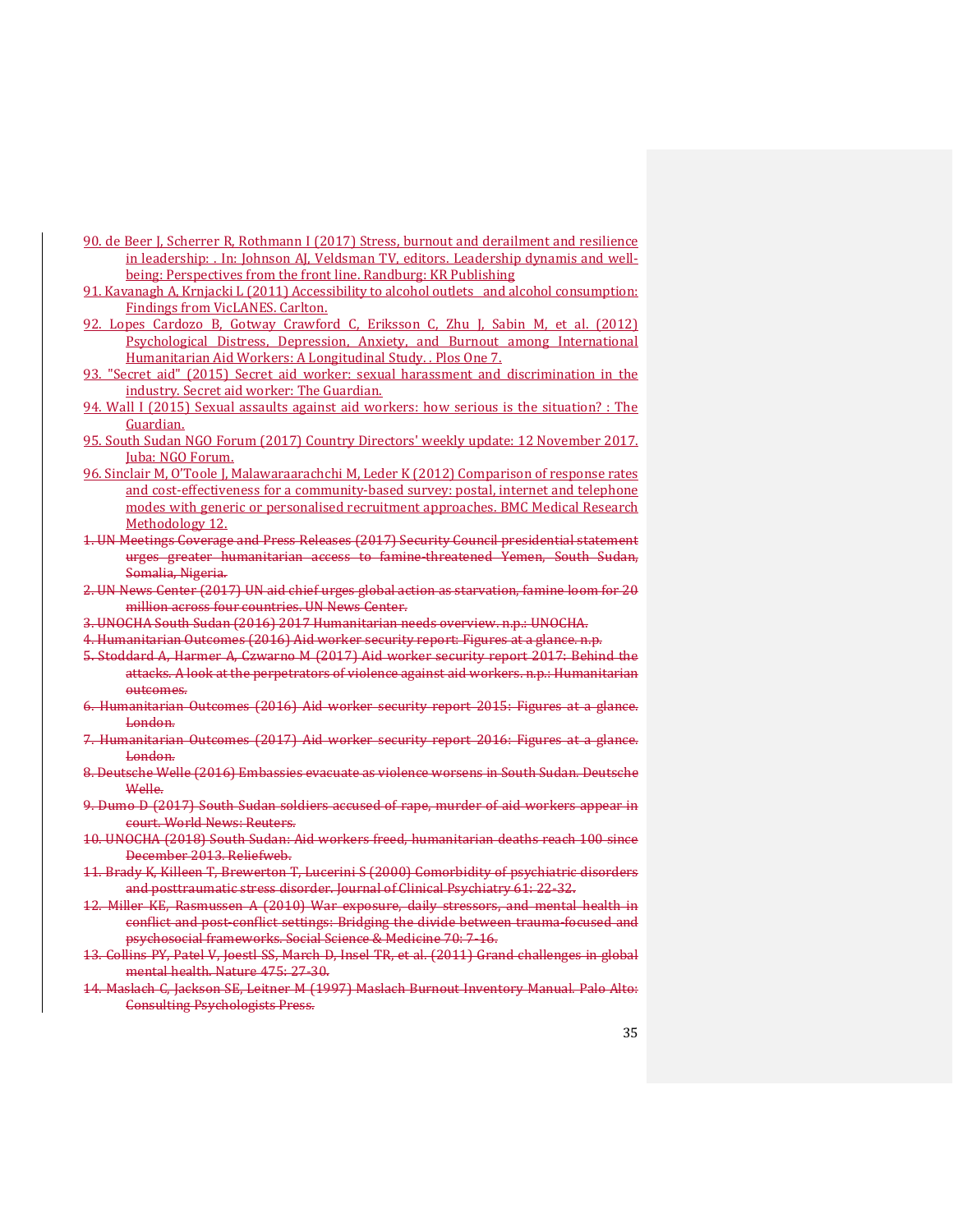- 15. McKay L (2011) Resilience: Building resilient managers in humanitarian organizations. Strenghtening key organizational structures and personal skills that promote resilience in challenging environments. n.p.: People in Aid.
- 16. Strohmeier H, Scholte WF (2015) Trauma-related mental health problems among national humanitarian staff: A systematic review of the literature. European Journal of Psychotraumatology 6.
- 17. Ager A, Pasha E, Yu G, Duke T, Eriksson C, et al. (2012) Stress, mental health, and burnout in national humanitarian aid workers in Gulu, Northern Uganda. Journal of Traumatic Stress 25: 713-720.
- 18. Eriksson CB, Lopes Cardozo B, Ghitis F, Sabin ME, Gotway Crawford CA, et al. (2013) Factors associated with adverse mental health outcomes in locally recruited aid workers assisting Iraqi refugees in Jordan. Journal of Aggression, Maltreatment and Trauma 22: 660-680.
- 19. Eriksson CB, Lopes Cardozo B, Foy DW, Sabin M, Ager A, et al. (2012) Predeployment mental health and trauma exposure of expatriate humanitarian aid workers: Risk and resilience factors. Traumatology 19: 41-48.
- 20. Lopes Cardozo B, Holtz TH, Kaiser R, Gotway CA, Ghitis F, et al. (2005) The mental health of expatriate and Kosovar Albanian humanitarian aid workers. Disasters 29: 152-170.
- 21. Connorton E, Perry MJ, Hemenway D, Miller M (2012) Humanitarian relief work and trauma-related mental illness. Epidemiological Reviews 34: 145-155.
- 22. Lopes Cardozo B, Sivilli TI, Crawford CA, Scholte WF, Petit P, et al. (2013) Factors affecting mental health of local staff working in the Vanni region, Sri Lanka. Psychological Trauma: Theory, Research, Practice, and Policy 5: 581-590.
- 23. Jachens L, Houdmont J, Thomas R (2016) Effort–Reward Imbalance and Heavy Alcohol Consumption Among Humanitarian Aid Workers. Journal of Studies on Alcohol and Drugs 77: 904–913.
- 24. Eriksson CB, Kemp HV, Richard Gorsuch, Hoke S, Foy DW (2001) Trauma Exposure and PTSD Symptoms in International Relief and Development Personnel. Journal of Traumatic Stress 14: 205-212.
- 25. Musa SA, Hamid AARM (2008) Psychological problems among aid workers operating in Darfur. Social Behaviour and Personality: An International Journal 36: 407-416.
- 26. Lopes-Cardozo B, Gotway-Crawford C, Eriksson C, Zhu J, Sabin M, et al. (2012) Psychological distress, depression, anxiety, and burnout among international humanitarian aid workers: A longitudinal study Plos One 7.
- 27. Eriksson CB, Bjorck JP, Larson LC, Walling SM, Trice GA, et al. (2009) Social support, organisational support, and religious support in relation to burnout in expatriate humanitarian aid workers. Mental Health, Religion and Culture 12: 671–686.
- 28. Surya M, Jaff D, Stilwell B, Schubert J (2017) The importance of mental well-being for health professionals during complex emergencies: It is time we take it seriously. Global Health: Science and Practice 5: 188-196.
- 29. Antares Foundation (2012) Managing stress in humanitarian workers: Guidelines for good practice. Amsterdam.
- 30. Schafer A (2010) Spirituality and mental health in humanitarian contexts: an exploration based on World Vision's Haiti earthquake response. Intervention 8: 121 - 130.
- 31. Eriksson C, Holland J, Currier J, Snider L, Ager A, et al. (2014) Trajectories of spiritual change among expatriate humanitarian aid workers: A prospective longitudinal study. Psychology of Religion and Spirituality 7: 13-23.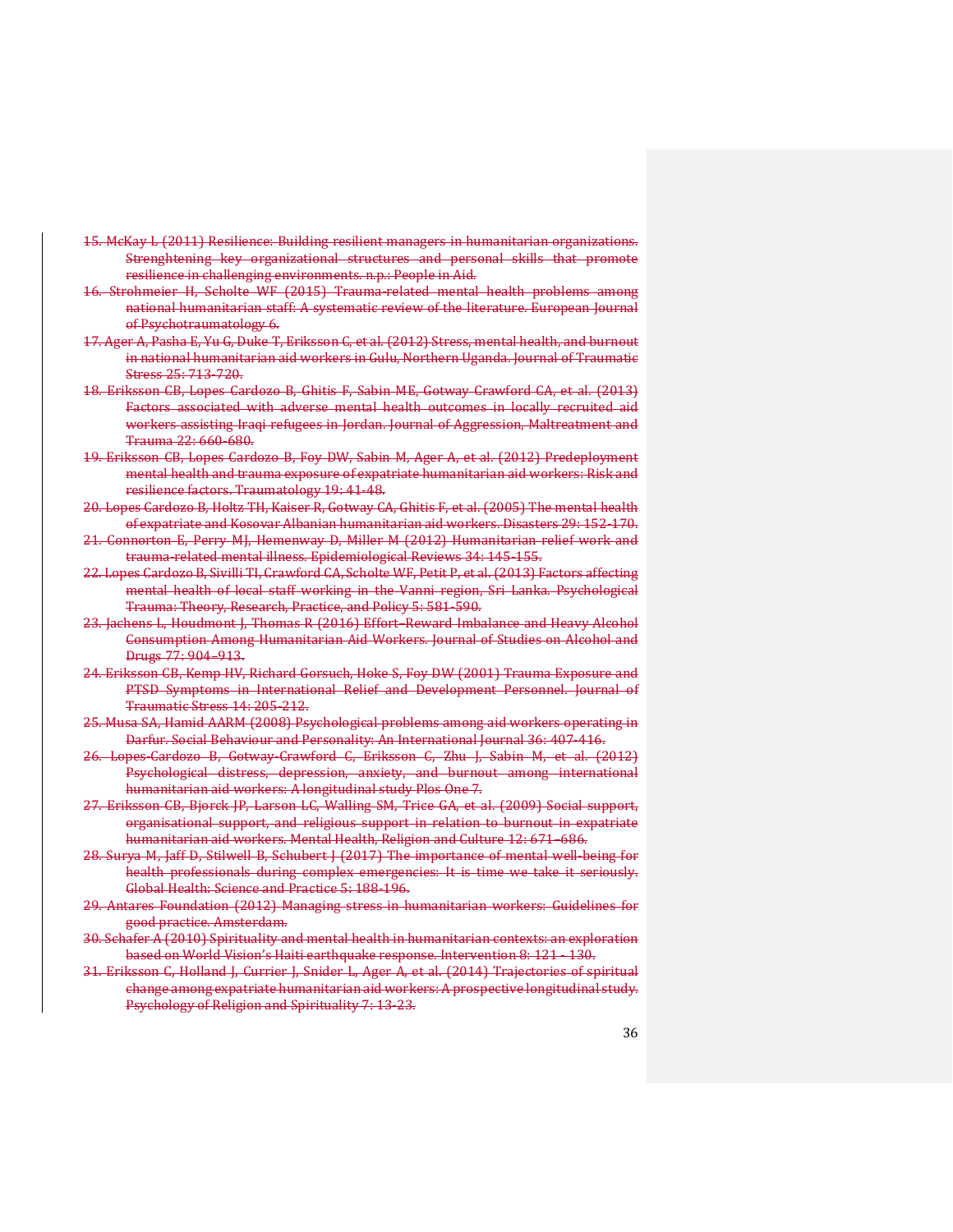- 32. Brunello N, Davidson JRT, Deahl M, Kessler RC, Mendlewicz J, et al. (2001) Posttraumatic stress disorder: Diagnosis and epidemiology, comorbidity and social consequences, biology and treatment. Neuropsychobiology 43: 150-162.
- 33. "Secret aid" (2016) Secret aid worker: when your dream job ends in depression. Global development professionals network: Secret aid worker: The Guardian.
- 34. "Secret aid" (2015) Secret aid worker: sometimes I go to supermarkets to escape the loneliness. Global development professionals network: Secret aid worker: The Guardian.
- 35. Welton-Mitchell CE (2013) UNHCR's mental health and psychosocial support for staff. Geneva: UNHCR.
- 36. IASC (2007) IASC guidelines on mental health and psychosocial support in emergency settings. Geneva: IASC.
- 37. PHAP (2015) Live online consultation: Humanitarian effectiveness and staff wellness: Summary report of the online consultation event organized on 30 July 2015 by PHAP in support of the World Humanitarian Summit Geneva.
- 38. Muhumuza R (2017) Aid workers face unique crisis in South Sudan war, says ICRC. Chicago Tribune.
- 39. Strohmeier H (2018) Organizational staff support in South Sudan: An overview of current services and recommendations for future initiatives. n.p.: Queen Margaret University.
- 40. Stoddard A, Harmer A, Haver K (2011) Safety and security for national humanitarian workers. New York: UNOCHA.
- 41. Slim H (2015) Humanitarian ethics. A guide to the morality of aid in war and disaster. Oxford, New York: Oxford University Press.
- 42. Pantuliano S (2015) Life on the humanitarian frontlines: the challenge of staying the course.
- 43. Fast L (2014) Explanations in the shadows: Competing images of aid Aid in danger: The perils and promise of humanitarianism. Philadelphia: University of Pennsylvania Press. pp. 127-172.
- 44. UNHCR, University W (2016) Staff well-being and mental health in UNHCR. Geneva: UNHCR.
- 45. Schaufeli W (2017) Applying the Job Demands-Resources model: A 'how to' guide to measuring and tackling work engagement and burnout. Organizational Dynamics 46: 120-132.
- 46. Schaufeli W, Taris T (2014) A critical review of the Job Demands-Resource Model: Implications for improving work and health. In: Georg F. Bauer, Hämmig O, editors. Bridging occupational, organizational and public health: A transdisciplinary approach: Springer. pp. 43-68.
- 47. WHO (2015) List of National Ethics Committees. n.p.
- 48. Renner W, Salem I, Ottomeyer K (2006) Cross-cultural validation of measures of traumatic symptoms in groups of asylum seekers from Chechnya, Afghanistan, and West Africa. Social Behaviour and Personality: An International Journal 34: 1101- 1114.
- 49. Meneses-Gaya Cd, Zuardi AW, Loureiro SR, Crippa JAS (2009) Alcohol Use Disorders Identification Test (AUDIT): an updated systematic review of psychometric properties. Psychology and Neuroscience 2.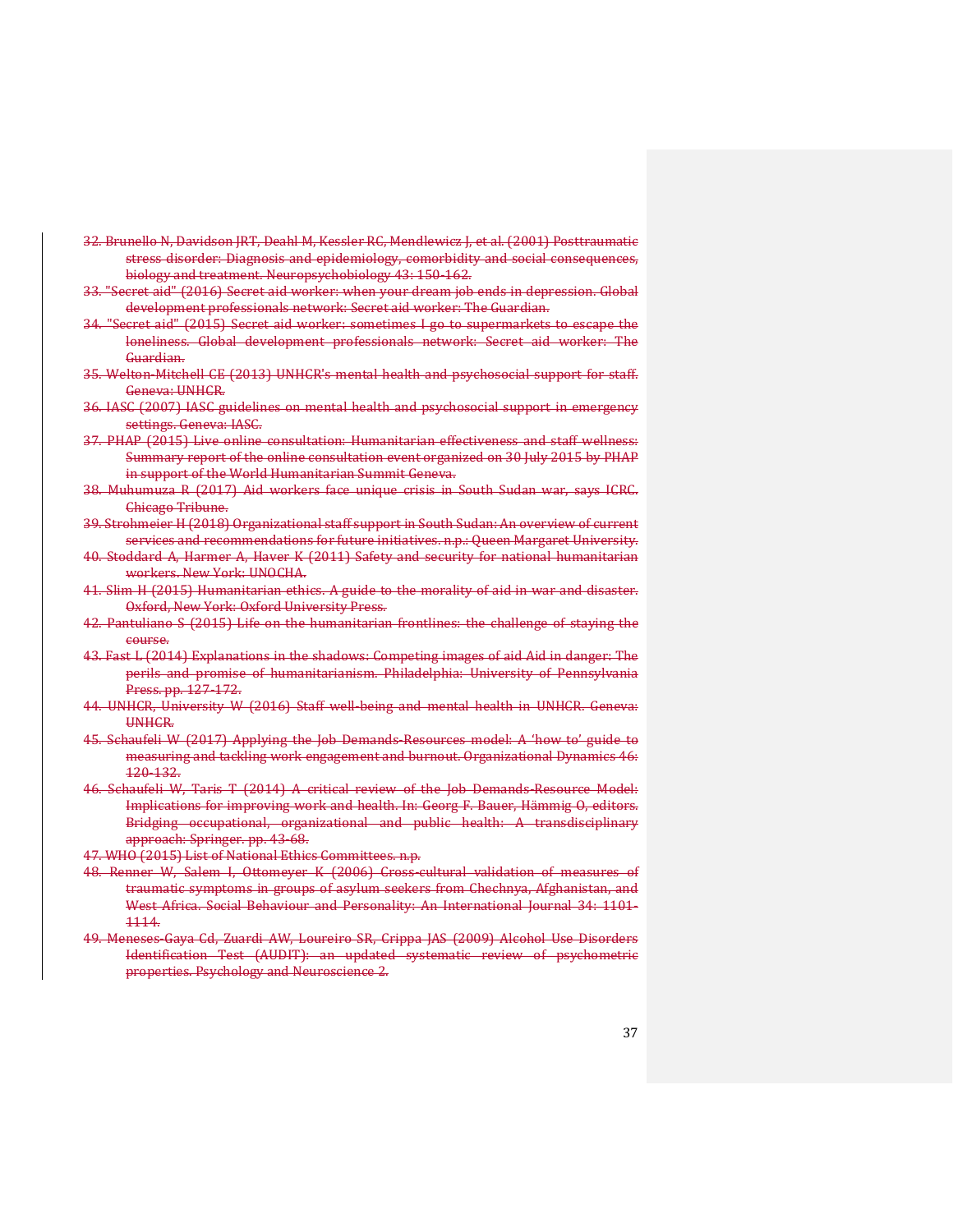- 50. Poghosyan L, Aiken LH, Sloane DM (2009) Factor structure of the Maslach Burnout Inventory: An analysis of data from large scale cross-sectional surveys of nurses from eight countries. International Journal of Nursing Studies 46: 894-902.
- 51. Bovin MJ, Marx BP, Weathers FW, Gallagher MW, Rodriguez P, et al. (2015) Psychometric properties of the PTSD Checklist for Diagnostic and Statistical Manual of Mental Disorders-Fifth Edition (PCL-5) in Veterans. Psychological Assessment 28: 1379- 1391.
- 52. Weathers FW, Litz BT, Keane TM, Palmieri PA, Marx BP, et al. (2013) The PTSD Checklist for DSM-5 (PCL-5). National Center for PTSD.
- 53. American Psychiatric Association (1994) Diagnostic and statistical manual of mental disorders. Arlington: American Psychiatric Association.
- 54. Ventevogel P, Vries GD, Scholte WF, Shinwari NR, Faiz H, et al. (2007) Properties of the Hopkins Symptom Checklist-25 (HSCL-25) and
- the Self-Reporting Questionnaire (SRQ-20) as screening
- instruments used in primary care in Afghanistan. Social Psychiatry and Psychiatric Epidemiology 42: 328-335.
- 55. Babor T, Higgins-Biddle J, Saunders J, Monteiro M (2001) AUDIT: The alcohol use disorders identification test. Guidelines for use in primary care. Geneva.
- 56. Bush KR, Kivlahan DR, McDonell MB, Fihn SD, Bradley KA (1998) Alcohol Use Disorders Identification Test - Consumption Items (AUDIT-C, AUDIT-3, AUDIT-QF).
- 57. Maslach C, Jackson SE (1986) Maslach Burnout Inventory Manual. . Palo Alto: Consulting Psychologists Press.
- 58. Hakanen J, Schaufeli W (2012) Do burnout and work engagement predict depressive symptoms and life satisfaction? A three-wave seven-year prospective study. Journal of Affective Disorder 141: 415-424.
- 59. Mollica RF (2004) Measuring trauma, measuring torture: Instructions and guidance on the utilization of the Harvard Program in Refugee Trauma's versions of The Hopkins Symptom Checklist-25 (HSCL-25) & the Harvard Trauma Questionnaire (HTQ). Cambridge, MA: Harvard Program in Refugee Trauma.
- 60. Bliese P, Halverson L (1996) Vertical and Horizontal Team Cohesion Scale. Journal of Applied Social Psychology 26.
- 61. Seidlitz L, Abernethy AD, Duberstein PR, Evinger JS, Chang TH, et al. (2002) Development of the spiritual transcendence index. Journal of the Scientific Study of Religion 41: 439- 453.
- 62. Cooper C, Katona C, Orrell M, Livingston G (2006) Coping strategies and anxiety in caregivers of people with Alzheimer's disease: the LASER-AD study. Journal of Affective Disorder 90: 15-20.
- 63. Yusoff N, Low WY, Yip CH (2010) Reliability and validity of the Brief COPE Scale (English version) among women with breast cancer undergoing treatment of adjuvant chemotherapy: a Malaysian study. The Medical Journal of Malaysia 65: 41-44.
- 64. Kapsou M, Panayiotou G, Kokkinos CM, Demetriou AG (2010) Dimensionality of coping: an empirical contribution to the construct validation of the brief-COPE with a Greekspeaking sample. Journal of Health Psychology 15: 215-229.
- 65. Leng C, Lin Y, Wahba G (2006) A note on the LASSO and related procedures in variable selection. Statistica Sinica 16: 1273-1284.
- 66. James G, Witten D, Hastie T, Tibshirani R (2013) An introduction to statistical learning: With applications in R. New York, Heidelberg, Dordrecht, London: Springer.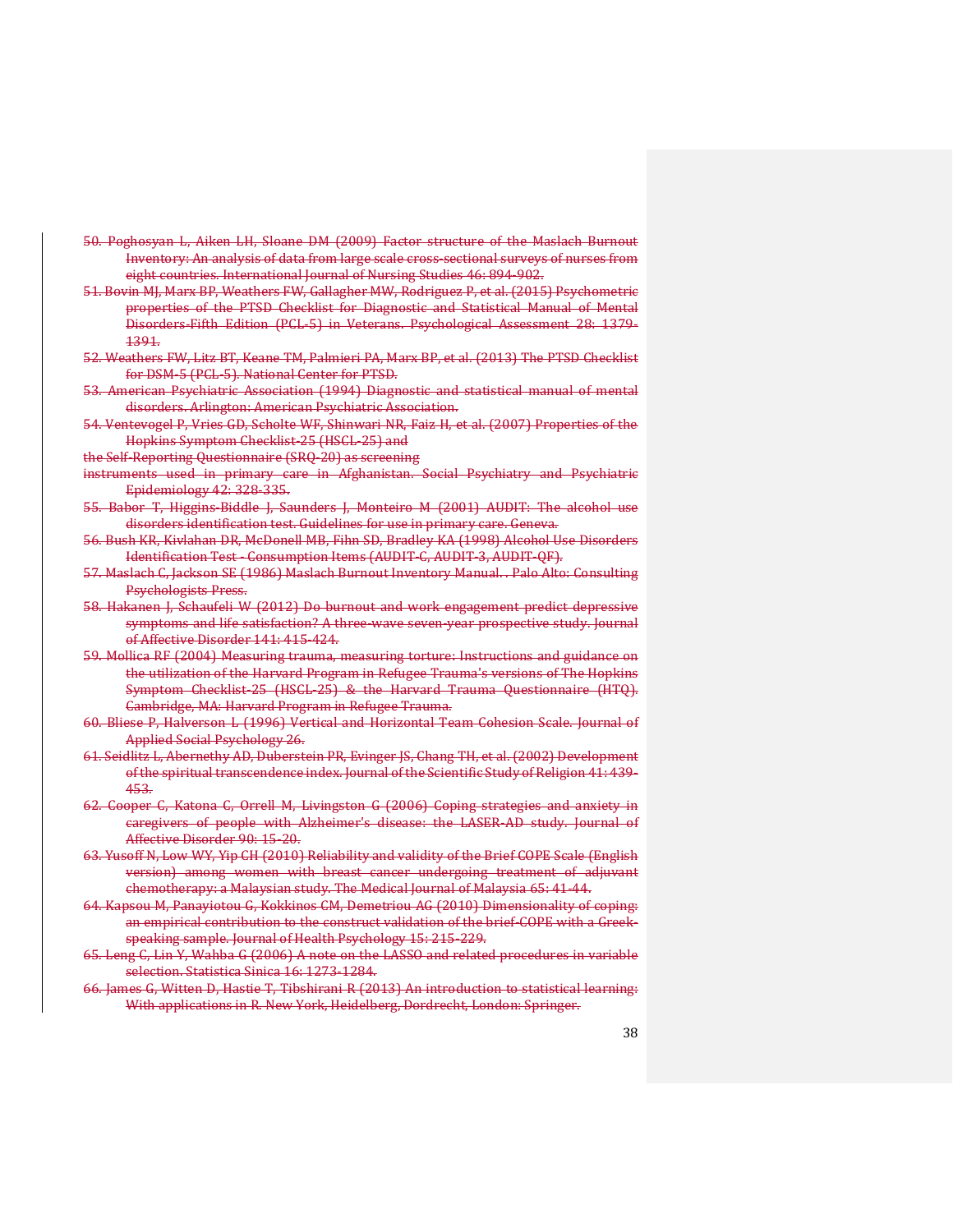- 67. Flom P, Cassell D (2007) Stopping stepwise: Why stepwise and similar selection methods are bad, and what you should use.
- 68. Zhang C-H, Huang J (2008) The sparsity and bias of the LASSO selection in highdimensional linear regression. Annals of Statistics 36.
- 69. Grogan T, Elashoff D (2017) A simulation based method for assessing the statistical significance of logistic regression models after common variable selection procedures. Communications in Statistics - Simulation and computation 46: 7180-7193.
- 70. Symes L, Maddoux J, McFarlane J, Pennings J (2016) A Risk Assessment Tool to Predict Sustained PTSD Symptoms Among Women Reporting Abuse. Journal of Women's Health 25: 340-347.
- 71. M. A. Bertocci, G. Bebko, A. Versace, S. Iyengar, L. Bonar, et al. (2016) Reward-related neural activity and structure predict future substance use in dysregulated youth. Psychological Medicine 47: 1357-1369.
- 72. Zhao S, Shojaie A, Witten D (2017) In defense of the indefensible: A very naive approach to high-dimensional inference. arXiv:170505543 [statME].
- 73. Belloni A, Chernozhukov V (2013) Least squares after model selection in highdimensional sparse models. Bernoulli 19: 521–547.
- 74. Woodward A, Sondorp E, Witter S, Martineau T (2016) Health systems research in fragile and conflict-affected states: A research agenda-setting exercise. Health Research Policy and Systems 14.
- 75. Fryrear A (2015) Survey response rates.
- 76. Burgard SA, Chen PV (2014) Challenges of health measurement in studies of health disparities. Social Science & Medicine 106: 143-150.
- 77. Adaku A, Okello J, Lowry B, Kane JC, Alderman S, et al. (2016) Mental health and psychosocial support for South Sudanese refugees in northern Uganda: a needs and resource assessment. Conflict and Health 10.
- 78. Amnesty International (2016) Our hearts have gone dark: The mental health impact of South Sudan's conflict. London.
- 79. Dean G. Kilpatrick, Heidi S. Resnick, Melissa E. Milanak, Mark W. Miller, Katherine M. Keyes, et al. (2013) National Estimates of Exposure to Traumatic Events and PTSD Prevalence Using DSM-IV and DSM-5 Criteria. Journal of Traumatic Stress 26: 537- 547.
- 80. Burri A, Maercker A (2014) Differences in prevalence rates of PTSD in various European countries explained by war exposure, other trauma and cultural value orientation. BMC Research Notes 7.
- 81. Remes O, Brayne C, Linde Rvd, Lafortune L (2016) A systematic review of reviews on the prevalence of anxiety disorders in adult populations. Brain and Behavior 6.
- 82. Coral L. Ruffin (1993 ) Stress and health—little hassles vs. major life events. Australian Psychologist 28.
- 83. Holtz TH, Salama P, Cardozo BL, Gotway CA (2002) Mental Health Status of Human Rights Workers, Kosovo, June 2002. Journal of Traumatic Stress 15: 389-395.
- 84. Rafael del-Pino-Casado, Margarita Perez-Cruz, Frıas-Osuna A (2014) Coping, subjective burden and anxiety among family caregivers of older dependents. Journal of clinical nursing 23: 3335–3344.
- 85. Cooper C, Katona C, Orrell M, Livingston G (2008) Coping strategies, anxiety and depression in caregivers of people with Alzheimer's disease. International Journal of Geriatric Psychiatry 23: 929–936.